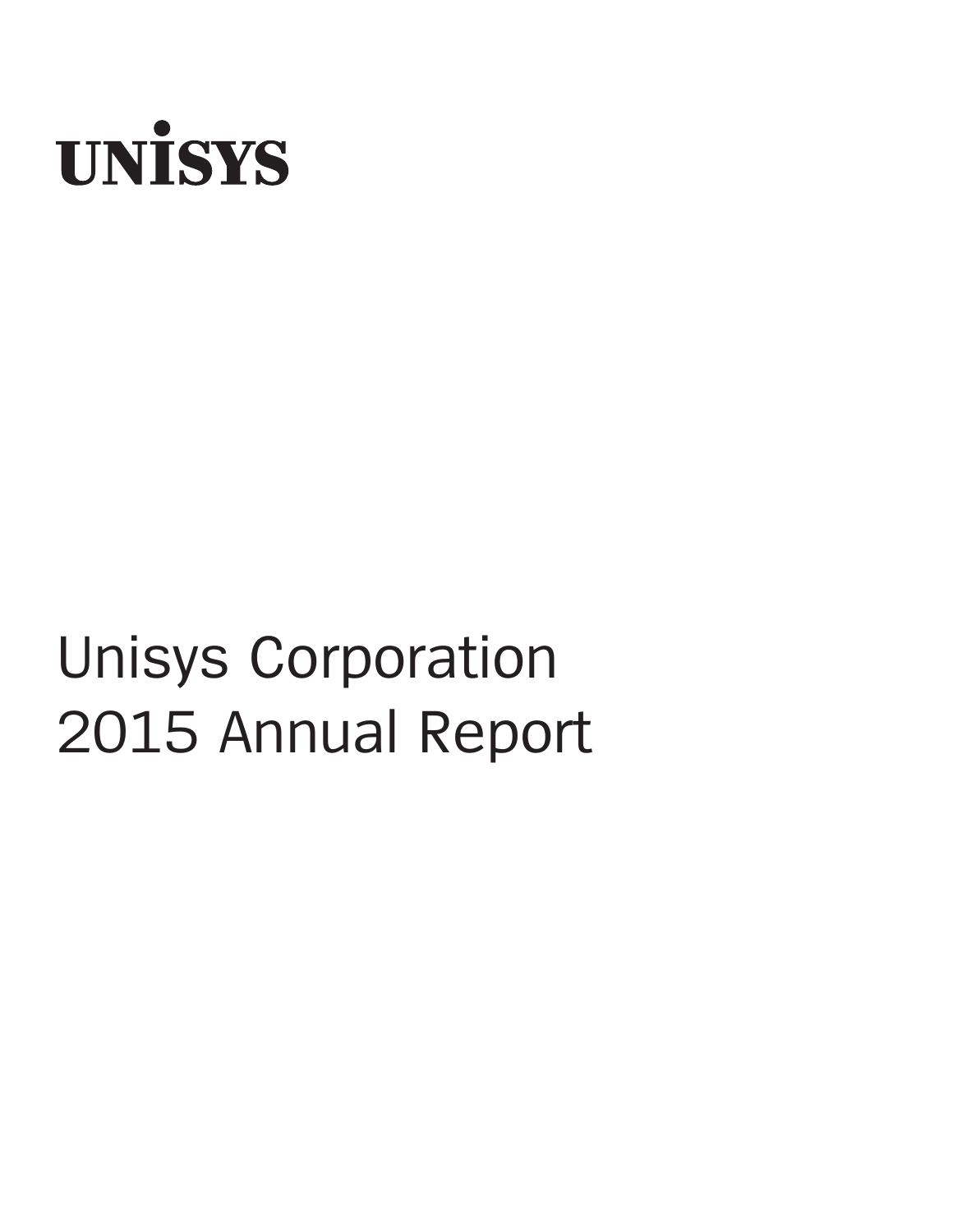# Business Description

### **General**

Unisys Corporation is a global information technology ("IT") company. We work with many of the world's largest companies and government organizations to solve their most pressing IT and business challenges. We specialize in providing integrated, leading-edge solutions to clients in the government, financial services and commercial markets. Our offerings include cloud and infrastructure services, application services, security solutions and high-end server technology. We have more than 20,000 employees serving clients around the world.

### Principal Products and Services

We operate in two business segments – Services and Technology. In our Services segment, we provide services to help our clients improve their competitiveness, security and cost efficiency. Our services include cloud and infrastructure services, application services and business process outsourcing services.

- In cloud and infrastructure services, we help clients apply cloud and as-a-service delivery models to capitalize on business opportunities, make their end users more productive and more cost-effectively manage and secure their IT infrastructure and operations.
- In application services, we help clients transform their business processes by providing advanced solutions for select industries, developing and managing new leading-edge applications and modernizing existing enterprise applications.
- In business process outsourcing services, we assume management of critical processes and functions for clients in target industries, helping them improve performance and reduce costs.

In our Technology segment, we design and develop software, servers and related products to help clients reduce costs, improve security and flexibility, and improve the efficiency of their data center environments. As a pioneer in large-scale computing, Unisys offers deep experience and rich technological capabilities in transaction-intensive, mission-critical environments. We provide a range of data center, infrastructure management and cloud computing offerings to help clients virtualize and automate their data-center environments. Product offerings include enterprise-class servers, such as the ClearPath Forward™ family of fabric servers, the Unisys Stealth™ family of security software, and operating system software and middleware.

The primary vertical markets Unisys serves worldwide are government (comprising the U.S. federal government and other public sector organizations globally), commercial and financial services.

We market our products and services primarily through a direct sales force. In certain foreign countries, we market primarily through distributors. Complementing our direct sales force, we make use of a select group of resellers and alliance partners to market our services and product portfolio.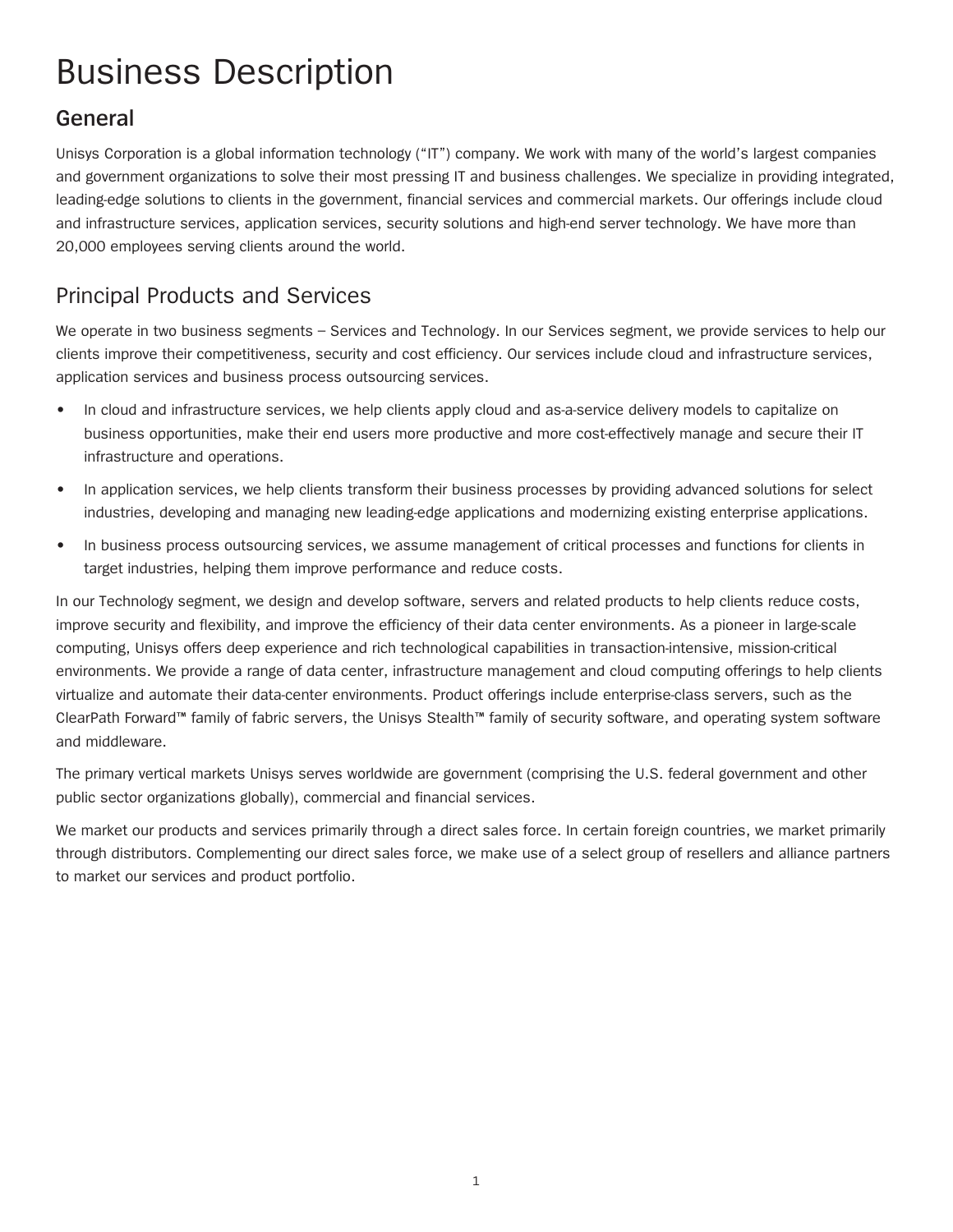# Board of Directors\*

**Peter A. Altabef** President and Chief Executive Officer of Unisys Corporation

**Jared L. Cohon** President Emeritus and University Professor of Civil and Environmental Engineering and Engineering and Public Policy at Carnegie Mellon University <sup>2</sup>

**Alison Davis** Former Managing Partner of Belvedere Capital Partners, Inc.2

**Nathaniel A. Davis** Chairman of the Board and Chief Executive Officer of K12  $Inc.<sup>3</sup>$ 

**Denise K. Fletcher** Former Executive Vice President, Finance of Vulcan Inc.<sup>1,3</sup>

#### **Philippe Germond**

Chairman of the Management Board of Europcar Groupe S.A.

**Leslie F. Kenne** Retired U.S. Air Force Lieutenant General 2,3

**Lee D. Roberts** Chief Executive Officer and President of BlueWater Consulting LLC 1, 2

**Paul E. Weaver** Chairman of the Board of Unisys Corporation. Former Vice Chairman of PricewaterhouseCoopers1

# Corporate Officers\*

**Peter A. Altabef** President and Chief Executive Officer

#### **Tarek El-Sadany**

Senior Vice President, Technology, and Chief Technology **Officer** 

**Neil Gissler** Senior Vice President, Services and Delivery

**Janet Brutschea Haugen** Senior Vice President and Chief Financial Officer

**Eric Hutto** Senior Vice President and President, Enterprise Solutions

**Gerald P. Kenney** Senior Vice President, General Counsel and Secretary

**David A. Loeser** Senior Vice President, Worldwide Human Resources

**Venkatapathi R. Puvvada** Senior Vice President and President, Federal Systems

**Jeffrey E. Renzi** Senior Vice President and President, Global Sales

**Scott A. Battersby** Vice President and Treasurer

**Michael M. Thomson** Vice President and Corporate Controller

#### **Board Committees**

\* As of March 15, 2016

- 1 Audit and Finance Committee
- 2 Compensation Committee
- 3 Nominating and Corporate Governance Committee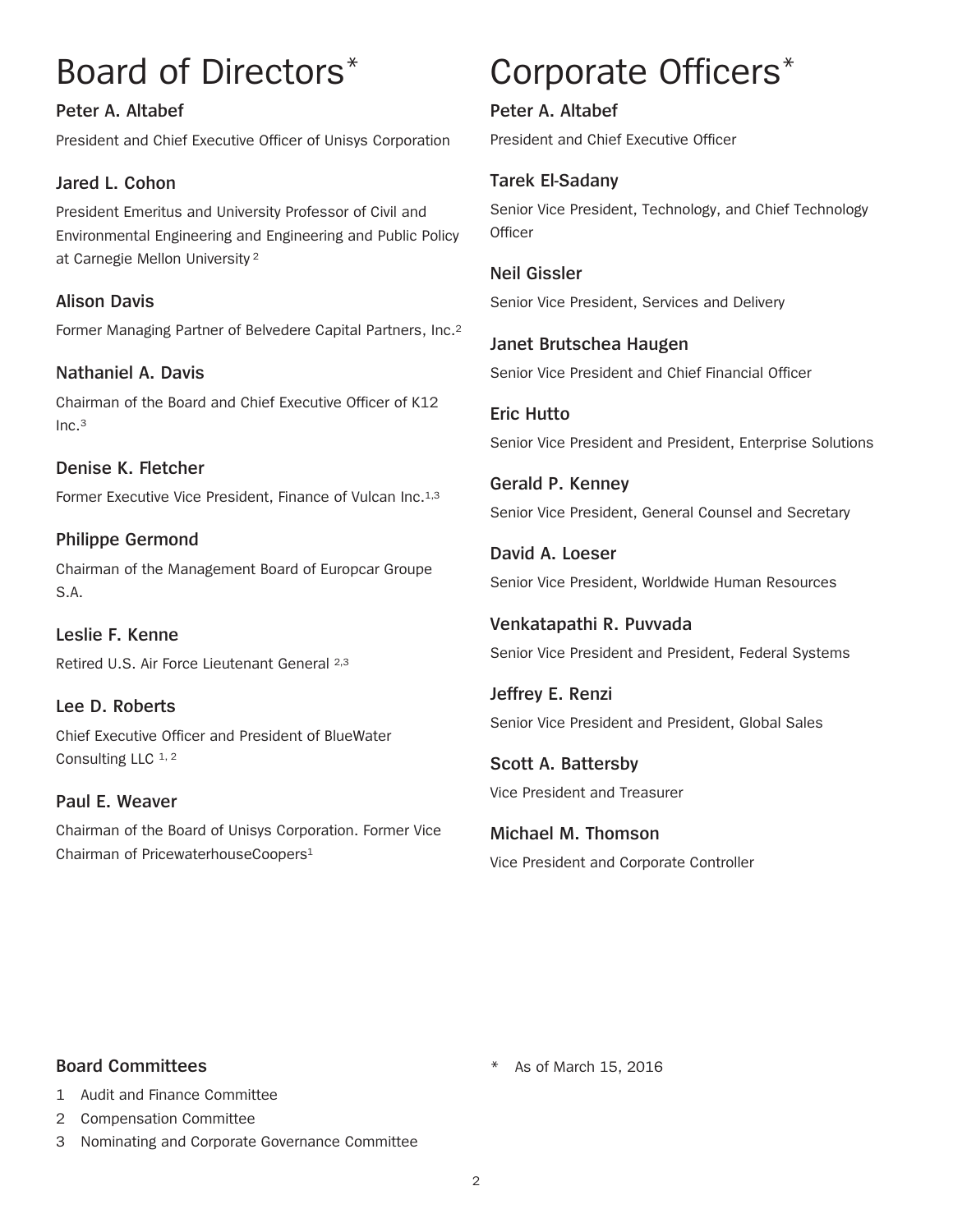### **Management's Discussion and Analysis of Financial Condition and Results of Operations**

This discussion and analysis of our financial condition and results of operations should be read in conjunction with our consolidated financial statements and the related notes included elsewhere in this annual report. In this discussion and analysis of our financial condition and results of operations, we have included information that may constitute "forwardlooking" statements, as defined in the Private Securities Litigation Reform Act of 1995. Forward-looking statements provide current expectations of future events and include any statement that does not directly relate to any historical or current fact. Words such as "anticipates," "believes," "expects," "intends," "plans," "projects" and similar expressions may identify such forward-looking statements. All forward-looking statements rely on assumptions and are subject to risks, uncertainties and other factors that could cause the company's actual results to differ materially from expectations. Factors that could affect future results include, but are not limited to, those discussed below under "Factors that may affect future results" and "Cautionary Statement Pursuant to the U.S. Private Securities Litigation Reform Act of 1995" in Part I, Item 1A of the 2015 Form 10-K. Any forward-looking statement speaks only as of the date on which that statement is made. The company assumes no obligation to update any forward-looking statement to reflect events or circumstances that occur after the date on which the statement is made.

#### **Overview**

In 2015, in connection with organizational initiatives to create a more competitive cost structure and rebalance the company's global skill set, the company initiated a plan to incur pretax restructuring charges currently estimated at approximately \$300 million through 2017.

During 2015, the company recognized pretax charges of \$118.5 million in connection with this plan, principally related to a reduction in employees. The charges related to work-force reductions were \$78.8 million and were comprised of: (a) a charge of \$27.9 million for 700 employees in the U.S. and (b) a charge of \$50.9 million for 782 employees outside the U.S. In addition, the company recorded pretax charges of \$39.7 million, related to asset impairments (\$20.2 million) and other expenses related to the cost reduction effort (\$19.5 million). As of the end of 2015, the company estimates that the cost reduction actions have generated approximately \$100 million of annualized cost savings.

The pretax charges were recorded in the following statement of income classifications: cost of revenue – services, \$52.3 million; cost of revenue – technology, \$.3 million; selling, general and administrative expenses, \$53.5 million; and research and development expenses, \$12.4 million.

The company's results in 2015 were impacted by the charges referred to above as well as the negative impact of foreign currency fluctuations and higher pension expense. The company reported a 2015 net loss attributable to Unisys Corporation common shareholders of \$109.9 million, or a loss of \$2.20 per diluted share, compared with a 2014 net income attributable to Unisys Corporation common shareholders of \$44.0 million, or income of \$.89 per diluted share. The current year includes after tax cost reduction charges (discussed above) of \$112.5 million, or \$2.25 per diluted share.

The company's underfunded defined benefit pension plan obligations decreased by approximately \$270 million to \$1.96 billion at December 31, 2015 from \$2.23 billion at December 31, 2014, principally due to an increase in discount rates.

#### **Results of operations**

#### *Company results*

Revenue for 2015 was \$3.02 billion compared with \$3.36 billion for 2014, a decrease of 10%. Foreign currency fluctuations had an 8- percentage-point negative impact on revenue in the current year compared with the year-ago period.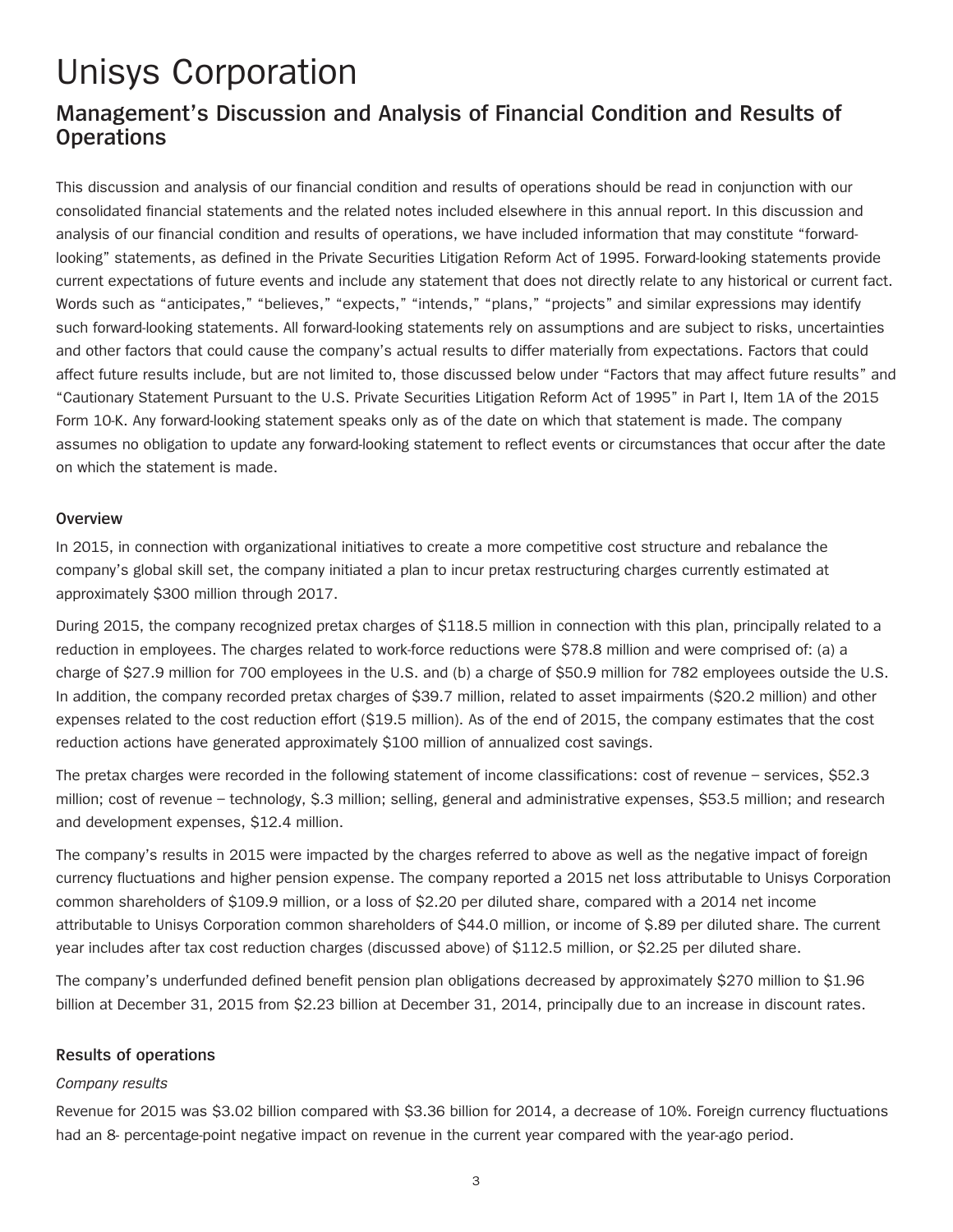Services revenue decreased 6% and Technology revenue decreased 28% in 2015 compared with 2014. Foreign currency fluctuations had an 8-percentage-point negative impact on Services revenue and a 6-percentage-point negative impact on Technology revenue in the current year compared with the year-ago period.

Revenue for 2014 was \$3.36 billion compared with 2013 revenue of \$3.46 billion, a decrease of 3%. Foreign currency had a 1-percentage-point negative impact on revenue in 2014 compared with 2013.

Services revenue in 2014 decreased by 2% compared with 2013. Technology revenue in 2014 decreased by 6% compared with 2013.

Revenue from international operations in 2015, 2014 and 2013 was \$1.56 billion, \$1.98 billion and \$2.09 billion, respectively. Foreign currency had a 12-percentage-point negative impact on international revenue in 2015 compared with 2014, and a 1-percentage-point negative impact on international revenue in 2014 compared with 2013. Revenue from U.S. operations was \$1.46 billion in 2015, \$1.38 billion in 2014 and \$1.37 billion in 2013.

Gross profit percent was 17.9% in 2015, 23.2% in 2014 and 24.5% in 2013. The decline in 2015 from 2014 was due to the cost reduction charges of \$52.6 million, higher pension expense of \$27.7 million and lower margins in both the Services and Technology segments. The decline in 2014 from 2013 was primarily attributable to a lower Services margin during 2014 as the company faced lower revenue and delivery issues on some projects.

Selling, general and administrative expenses were \$519.6 million in 2015 (17.2% of revenue), \$554.1 million in 2014 (16.5% of revenue) and \$559.4 million in 2013 (16.2% of revenue). Despite cost reduction charges of \$53.5 million and \$3.7 million higher pension expense, selling, general and administrative expenses declined in 2015 from 2014 principally reflecting savings due to the cost reduction actions.

Research and development (R&D) expenses in 2015 were \$76.4 million compared with \$68.8 million in 2014 and \$69.5 million in 2013. The increase in 2015 from 2014 principally reflects cost reduction charges of \$12.4 million.

In 2015, the company reported an operating loss of \$55.1 million compared with an operating profit of \$154.9 million in 2014 and \$219.5 million in 2013. The current year loss principally reflects cost reduction charges of \$118.5 million as well as higher pension expense of \$34.9 million.

Pension expense for 2015 was \$108.7 million compared with \$73.8 million in 2014 and \$93.5 million in 2013. For 2016, the company expects to recognize pension expense of approximately \$80 million. The expected decrease in pension expense in 2016 compared with 2015 is principally due to lower amortization of net actuarial losses. The company records pension income or expense, as well as other employee-related costs such as payroll taxes and medical insurance costs, in operating income in the following income statement categories: cost of revenue; selling, general and administrative expenses; and research and development expenses. The amount allocated to each category is based on where the salaries of active employees are charged.

Interest expense was \$11.9 million in 2015, \$9.2 million in 2014 and \$9.9 million in 2013.

Other income (expense), net was income of \$8.2 million in 2015, compared with an expense of \$.2 million 2014 and income of \$9.8 million in 2013. Included in 2015 were foreign exchange gains of \$8.1 million compared with losses in 2014 of \$7.0 million. Included in 2013 were foreign exchange gains of \$10.4 million.

Income (loss) before income taxes in 2015 was \$(58.8) million compared with \$145.5 million in 2014 and \$219.4 million in 2013. The current year loss principally reflects cost reduction charges of \$118.5 million as well as \$34.9 million of higher pension expense.

The provision for income taxes in 2015, 2014 and 2013 was \$44.4 million, \$86.2 million and \$99.3 million, respectively. The 2015 and 2013 income tax provisions include a charge of \$9.1 million and \$11.4 million, respectively, due to reductions in the UK income tax rate (see Note 7 of the Notes to Consolidated Financial Statements).

The company evaluates quarterly the realizability of its deferred tax assets by assessing its valuation allowance and by adjusting the amount of such allowance, if necessary. The company will record a tax provision or benefit for those international subsidiaries that do not have a full valuation allowance against their deferred tax assets. Any profit or loss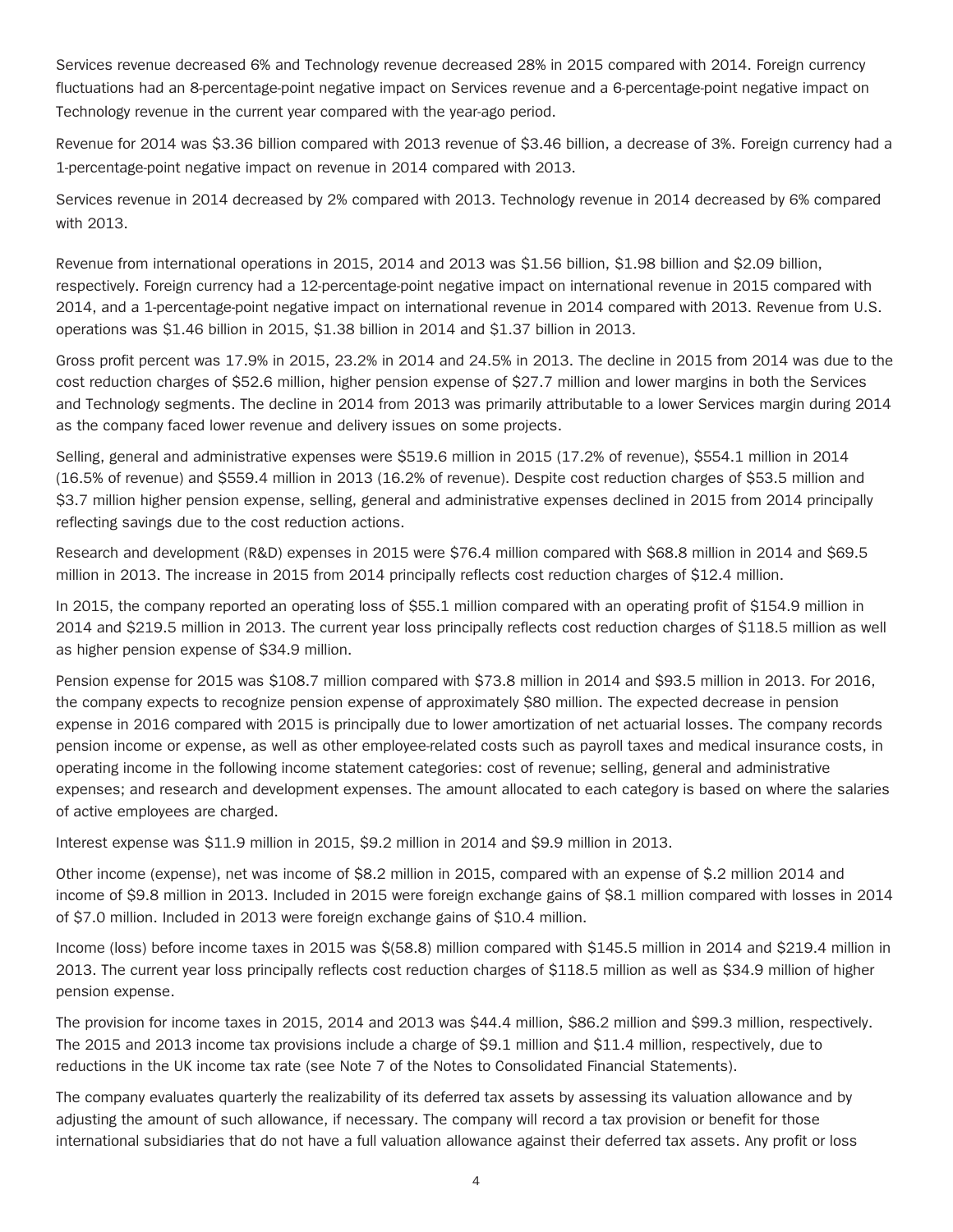recorded for the company's U.S. operations will have no provision or benefit associated with it due to its full valuation allowance, except with respect to refundable tax credits and withholding taxes not creditable against future taxable income. As a result, the company's provision or benefit for taxes may vary significantly period to period depending on the geographic distribution of income.

The realization of the company's net deferred tax assets as of December 31, 2015 is primarily dependent on forecasted future taxable income within certain foreign jurisdictions. Any reduction in estimated forecasted future taxable income may require the company to record an additional valuation allowance against the remaining deferred tax assets. Any increase or decrease in the valuation allowance would result in additional or lower income tax expense in such period and could have a significant impact on that period's earnings.

Net income attributable to Unisys Corporation common shareholders for 2015 was a loss of \$109.9 million, or a loss of \$2.20 per diluted common share, compared with income of \$44.0 million, or \$.89 per diluted common share, in 2014 and income of \$92.3 million, or \$2.08 per diluted common share, in 2013.

#### *Segment results*

Effective January 1, 2015, the company changed the grouping of certain of its classes of products and services. As a result, certain revenue (principally company technology products) previously reported in the company's Services segment is now reported in its Technology segment. As a result, prior-periods segment revenue and cost of sales, as well as customer revenue by classes of similar products and services, have been reclassified to conform to the current-year period.

The company has two business segments: Services and Technology. Revenue classifications within the Services segment are as follows:

- Cloud & infrastructure services. This represents revenue from work the company performs in the data center and cloud area, technology consulting and technology-based systems integration projects, as well as global service desks and global field services.
- Application services. This represents revenue from application managed services and application development, maintenance and support work.
- Business processing outsourcing (BPO) services. This represents revenue from the management of clients' specific business processes.

The accounting policies of each business segment are the same as those followed by the company as a whole. Intersegment sales and transfers are priced as if the sales or transfers were to third parties. Accordingly, the Technology segment recognizes intersegment revenue and manufacturing profit on hardware and software shipments to customers under Services contracts. The Services segment, in turn, recognizes customer revenue and marketing profits on such shipments of company hardware and software to customers. The Services segment also includes the sale of hardware and software products sourced from third parties that are sold to customers through the company's Services channels. In the company's consolidated statements of income, the manufacturing costs of products sourced from the Technology segment and sold to Services customers are reported in cost of revenue for Services.

Also included in the Technology segment's sales and operating profit are sales of hardware and software sold to the Services segment for internal use in Services engagements. The amount of such profit included in operating income of the Technology segment for the years ended December 31, 2015, 2014 and 2013 was \$9.2 million, \$17.0 million and \$6.0 million, respectively. The profit on these transactions is eliminated in Corporate.

The company evaluates business segment performance based on operating income exclusive of pension income or expense, restructuring charges and unusual and nonrecurring items, which are included in Corporate. All other corporate and centrally incurred costs are allocated to the business segments based principally on revenue, employees, square footage or usage. See Note 15 of the Notes to Consolidated Financial Statements.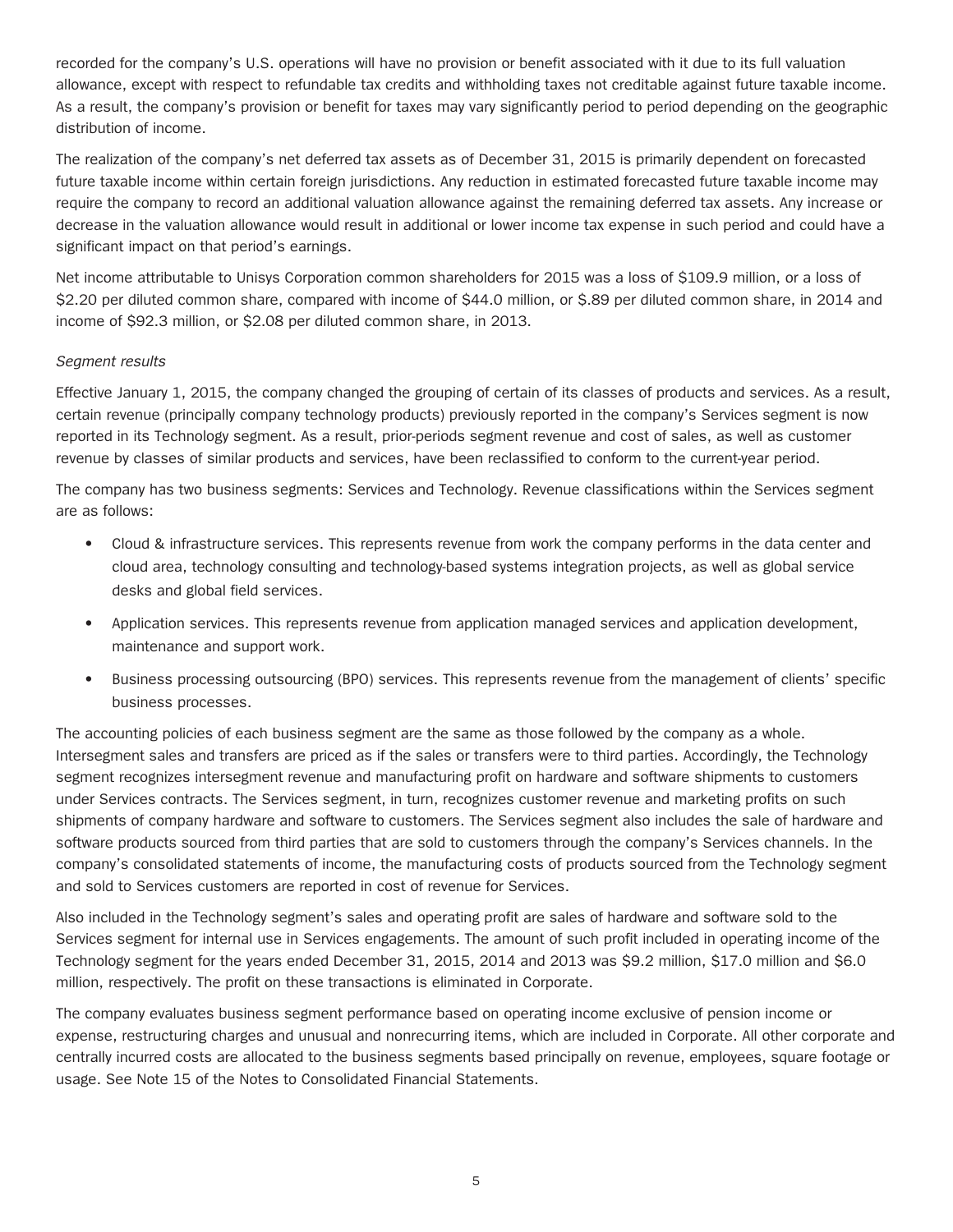Information by business segment for 2015, 2014 and 2013 is presented below:

| (millions of dollars)    | Total     | Eliminations | Services  | Technology |
|--------------------------|-----------|--------------|-----------|------------|
| 2015                     |           |              |           |            |
| Customer revenue         | \$3,015.1 |              | \$2,605.6 | \$409.5    |
| Intersegment             |           | \$(49.0)     | $\cdot$ 1 | 48.9       |
| Total revenue            | \$3,015.1 | \$(49.0)     | \$2,605.7 | \$458.4    |
| Gross profit percent     | 17.9%     |              | 15.8%     | 55.3%      |
| Operating income percent | (1.8)%    |              | 2.3%      | 24.8%      |
| 2014                     |           |              |           |            |
| Customer revenue         | \$3,356.4 |              | \$2,785.7 | \$570.7    |
| Intersegment             |           | $$$ (58.4)   | .З        | 58.1       |
| Total revenue            | \$3,356.4 | \$ (58.4)    | \$2,786.0 | \$628.8    |
| Gross profit percent     | 23.2%     |              | 17.4%     | 55.3%      |
| Operating income percent | 4.6%      |              | 3.4%      | 21.9%      |
| 2013                     |           |              |           |            |
| Customer revenue         | \$3,456.5 |              | \$2,850.0 | \$606.5    |
| Intersegment             |           | \$ (37.2)    | 1.7       | 35.5       |
| Total revenue            | \$3,456.5 | \$ (37.2)    | \$2,851.7 | \$642.0    |
| Gross profit percent     | 24.5%     |              | 19.2%     | 55.3%      |
| Operating income percent | 6.4%      |              | 4.8%      | 26.4%      |

*Gross profit percent and operating income percent are as a percent of total revenue.*

Customer revenue by classes of similar products or services, by segment, for 2015, 2014 and 2013 is presented below:

| Year ended December 31 (millions) | 2015      | 2014      | Percent<br>Change | 2013      | Percent<br>Change |
|-----------------------------------|-----------|-----------|-------------------|-----------|-------------------|
| Services                          |           |           |                   |           |                   |
| Cloud & infrastructure services   | \$1.513.1 | \$1,704.9 | $(11.2)\%$        | \$1,772.4 | (3.8)%            |
| Application services              | 868.9     | 819.8     | 6.0%              | 824.7     | $(0.6)$ %         |
| <b>BPO</b> services               | 223.6     | 261.0     | $(14.3)\%$        | 252.9     | 3.2%              |
|                                   | 2,605.6   | 2,785.7   | (6.5)%            | 2,850.0   | (2.3)%            |
| Technology                        | 409.5     | 570.7     | $(28.2)\%$        | 606.5     | (5.9)%            |
| Total                             | \$3,015.1 | \$3,356.4 | $(10.2)\%$        | \$3,456.5 | (2.9)%            |

In the Services segment, customer revenue was \$2.61 billion in 2015, \$2.79 billion in 2014 and \$2.85 billion in 2013. Foreign currency fluctuations had an 8-percentage-point negative impact on revenue in the 2015 compared with 2014.

Revenue from cloud & infrastructure services was \$1.5 billion in 2015 down 11.2% compared with 2014 and 2014 was down 3.8% from 2013. Foreign currency fluctuations had an 8-percentage-point negative impact on cloud & infrastructure services revenue in the current period compared with the year-ago period.

Application services revenue increased 6.0% for 2015 compared with 2014 and 2014 was down .6% compared with 2013. New contract wins at the company's U.S. Federal business were a major contributor to the increase in 2015 compared with 2014. Foreign currency fluctuations had a 9-percentage-point negative impact on application services revenue in the current period compared with the year-ago period.

Business processing outsourcing services revenue decreased 14.3% in 2015 compared with 2014 but was up 3.2% in 2014 compared with 2013. Foreign currency fluctuations had an 8-percentage-point negative impact on business processing outsourcing services revenue in the current period compared with the year-ago period.

Services gross profit was 15.8% in 2015 compared with 17.4% in 2014 and 19.2% in 2013. Services operating income percent was 2.3% in 2015 compared with 3.4% in 2014 and 4.8% in 2013. Both gross profit and operating profit margins were impacted by start-up costs on new multi-year engagements, as well as lower project work in existing services accounts.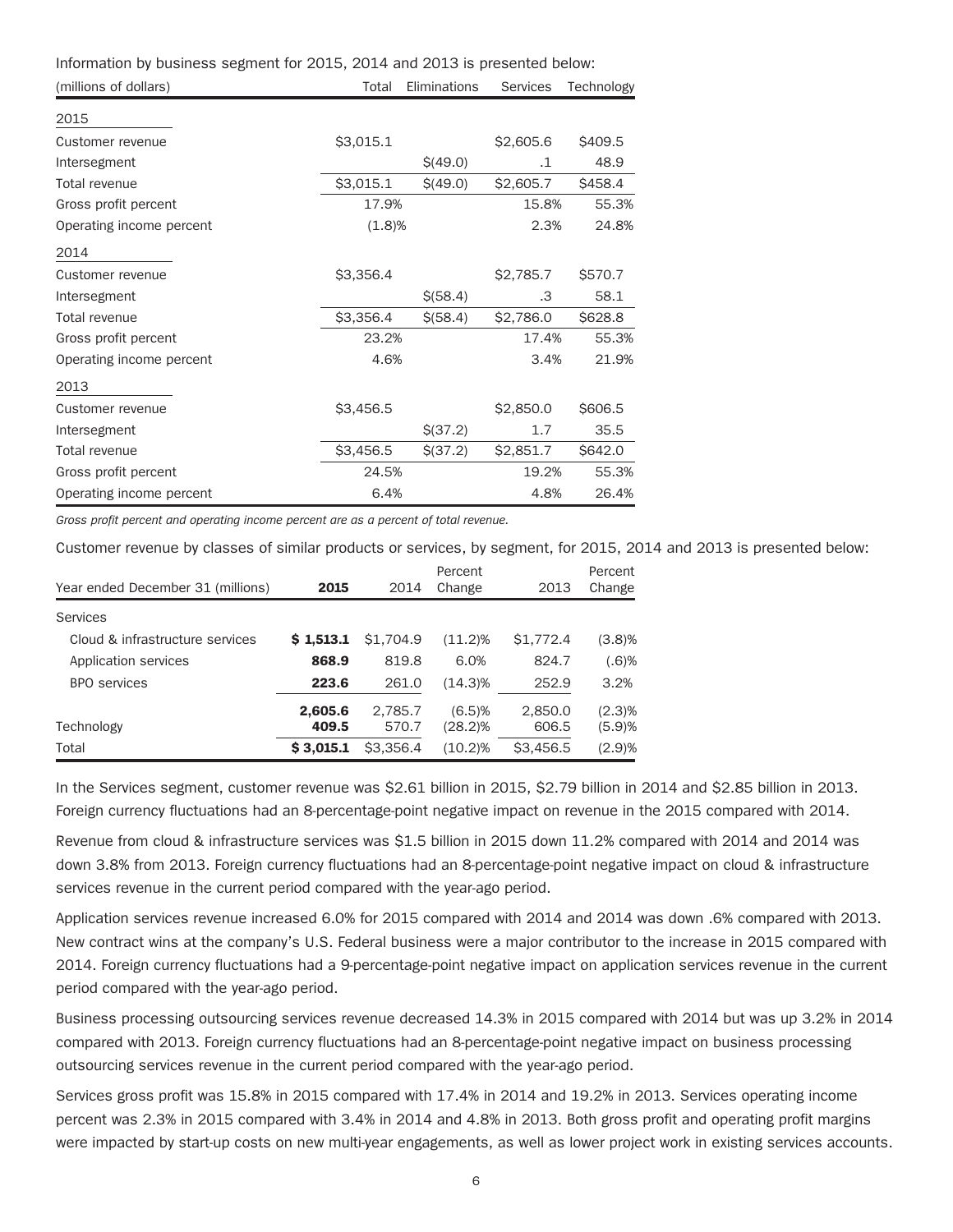In the Technology segment, customer revenue decreased 28.2% to \$409.5 million in 2015 compared with \$570.7 million in 2014 and 2014 revenue decreased 5.9% compared with 2013. The decline in revenue was due to lower sales of the company's proprietary enterprise software and servers in the current year reflecting lower software license renewal opportunities than the company experienced in 2014. Foreign currency translation had a 6-percentage-point negative impact on Technology revenue in 2015 compared with 2014.

Technology gross profit was 55.3% in 2015 compared with 55.3% in both 2014 and 2013. Technology operating income percent was 24.8% in 2015 compared with 21.9% in 2014 and 26.4% in 2013. The increase in operating profit percentage in 2015 compared with 2014 principally reflects reductions in selling, general and administrative expenses.

#### **New accounting pronouncements**

See Note 5 of the Notes to Consolidated Financial Statements for a full description of recent accounting pronouncements, including the expected dates of adoption and estimated effects on the company's consolidated financial statements.

#### **Financial condition**

The company's principal sources of liquidity are cash on hand, cash from operations and its revolving credit facility, discussed below. The company and certain international subsidiaries have access to uncommitted lines of credit from various banks. The company believes that it will have adequate sources of liquidity to meet its expected 2016 cash requirements.

Cash and cash equivalents at December 31, 2015 were \$365.2 million compared with \$494.3 million at December 31, 2014.

As of December 31, 2015, \$286.9 million of cash and cash equivalents were held by the company's foreign subsidiaries and branches operating outside of the U.S. In the future, if these funds are needed for the company's operations in the U.S., it is expected the company would be required to pay taxes on only a limited portion of this balance. See Note 7 of the Notes to Consolidated Financial Statements regarding the company's intention to indefinitely reinvest earnings of foreign subsidiaries.

During 2015, cash provided by operations was \$1.2 million compared with cash provided by operations of \$121.4 million in 2014. Contributing to the increase in cash usage was a higher net loss, lower receivable collections due to lower revenue and \$58.5 million used for cost reduction efforts in the current year. Partially offsetting the increased cash usage was lower cash contributions to the company's defined benefit pension plans. During 2015, the company contributed cash of \$148.3 million to such plans compared with \$183.4 million during 2014.

Cash used for investing activities in 2015 was \$177.9 million compared with cash used of \$195.3 million in 2014. Net proceeds of investments in 2015 were \$25.4 million compared with net proceeds of \$13.7 million in 2014. Proceeds from investments and purchases of investments represent derivative financial instruments used to manage the company's currency exposure to market risks from changes in foreign currency exchange rates. In addition, the investment in marketable software was \$62.1 million in 2015 compared with \$73.6 million in 2014, capital additions of properties were \$49.6 million in 2015 compared with \$53.3 million in 2014 and capital additions of outsourcing assets were \$102.0 million in 2015 compared with \$85.9 million in 2014. The higher capital expenditures largely reflected increased investments in new outsourcing agreements.

Cash provided by financing activities during 2015 was \$90.6 million compared with cash used of \$36.9 million in 2014. During 2015, the company had net proceeds of short-term borrowings of \$65.0 million under the company's revolving credit agreement (2.2% interest rate at December 31, 2015) and proceeds from the issuance of long-term debt of \$31.8 million. Included in 2014 was cash usage of \$35.7 million for purchases of common stock and \$4.0 million for dividends paid on preferred stock.

On March 1, 2014, all of the outstanding shares of 6.25% mandatory convertible preferred stock (2,587,400 shares) were automatically converted (in accordance with its terms) into 6,912,756 shares of the company's common stock. Because March 1, 2014 was not a business day, the mandatory conversion was effected on Monday, March 3, 2014.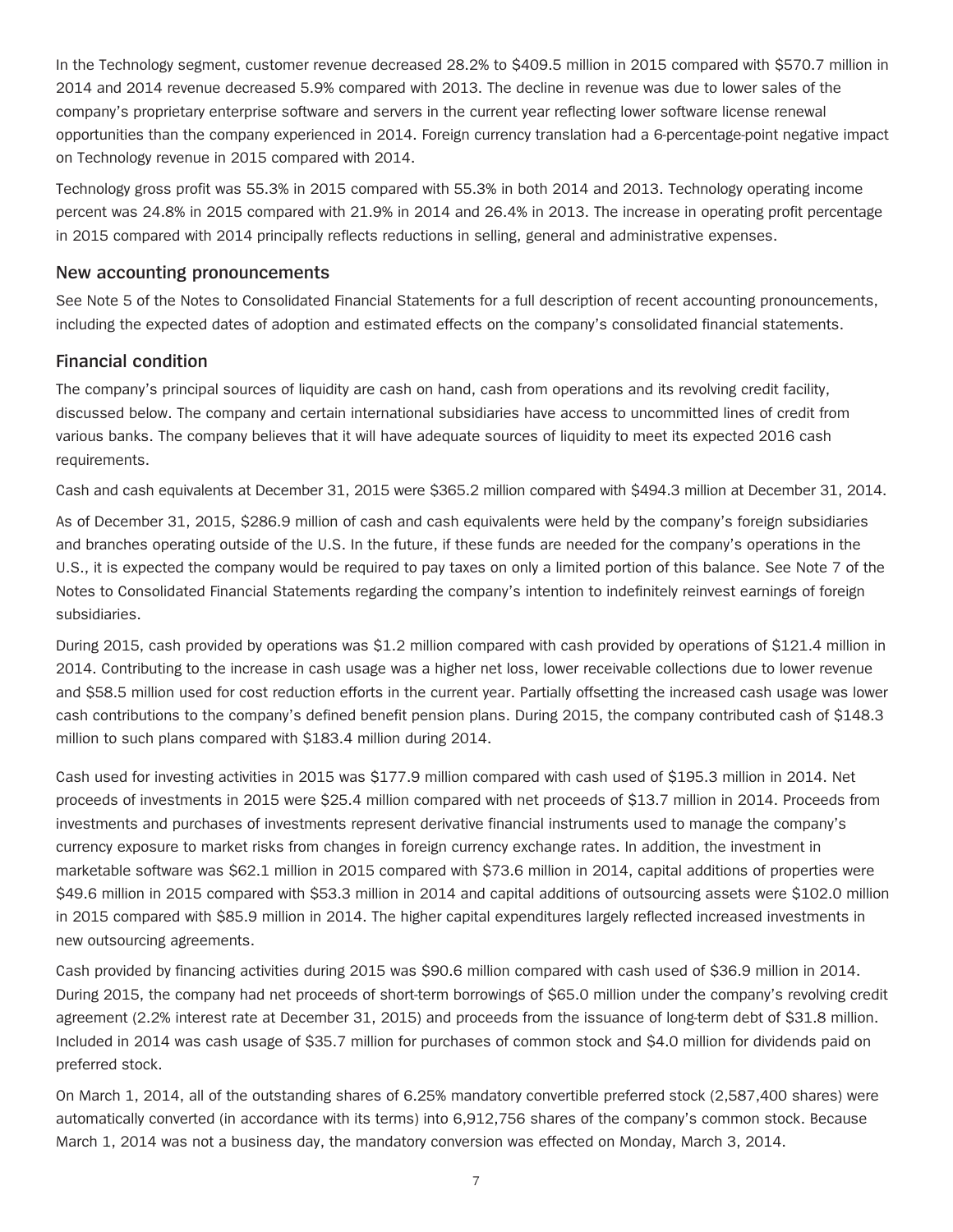The company has a secured revolving credit facility, expiring in June 2018, which provides for loans and letters of credit up to an aggregate amount of \$150 million (with a limit on letters of credit of \$100 million). Borrowing limits under the credit agreement are based upon the amount of eligible U.S. accounts receivable. At December 31, 2015, the company had \$65.0 million of borrowings and \$11.4 million of letters of credit outstanding under the facility. At December 31, 2015, availability under the facility was \$54.7 million net of letters of credit issued. Borrowings under the facility will bear interest based on short-term rates. The credit agreement contains customary representations and warranties, including that there has been no material adverse change in the company's business, properties, operations or financial condition. The company is required to maintain a minimum fixed charge coverage ratio if the availability under the credit facility falls below the greater of 12.5% of the lenders' commitments under the facility and \$18.75 million. The credit agreement allows the company to pay dividends on its capital stock in an amount up to \$22.5 million per year unless the company is in default and to, among other things, repurchase its equity, prepay other debt, incur other debt or liens, dispose of assets and make acquisitions, loans and investments, provided the company complies with certain requirements and limitations set forth in the agreement. Events of default include non-payment, failure to comply with covenants, materially incorrect representations and warranties, change of control and default under other debt aggregating at least \$50 million. The credit facility is guaranteed by Unisys Holding Corporation, Unisys NPL, Inc., Unisys AP Investment Company I and any future material domestic subsidiaries. The facility is secured by the assets of Unisys Corporation and the subsidiary guarantors, other than certain excluded assets. The company may elect to prepay or terminate the credit facility without penalty.

At December 31, 2015, the company has met all covenants and conditions under its various lending agreements. The company expects to continue to meet these covenants and conditions.

At December 31, 2015, the company had outstanding standby letters of credit and surety bonds totaling approximately \$255 million related to performance and payment guarantees. On the basis of experience with these arrangements, the company believes that any obligations that may arise will not be material.

As described more fully in Notes 3, 9 and 11 of the Notes to Consolidated Financial Statements, at December 31, 2015, the company had certain cash obligations, which are due as follows:

|                                     |         | Less than          |                          |                     |               |
|-------------------------------------|---------|--------------------|--------------------------|---------------------|---------------|
| (millions of dollars)               | Total   | 1 vear             |                          | 1-3 years 4-5 years | After 5 years |
| Long-term debt                      | \$246.5 | $S$ 11.0           | \$230.9                  | $S$ 2.6             | \$2.0         |
| Interest payments on long-term debt | 27.3    | 13.5               | 13.6                     | $\cdot$ .2          |               |
| Operating leases                    | 232.2   | 56.9               | 87.7                     | 54.0                | 33.6          |
| Work-force reductions               | 33.0    | 33.0               | $\overline{\phantom{m}}$ |                     |               |
| Total                               | \$539.0 | S <sub>114.4</sub> | \$332.2                  | \$56.8              | \$35.6        |

In connection with the company's afore-mentioned cost reduction actions, the company currently estimates cash expenditures for this program to be approximately \$280 million through 2017, approximately \$59 million of which were made in 2015. The company currently expects to generate annualized net cost saving (principally related to workforce reductions) of approximately \$230 million by the conclusion of the program in 2017.

As described in Note 16 of the Notes to Consolidated Financial Statements, in 2016, the company expects to make cash contributions to its worldwide defined benefit pension plans of approximately \$139.3 million, which is comprised of \$86.8 million primarily for non-U.S. defined benefit pension plans and \$52.5 million for the company's U.S. qualified defined benefit pension plan.

The company may, from time to time, redeem, tender for, or repurchase its securities in the open market or in privately negotiated transactions depending upon availability, market conditions and other factors.

On December 10, 2012, the company announced that its Board of Directors had authorized the company to purchase up to an aggregate of \$50 million of the company's common stock and mandatory convertible preferred stock through December 31, 2014. Through December 31, 2014, the company repurchased an aggregate of 2.2 million shares of common stock for approximately \$47.3 million. At December 31, 2014, the Board's repurchase authorization expired.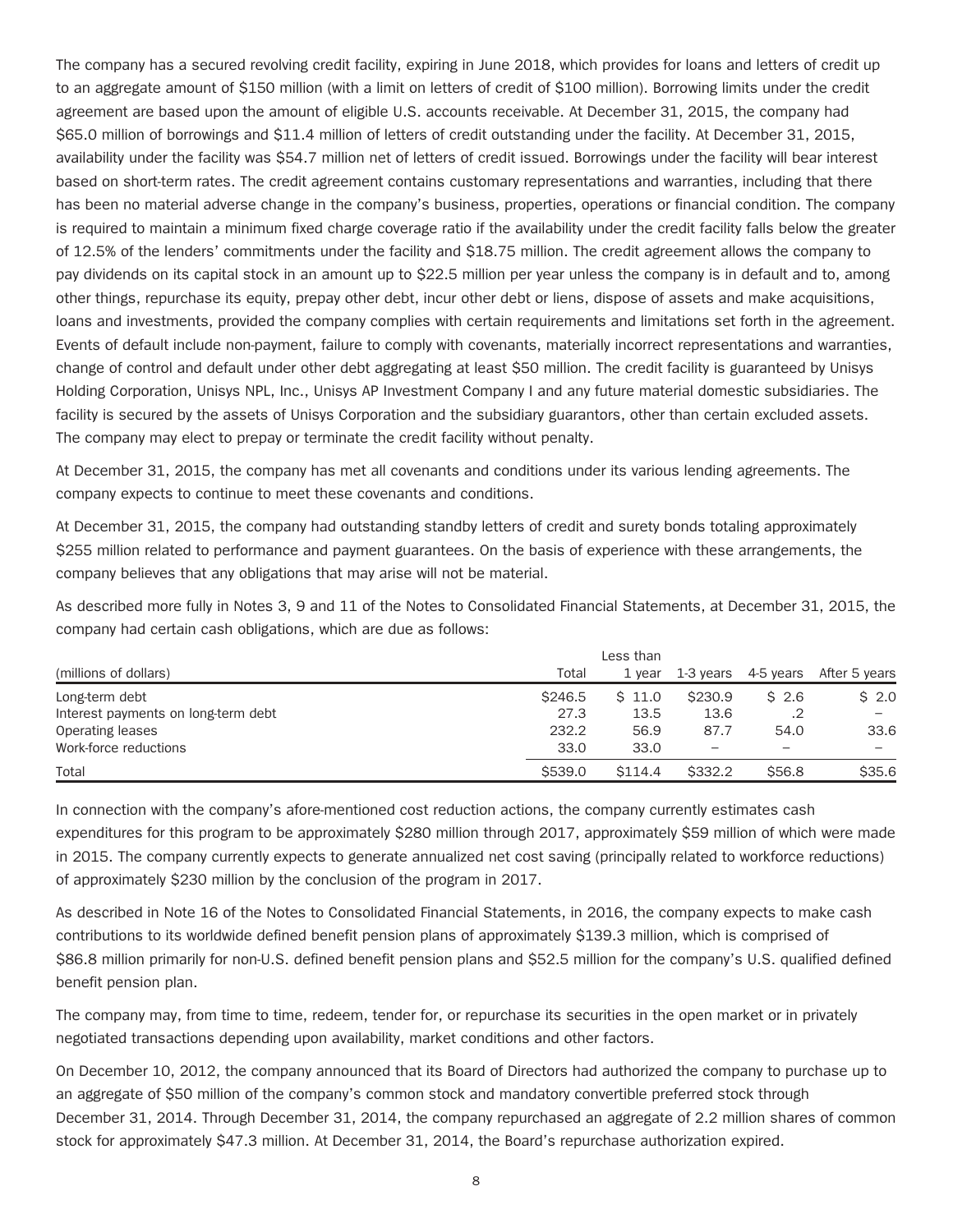#### **Market risk**

The company has exposure to interest rate risk from its short-term and long-term debt. In general, the company's long-term debt is fixed rate and, to the extent it has any, its short-term debt is variable rate. See Note 9 of the Notes to Consolidated Financial Statements for components of the company's long-term debt. The company believes that the market risk assuming a hypothetical 10% increase in interest rates would not be material to the fair value of these financial instruments, or the related cash flows, or future results of operations.

The company is also exposed to foreign currency exchange rate risks. The company is a net receiver of currencies other than the U.S. dollar and, as such, can benefit from a weaker dollar, and can be adversely affected by a stronger dollar relative to currencies worldwide. Accordingly, changes in exchange rates, and in particular a strengthening of the U.S. dollar, may adversely affect consolidated revenue and operating margins as expressed in U.S. dollars. Currency exposure gains and losses are mitigated by purchasing components and incurring expenses in local currencies.

In addition, the company uses derivative financial instruments, primarily foreign exchange forward contracts, to reduce its exposure to market risks from changes in foreign currency exchange rates on intercompany balances. See Note 12 of the Notes to Consolidated Financial Statements for additional information on the company's derivative financial instruments.

The company has performed a sensitivity analysis assuming a hypothetical 10% adverse movement in foreign currency exchange rates applied to these derivative financial instruments described above. As of December 31, 2015 and 2014, the analysis indicated that such market movements would have reduced the estimated fair value of these derivative financial instruments by approximately \$17 million and \$39 million, respectively. Based on changes in the timing and amount of interest rate and foreign currency exchange rate movements and the company's actual exposures and hedges, actual gains and losses in the future may differ from the above analysis.

#### **Critical accounting policies**

The preparation of financial statements in conformity with U.S. generally accepted accounting principles requires management to make estimates, judgments and assumptions that affect the amounts reported in the financial statements and accompanying notes. Certain accounting policies, methods and estimates are particularly important because of their significance to the financial statements and because of the possibility that future events affecting them may differ from management's current judgments. The company bases its estimates and judgments on historical experience and on other assumptions that it believes are reasonable under the circumstances; however, to the extent there are material differences between these estimates, judgments and assumptions and actual results, the financial statements will be affected. Although there are a number of accounting policies, methods and estimates affecting the company's financial statements as described in Note 1 of the Notes to Consolidated Financial Statements, the following critical accounting policies reflect the significant estimates, judgments and assumptions. The development and selection of these critical accounting policies have been determined by management of the company and the related disclosures have been reviewed with the Audit and Finance Committee of the Board of Directors.

#### *Outsourcing*

Typically, the initial terms of the company's outsourcing contracts are between 3 and 10 years. Revenue under these contracts is recognized when the company performs the services or processes transactions in accordance with contractual performance standards. Customer prepayments (even if nonrefundable) are deferred (classified as a liability) and recognized systematically as revenue over the initial contract term.

Costs on outsourcing contracts are charged to expense as incurred. However, direct costs incurred related to the inception of an outsourcing contract (principally initial customer setup) are deferred and charged to expense over the initial contract term. In addition, the costs of equipment and software, some of which are internally developed, are capitalized and depreciated over the shorter of their life or the initial contract term.

Recoverability of outsourcing assets is subject to various business risks. Quarterly, the company compares the carrying value of the outsourcing assets with the undiscounted future cash flows expected to be generated by the outsourcing assets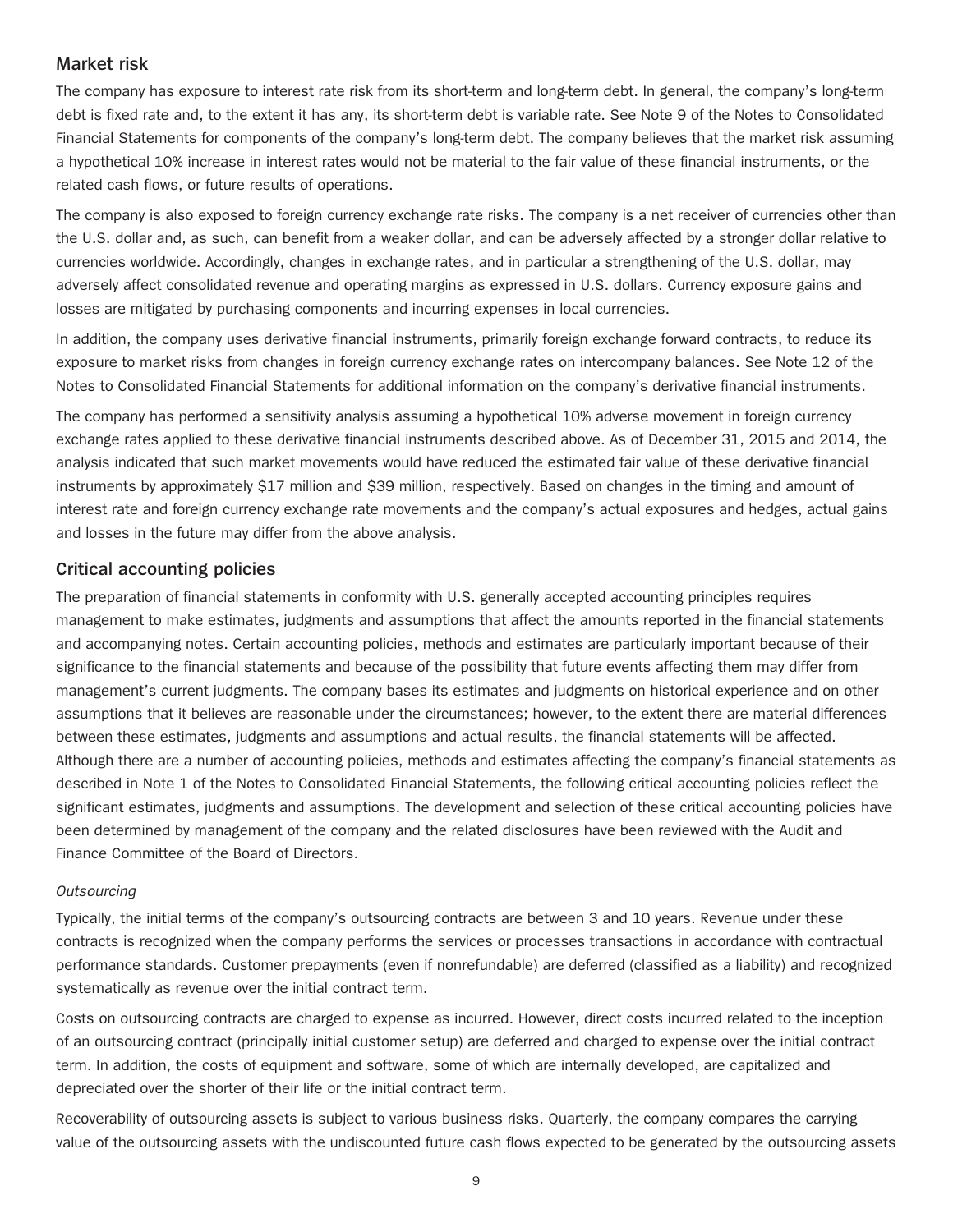to determine if the assets are impaired. If impaired, the outsourcing assets are reduced to an estimated fair value on a discounted cash flow approach. The company prepares its cash flow estimates based on assumptions that it believes to be reasonable but are also inherently uncertain. Actual future cash flows could differ from these estimates.

#### *Revenue recognition*

Many of the company's sales agreements contain standard business terms and conditions; however, some agreements contain multiple elements or non-standard terms and conditions. As discussed in Note 1 of the Notes to Consolidated Financial Statements, the company enters into multiple-element arrangements, which may include any combination of hardware, software or services. As a result, significant contract interpretation is sometimes required to determine the appropriate accounting, including whether the deliverables specified in a multiple-element arrangement should be treated as separate units of accounting for revenue recognition purposes, and, if so, how the price should be allocated among the elements and when to recognize revenue for each element. The company recognizes revenue on delivered elements only if: (a) any undelivered products or services are not essential to the functionality of the delivered products or services, (b) the company has an enforceable claim to receive the amount due in the event it does not deliver the undelivered products or services, (c) there is evidence of the selling price for each undelivered product or service, and (d) the revenue recognition criteria otherwise have been met for the delivered elements. Otherwise, revenue on delivered elements is recognized as the undelivered elements are delivered. For arrangements with multiple elements involving the licensing or sale of software and software-related elements, the allocation of revenue is based on vendor-specific objective evidence (VSOE), which is based upon normal pricing and discounting practices for those products and services when sold separately. The company's continued ability to determine VSOE of fair value will depend on continued sufficient volumes and sufficient consistent pricing of stand-alone sales of such undelivered elements. In addition, the company's revenue recognition policy states that revenue is not recognized until collectability is deemed probable. Changes in judgments on these assumptions and estimates could materially impact the timing of revenue recognition.

For long-term fixed price systems integration contracts, the company recognizes revenue and profit as the contracts progress using the percentage-of-completion method of accounting, which relies on estimates of total expected contract revenues and costs. The company follows this method because reasonably dependable estimates of the revenue and costs applicable to various elements of a contract can be made. The financial reporting of these contracts depends on estimates, which are assessed continually during the term of the contracts and therefore, recognized revenues and profit are subject to revisions as the contract progresses to completion. Revisions in profit estimates are reflected in the period in which the facts that give rise to the revision become known. Accordingly, favorable changes in estimates result in additional revenue and profit recognition, and unfavorable changes in estimates result in a reduction of recognized revenue and profit. When estimates indicate that a loss will be incurred on a contract upon completion, a provision for the expected loss is recorded in the period in which the loss becomes evident. As work progresses under a loss contract, revenue continues to be recognized, and a portion of the contract costs incurred in each period is charged to the contract loss reserve. For other systems integration projects, the company recognizes revenue when the services have been performed.

In addition to outright sales, the company sells hardware under bundled lease arrangements which typically include hardware, services and a financing component. Recognizing revenue under these arrangements requires the company to allocate the total consideration received to the lease and non-lease deliverables included in the bundled arrangement, based upon the estimated fair values of each element.

#### *Income Taxes*

Accounting rules governing income taxes require that deferred tax assets and liabilities be recognized using enacted tax rates for the effect of temporary differences between the book and tax bases of recorded assets and liabilities. These rules also require that deferred tax assets be reduced by a valuation allowance if it is more likely than not that some portion or the entire deferred tax asset will not be realized.

At December 31, 2015 and 2014, the company had deferred tax assets in excess of deferred tax liabilities of \$2,139.3 million and \$2,244.1 million, respectively. For the reasons cited below, at December 31, 2015 and 2014,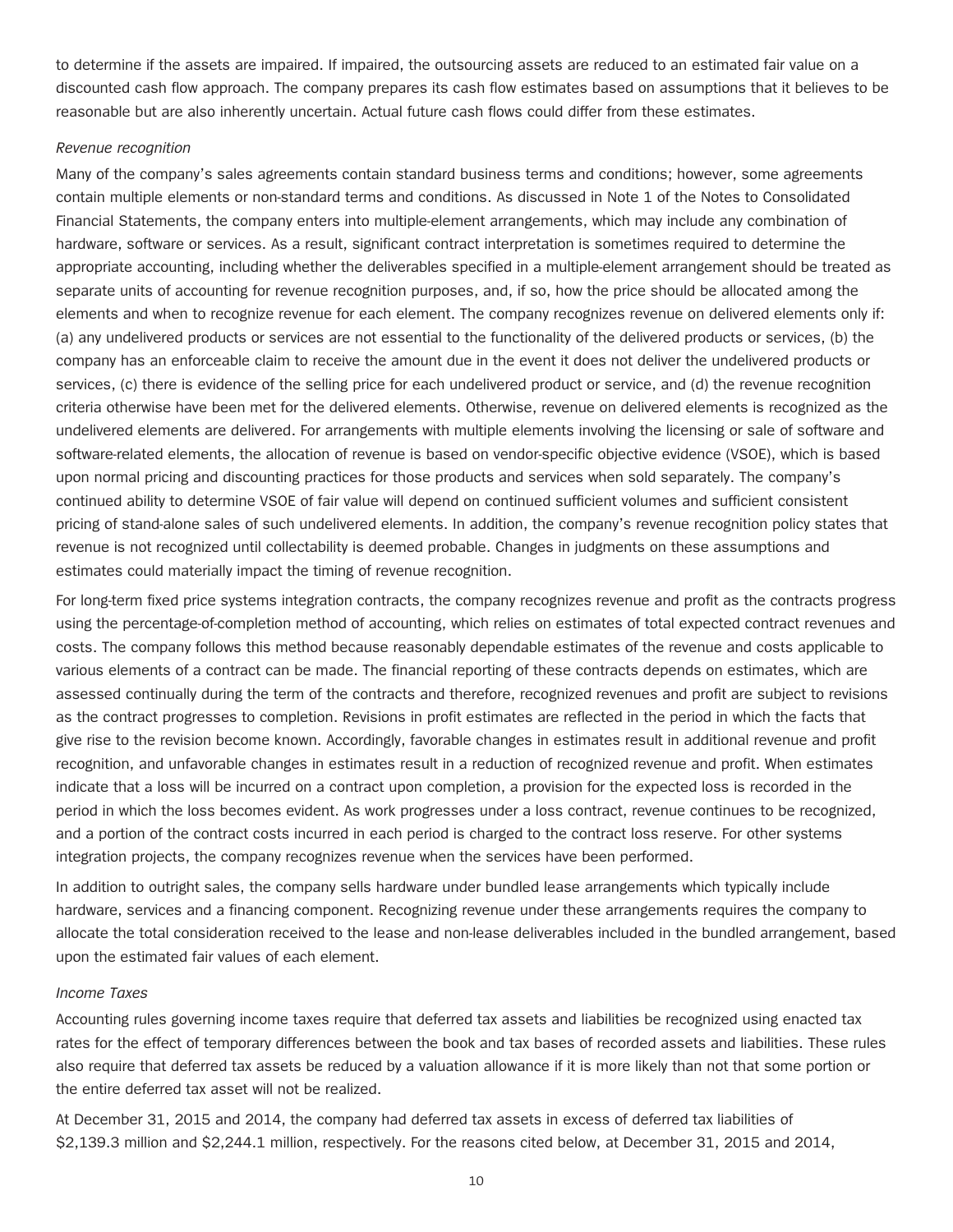management determined that it is more likely than not that \$114.4 million and \$136.3 million, respectively, of such assets will be realized, resulting in a valuation allowance of \$2,024.9 million and \$2,107.8 million, respectively.

The company evaluates the realizability of its deferred tax assets by assessing its valuation allowance and by adjusting the amount of such allowance, if necessary. The factors used to assess the likelihood of realization are the company's historical profitability, forecast of future taxable income and available tax-planning strategies that could be implemented to realize the net deferred tax assets. The company uses tax-planning strategies to realize or renew net deferred tax assets to avoid the potential loss of future tax benefits. Failure to achieve forecasted taxable income might affect the ultimate realization of the net deferred tax assets. Factors that may affect the company's ability to achieve sufficient forecasted taxable income include, but are not limited to, the following: increased competition, a decline in sales or margins, loss of market share, delays in product availability or technological obsolescence. See "Factors that may affect future results."

Internal Revenue Code Sections 382 and 383 provide annual limitations with respect to the ability of a corporation to utilize its net operating loss (as well as certain built-in losses) and tax credit carryforwards, respectively (Tax Attributes), against future U.S. taxable income, if the corporation experiences an "ownership change." In general terms, an ownership change may result from transactions increasing the ownership of certain stockholders in the stock of a corporation by more than 50 percentage points over a three-year period. The company regularly monitors ownership changes (as calculated for purposes of Section 382). The company has determined that, for purposes of the rules of Section 382 described above, an ownership change occurred in February 2011. Any future transaction or transactions and the timing of such transaction or transactions could trigger additional ownership changes under Section 382.

As a result of the February 2011 ownership change, utilization for certain of the company's Tax Attributes, U.S. net operating losses and tax credits, is subject to an overall annual limitation of \$70.6 million. The cumulative limitation as of December 31, 2015 is \$265.7 million. This limitation will be applied first to any recognized built in losses, then to any net operating losses, and then to any other Tax Attributes. Any unused limitation may be carried over to later years. Based on presently available information and the existence of tax planning strategies, the company does not expect to incur a U.S. cash tax liability in the near term. The company maintains a full valuation allowance against the realization of all U.S. deferred tax assets as well as certain foreign deferred tax assets in excess of deferred tax liabilities. See Note 7 of the Notes to Consolidated Financial Statements.

The company's provision for income taxes and the determination of the resulting deferred tax assets and liabilities involve a significant amount of management judgment and are based on the best information available at the time. The company operates within federal, state and international taxing jurisdictions and is subject to audit in these jurisdictions. These audits can involve complex issues, which may require an extended period of time to resolve. As a result, the actual income tax liabilities in the jurisdictions with respect to any fiscal year are ultimately determined long after the financial statements have been published.

Accounting rules governing income taxes also prescribe a recognition threshold and measurement attribute for the financial statement recognition and measurement of a tax position taken or expected to be taken in a tax return. The company maintains reserves for estimated tax exposures including penalties and interest. Income tax exposures include potential challenges of intercompany pricing and other tax matters. Exposures are settled primarily through the settlement of audits within these tax jurisdictions, but can also be affected by changes in applicable tax law or other factors, which could cause management of the company to believe a revision of past estimates is appropriate. Management believes that an appropriate liability has been established for estimated exposures; however, actual results may differ materially from these estimates. The liabilities are reviewed quarterly for their adequacy and appropriateness. See Note 7 of the Notes to Consolidated Financial Statements.

#### *Pensions*

Accounting rules governing defined benefit pension plans require that amounts recognized in financial statements be determined on an actuarial basis. The measurement of the company's pension obligations, costs and liabilities is dependent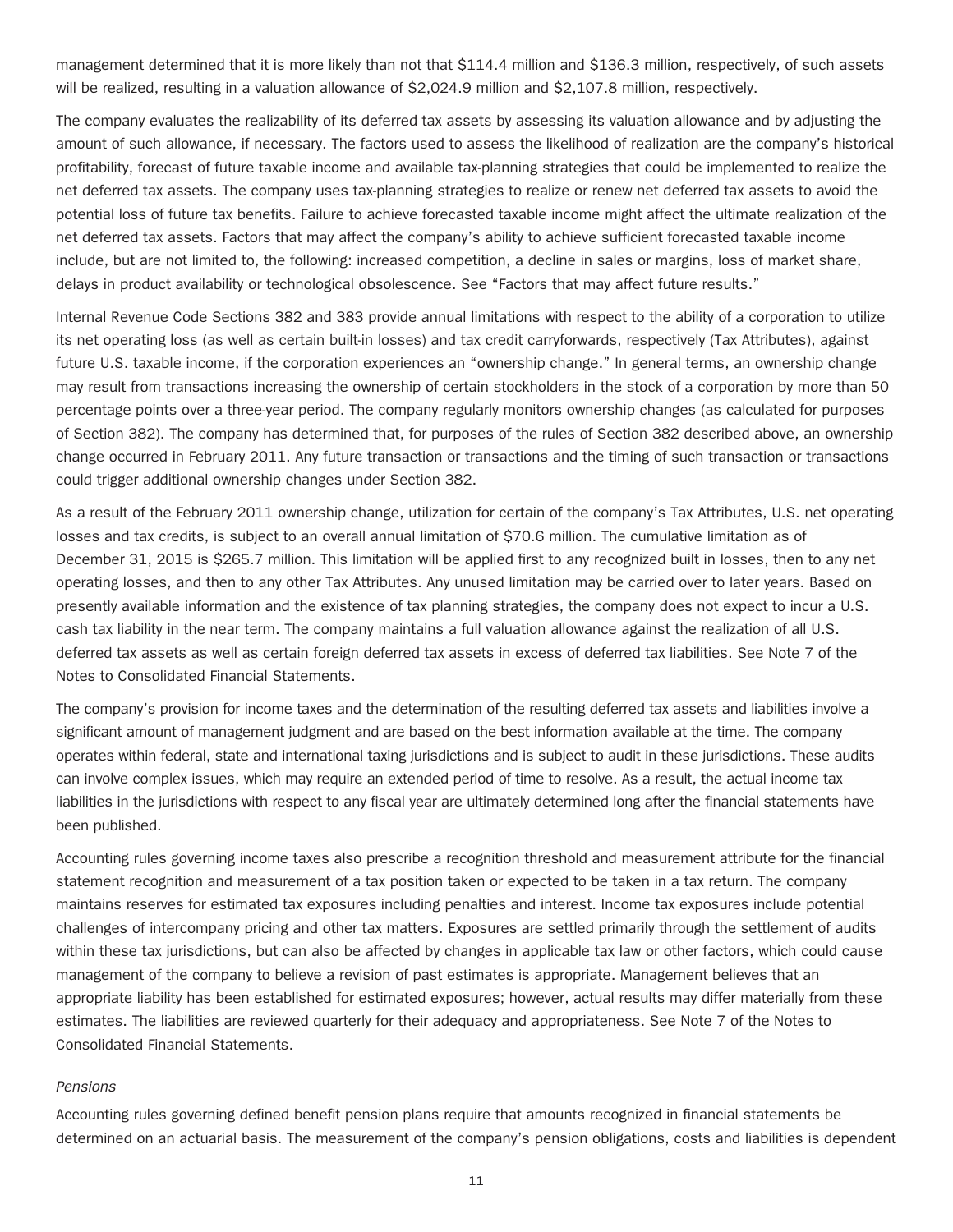on a variety of assumptions selected by the company and used by the company's actuaries. These assumptions include estimates of the present value of projected future pension payments to plan participants, taking into consideration the likelihood of potential future events such as salary increases and demographic experience. The assumptions used in developing the required estimates include the following key factors: discount rates, salary growth, retirement rates, inflation, expected return on plan assets and mortality rates.

As permitted for purposes of computing pension expense, the company uses a calculated value of plan assets (which is further described below). This allows that the effects of the performance of the pension plan's assets on the company's computation of pension income or expense be amortized over future periods. A substantial portion of the company's pension plan assets relates to its qualified defined benefit plan in the United States.

A significant element in determining the company's pension income or expense is the expected long-term rate of return on plan assets. The company sets the expected long-term rate of return based on the expected long-term return of the various asset categories in which it invests. The company considers the current expectations for future returns and the actual historical returns of each asset class. Also, because the company's investment policy is to actively manage certain asset classes where the potential exists to outperform the broader market, the expected returns for those asset classes are adjusted to reflect the expected additional returns. For 2016, the company has assumed that the expected long-term rate of return on U.S. plan assets will be 6.80%, and on the company's non-U.S. plan assets will be 5.99%. A change of 25 basis points in the expected long-term rate of return for the company's U.S. and non-U.S. pension plans causes a change of approximately \$9 million and \$6 million, respectively, in pension expense. The assumed long-term rate of return on assets is applied to a calculated value of plan assets, which recognizes changes in the fair value of plan assets in a systematic manner over four years. This produces the expected return on plan assets that is included in pension income or expense. The difference between this expected return and the actual return on plan assets is deferred. The net deferral of past asset gains or losses affects the calculated value of plan assets and, ultimately, future pension income or expense. At December 31, 2015, for the company's U.S. qualified defined benefit pension plan, the calculated value of plan assets was \$3.88 billion and the fair value was \$3.76 billion.

At the end of each year, the company determines the discount rate to be used to calculate the present value of plan liabilities. The discount rate is an estimate of the current interest rate at which the pension liabilities could be effectively settled at the end of the year. In estimating this rate, the company looks to rates of return on high-quality, fixed-income investments that (a) receive one of the two highest ratings given by a recognized ratings agency and (b) are currently available and expected to be available during the period to maturity of the pension benefits. At December 31, 2015, the company determined this rate to be 4.56% for its U.S. defined benefit pension plans, an increase of 47 basis points from the rate used at December 31, 2014, and 3.30% for the company's non-U.S. defined benefit pension plans, an increase of 25 basis points from the rate used at December 31, 2014. A change of 25 basis points in the U.S. and non-U.S. discount rates causes a change in pension expense of approximately \$.5 million and \$3 million, respectively, and a change of approximately \$134 million and \$127 million, respectively, in the benefit obligation. The net effect of changes in the discount rate, as well as the net effect of other changes in actuarial assumptions and experience, has been deferred, as permitted.

Gains and losses are defined as changes in the amount of either the projected benefit obligation or plan assets resulting from experience different from that assumed and from changes in assumptions. Because gains and losses may reflect refinements in estimates as well as real changes in economic values and because some gains in one period may be offset by losses in another and vice versa, the accounting rules do not require recognition of gains and losses as components of net pension cost of the period in which they arise.

At a minimum, amortization of an unrecognized net gain or loss must be included as a component of net pension cost for a year if, as of the beginning of the year, that unrecognized net gain or loss exceeds 10 percent of the greater of the projected benefit obligation or the calculated value of plan assets. If amortization is required, the minimum amortization is that excess above the 10 percent divided by the average remaining life expectancy of the plan participants. For the company's U.S.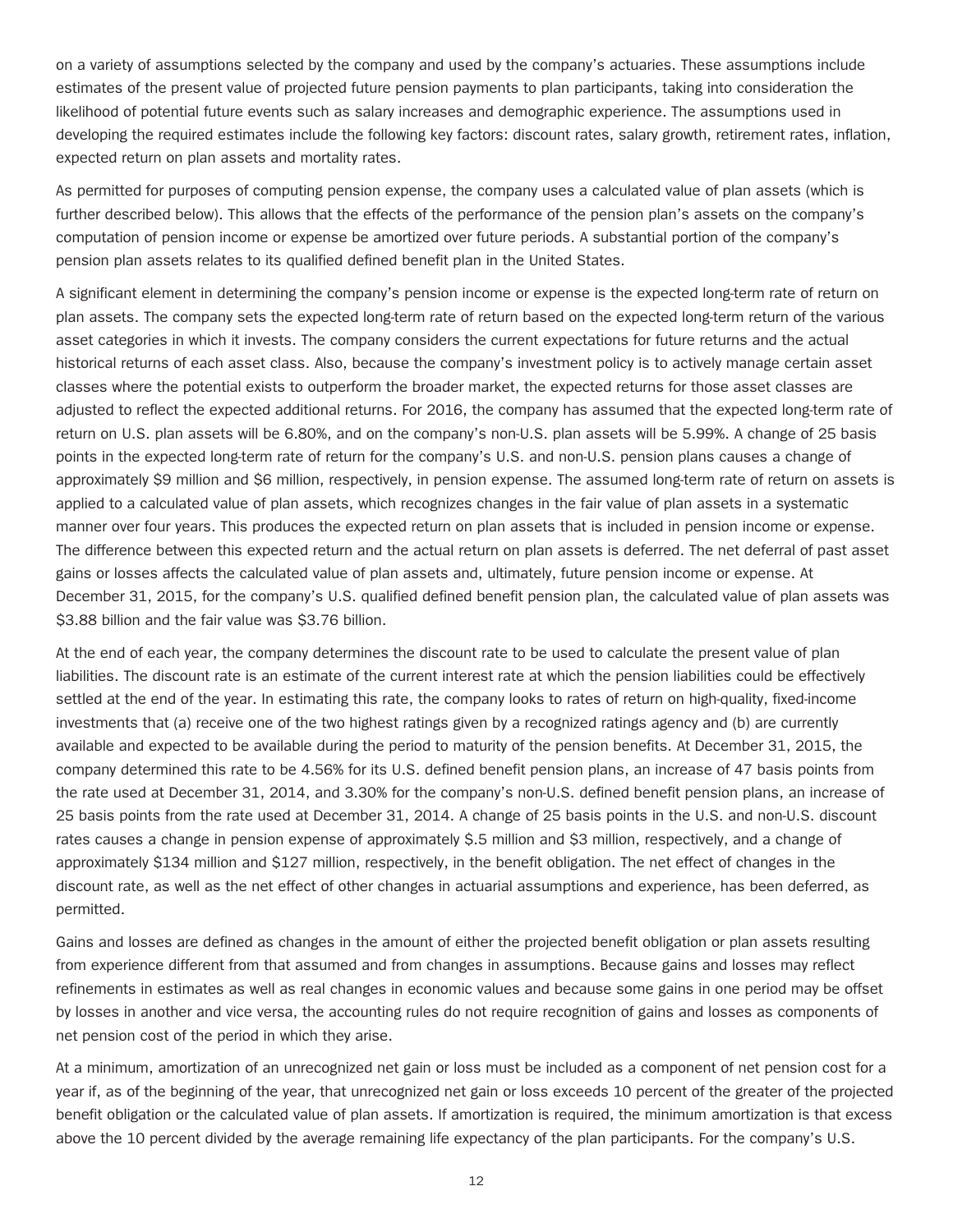qualified defined benefit pension plan and the company's non-U.S. pension plans, that period is approximately 19 and 24 years, respectively. At December 31, 2015, the estimated unrecognized loss for the company's U.S. qualified defined benefit pension plan and the company's non-U.S. pension plans was \$2.67 billion and \$.84 billion, respectively.

For the year ended December 31, 2015, the company recognized consolidated pension expense of \$108.7 million, compared with \$73.8 million for the year ended December 31, 2014. For 2016, the company expects to recognize pension expense of approximately \$80.3 million. See Note 16 of the Notes to Consolidated Financial Statements.

#### **Factors that may affect future results**

Factors that could affect future results include the following:

*The company's future results may be adversely impacted if it is unable to effectively anticipate and respond to volatility and rapid technological innovation in its industry.* The company operates in a highly volatile industry characterized by rapid technological innovation, evolving technology standards, short product life cycles and continually changing customer demand patterns. Future success will depend in part on the company's ability to anticipate and respond to these market trends and to design, develop, introduce, deliver or obtain new and innovative products, services and software on a timely and costeffective basis using new delivery models such as cloud computing. The company may not be successful in anticipating or responding to changes in technology, industry standards or customer preferences, and the market may not demand or accept its services and product offerings. In addition, products and services developed by competitors may make the company's offerings less competitive.

*Future results may be adversely impacted if the company is unable to improve margins in its services business.* The company has placed an additional emphasis on an industry vertical go-to-market approach with an increased focus within the company's services business on higher value and higher margin offerings. The company's ability to grow profitably in this business will depend on the level of demand for projects and the portfolio of solutions the company offers for specific industries. It will also depend on an efficient utilization of services delivery personnel. In addition, profit margins in this business are a function of both the portfolio of solutions sold in a given period and the rates the company is able to charge for services and the chargeability of its professionals. If the company is unable to attain sufficient rates and chargeability for its professionals, profit margins will be adversely affected. The rates the company is able to charge for services are affected by a number of factors, including clients' perception of the company's ability to add value through its services; introduction of new services or products by the company or its competitors; pricing policies of competitors; and general economic conditions. Chargeability is also affected by a number of factors, including the company's ability to transition employees from completed projects to new engagements, and its ability to forecast demand for services and thereby maintain an appropriate headcount. The company's results of operations and financial condition may be adversely impacted if sales of higher margin offerings do not offset declines resulting from a de-emphasis on lower margin offerings.

*Future results may be adversely impacted if the company is unable to sell new products while maintaining its installed base in its technology business.* The company continues to invest in developing new high-end enterprise server products, cybersecurity software, cloud-based products and other offerings to meet client needs, including ClearPath Forward™ and Unisys Stealth™. Future results may be adversely impacted if the company is unable to effectively market and sell these new products while maintaining its installed base and developing next-generation ClearPath Forward™ products.

*If the company is unable to access the financing markets to refinance its outstanding debt, it may adversely impact the company's business and liquidity*. Recently, the financing markets have been volatile, and market conditions may impact the company's ability to access the financing markets on terms acceptable to the company or at all. If the company is unable to access the financing markets, the company would be required to use cash on hand to fund operations and repay outstanding debt, including the company's 6.25% senior notes due August 15, 2017 and amounts borrowed under the company's secured revolving credit facility. There is no assurance that the company will be able to generate sufficient cash to fund its operations and refinance such debt. A failure by the company to generate such cash would have a material adverse effect on its business if the company were unable to access financing markets. Additionally, even if the company is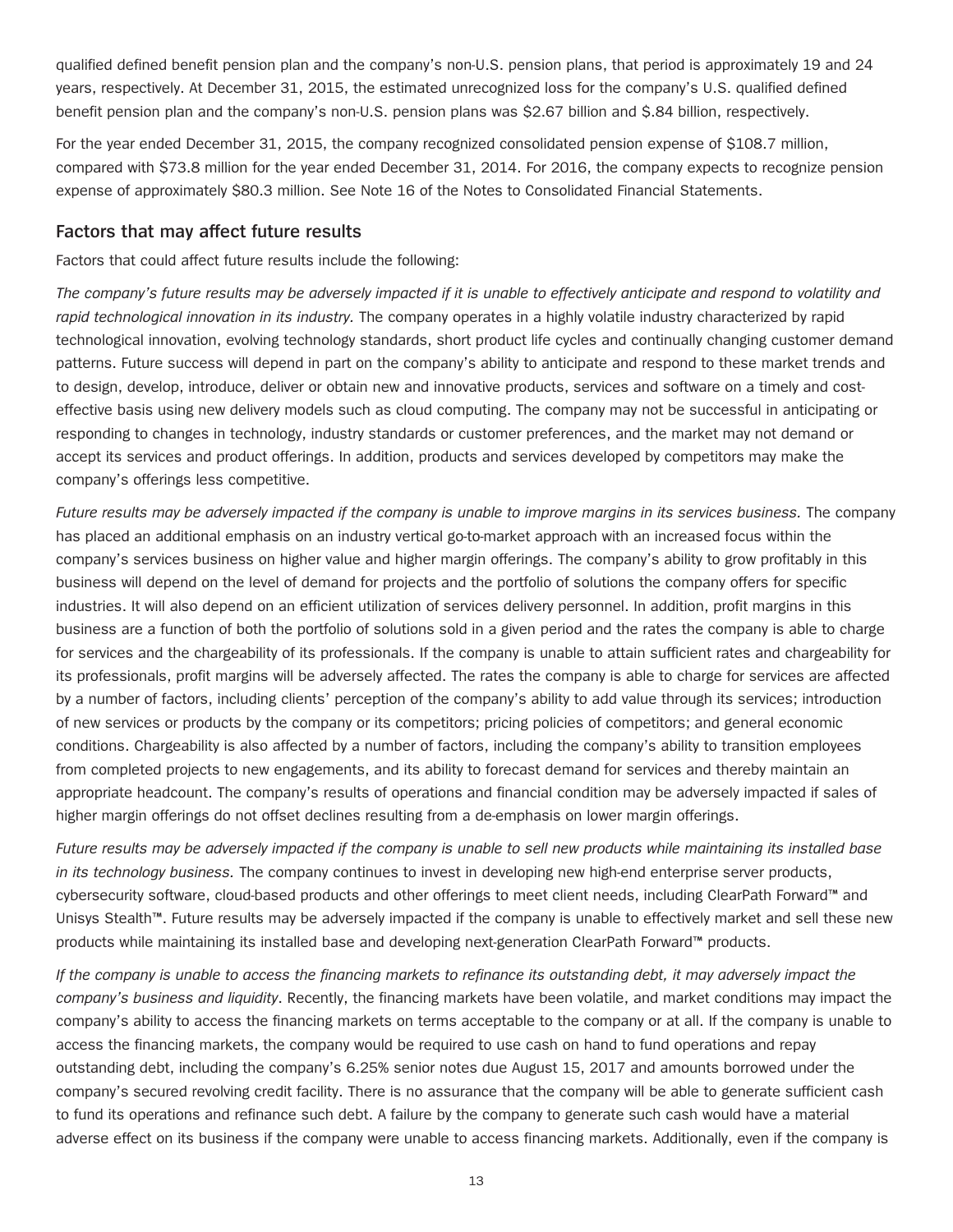able to generate sufficient cash to refinance such debt, the company may need to delay the implementation of its cost reduction initiatives in some jurisdictions and cash available to the company for working capital and other corporate uses could be reduced. Market conditions may also impact the company's ability to utilize surety bonds, letters of credit, foreign exchange derivatives or other financial instruments the company uses to conduct its business.

In addition, the company has had discussions regarding potential financing transactions with a variety of sources. There is no assurance that the company will consummate a transaction with any potential financing sources.

*The company's future results may be adversely affected if the company does not realize anticipated cost savings or is unable to successfully implement its cost reduction initiatives to drive efficiencies across all of its operations.* The company is implementing significant cost-reduction measures and a new long-term business strategy to create a more competitive cost structure, simplify its operations and rebalance the company's global skill set. While the company currently expects to generate significant annualized net cost savings by the conclusion of the program in 2017, there can be no assurance that the company will achieve these savings goals or that it will not have to make additional investments in order to do so. In addition, if the company does not manage any related headcount reductions or other cost-cutting measures effectively or timely or is unable to provide services more cost-efficiently, the company's ability to implement its new business strategy could be adversely impacted and it could materially affect the company's business, results of operations and financial condition.

*The company has significant pension obligations and may be required to make additional significant cash contributions to its defined benefit pension plans.* The company has unfunded obligations under its U.S. and non-U.S. defined benefit pension plans. In 2015, the company made cash contributions of \$148.3 million to its worldwide defined benefit pension plans. Based on current legislation, recent interest rates and expected returns, in 2016 the company estimates that it will make cash contributions to its worldwide defined benefit pension plans of approximately \$139.3 million, which are comprised of approximately \$52.5 million for the company's U.S. qualified defined benefit pension plan and approximately \$86.8 million primarily for non-U.S. defined benefit pension plans. Although estimates for future cash contributions are likely to change in 2016 and beyond based on a number of factors including market conditions, changes in discount rates and, with respect to the company's international plans, changes in currency rates, the company currently expects to be required to make cash contributions to its worldwide defined benefit pension plans in 2017 in an amount similar to its contributions in 2016. The company also currently anticipates that its required cash contributions will increase significantly in 2018 through 2020.

Deterioration in the value of the company's worldwide defined benefit pension plan assets, as well as discount rate changes, could require the company to make cash contributions to its defined benefit pension plans in the future in an amount larger than currently anticipated. In addition, the funding of plan deficits over a shorter period of time than currently anticipated could result in making cash contributions to these plans on a more accelerated basis. Increased cash contribution requirements or an acceleration in the due date of such cash contributions would reduce the cash available for working capital, capital expenditures and other corporate uses and may have an adverse impact on the company's operations, financial condition and liquidity.

*If the company is unable to attract, motivate and retain experienced and knowledgeable personnel in key positions, its future results could be adversely impacted.* The success of the company's business is dependent upon its ability to employ and train individuals with the requisite knowledge, skills and experience to execute the company's business model and achieve its business objectives. The failure of the company to retain key personnel or implement an appropriate succession plan could adversely impact the company's ability to successfully carry out its business strategy and retain other key personnel.

*A significant portion of the company's revenue is derived from operations outside of the United States, and the company is subject to the risks of doing business internationally.* A significant portion of the company's total revenue is derived from international operations. The risks of doing business internationally include foreign currency exchange rate fluctuations, currency restrictions and devaluations, changes in political or economic conditions, trade protection measures, import or export licensing requirements, multiple and possibly overlapping and conflicting tax laws, new tax legislation, weaker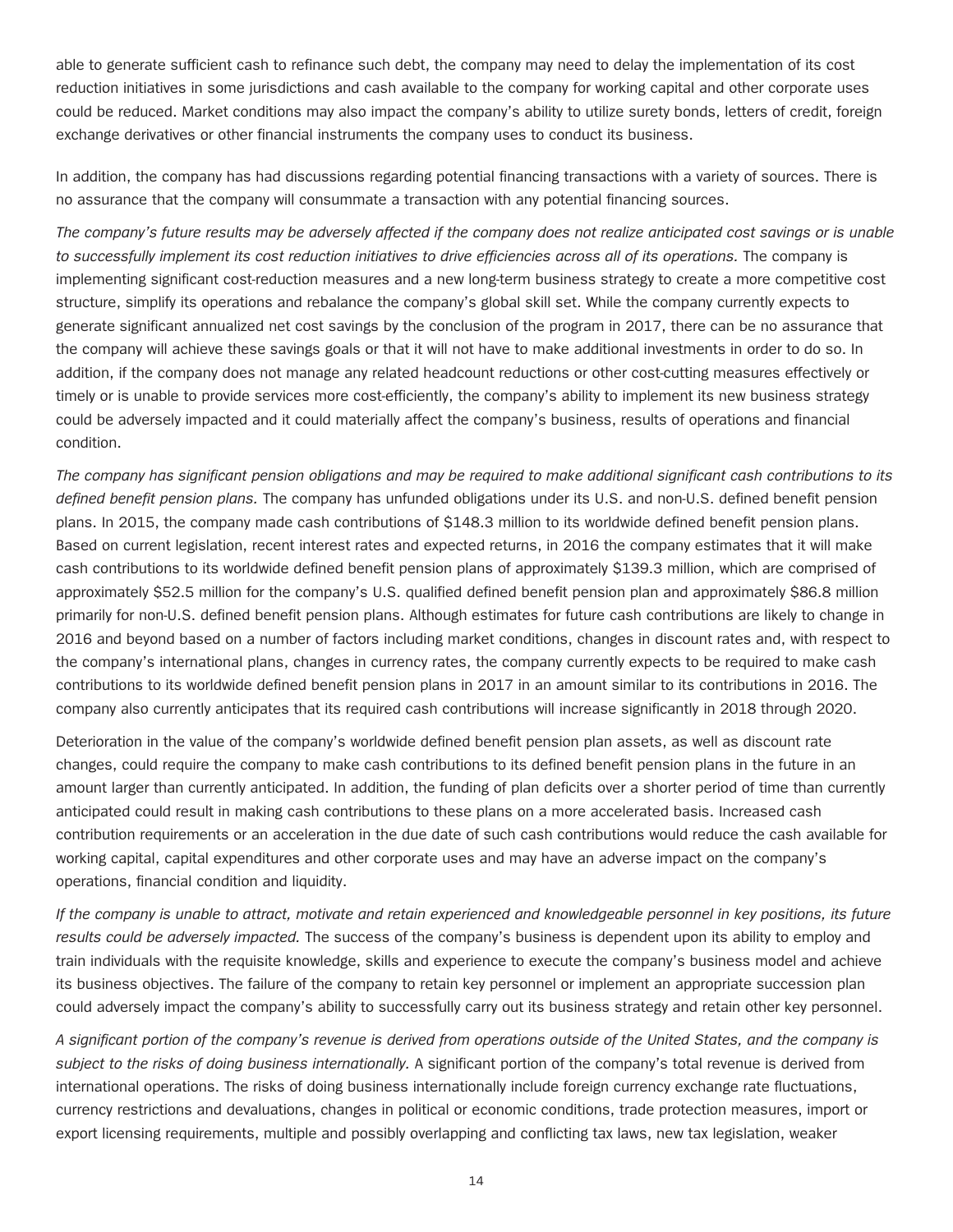intellectual property protections in some jurisdictions and additional legal and regulatory compliance requirements applicable to businesses that operate internationally, including the Foreign Corrupt Practices Act and non-U.S. laws and regulations.

*The company faces aggressive competition in the information services and technology marketplace, which could lead to reduced demand for the company's products and services and could have an adverse effect on the company's business.* The information services and technology markets in which the company operates include a large number of companies vying for customers and market share both domestically and internationally. The company's competitors include consulting and other professional services firms, systems integrators, outsourcing providers, infrastructure services providers, computer hardware manufacturers and software providers. Some of the company's competitors may develop competing products and services that offer better price-performance or that reach the market in advance of the company's offerings. Some competitors also have or may develop greater financial and other resources than the company, with enhanced ability to compete for market share, in some instances through significant economic incentives to secure contracts. Some also may be better able to compete for skilled professionals. Any of these factors could lead to reduced demand for the company's products and services and could have an adverse effect on the company's business. Future results will depend on the company's ability to mitigate the effects of aggressive competition on revenues, pricing and margins and on the company's ability to attract and retain talented people.

*The company's future results will depend on its ability to retain significant clients.* The company has a number of significant long-term contracts with clients, including governmental entities, and its future success will depend, in part, on retaining its relationships with these clients. The company could lose clients for such reasons as contract expiration, conversion to a competing service provider, dissatisfaction with the company's efficiency initiatives, disputes with clients or a decision to insource services, including contracts with governmental entities as part of the rebid process. The company could also lose clients as a result of their merger, acquisition or business failure. The company may not be able to replace the revenue and earnings from any such lost client.

*The company's contracts may not be as profitable as expected or provide the expected level of revenues*. In a number of the company's long-term services contracts, the company's revenue is based on the volume of products and services provided. As a result, revenue levels anticipated at the contract's inception are not guaranteed. In addition, some of these contracts may permit termination at the customer's discretion before the end of the contract's term or may permit termination or impose other penalties if the company does not meet the performance levels specified in the contracts.

The company's contracts with governmental entities are subject to the availability of appropriated funds. These contracts also contain provisions allowing the governmental entity to terminate the contract at the governmental entity's discretion before the end of the contract's term. In addition, if the company's performance is unacceptable to the customer under a government contract, the government retains the right to pursue remedies under the affected contract, which remedies could include termination.

Certain of the company's services agreements require that the company's prices be benchmarked if the customer requests it and provide that those prices may be adjusted downward if the pricing for similar services in the market has changed. As a result, revenues anticipated at the beginning of the terms of these contracts may decline in the future.

Some of the company's services contracts are fixed-price contracts under which the company assumes the risk for delivery of the contracted services and products at an agreed-upon fixed price. Should the company experience problems in performing fixed-price contracts on a profitable basis, adjustments to the estimated cost to complete may be required. Future results will depend on the company's ability to perform these services contracts profitably.

*Cybersecurity breaches could result in the company incurring significant costs and could harm the company's business and reputation.* The company's business includes managing, processing, storing and transmitting proprietary and confidential data, including personal information, intellectual property and proprietary business information, within the company's own IT systems and those that the company designs, develops, hosts or manages for clients. Cybersecurity breaches involving these systems by hackers, other third parties or the company's employees, despite established security controls, could disrupt these systems or result in the loss or corruption of data or the unauthorized disclosure or misuse of information of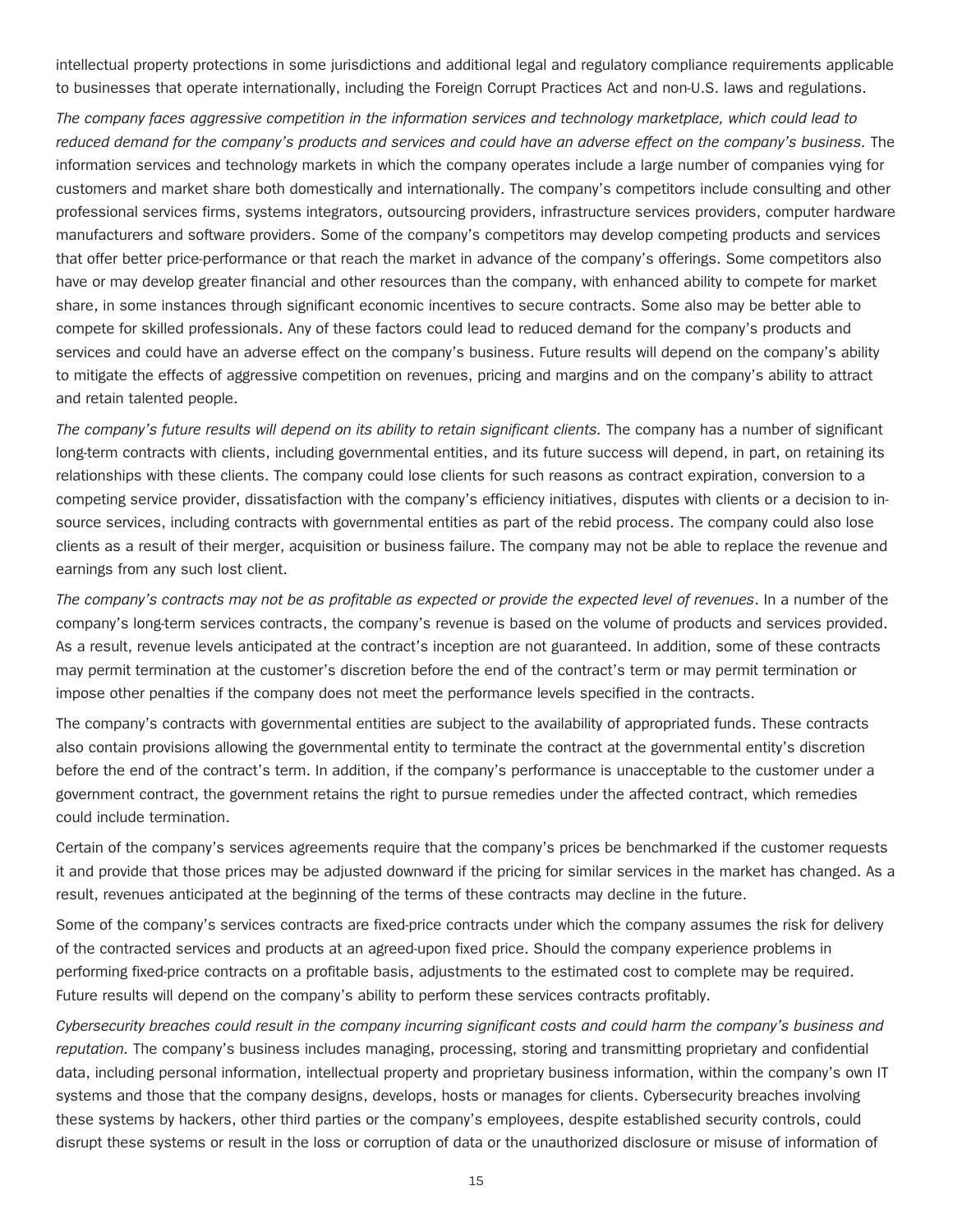the company, its clients or others. This could result in litigation and legal liability for the company, lead to the loss of existing or potential clients and adversely affect the market's perception of the security and reliability of the company's products and services. In addition, such breaches could subject the company to fines and penalties for violations of laws and result in the company incurring other significant costs. This may negatively impact the company's reputation and financial results.

*A significant disruption in the company's IT systems could adversely affect the company's business and reputation.* We rely extensively on our IT systems to conduct our business and perform services for our clients. Our systems are subject to damage or interruption from power outages, telecommunications failures, computer viruses and malicious attacks, cybersecurity breaches and catastrophic events. If our systems are damaged or fail to function properly, we could incur substantial repair or replacement costs, experience data loss and impediments to our ability to conduct our business, and damage the market's perception of our products and services. In addition, a disruption could result in the company failing to meet performance standards and obligations in its client contracts, which could subject the company to liability, penalties and contract termination. This may adversely affect the company's reputation and financial results.

*The company may face damage to its reputation or legal liability if its clients are not satisfied with its services or products.* The success of the company's business is dependent on strong, long-term client relationships and on its reputation for responsiveness and quality. As a result, if a client is not satisfied with the company's services or products, its reputation could be damaged and its business adversely affected. Allegations by private litigants or regulators of improper conduct, as well as negative publicity and press speculation about the company, whatever the outcome and whether or not valid, may harm its reputation. In addition to harm to reputation, if the company fails to meet its contractual obligations, it could be subject to legal liability, which could adversely affect its business, operating results and financial condition.

*Future results will depend in part on the performance and capabilities of third parties with whom the company has commercial relationships.* The company maintains business relationships with suppliers, channel partners and other parties that have complementary products, services or skills. Future results will depend, in part, on the performance and capabilities of these third parties, on the ability of external suppliers to deliver components at reasonable prices and in a timely manner, and on the financial condition of, and the company's relationship with, distributors and other indirect channel partners, which can affect the company's capacity to effectively and efficiently serve current and potential customers and end users.

*The company's business can be adversely affected by global economic conditions, acts of war, terrorism or natural disasters.* The company's financial results have been impacted by the global economic slowdown in recent years. If economic conditions worsen, the company could see reductions in demand and increased pressure on revenue and profit margins. The company could also see a further consolidation of clients, which could also result in a decrease in demand. The company's business could also be affected by acts of war, terrorism or natural disasters. Current world tensions could escalate, and this could have unpredictable consequences on the world economy and on the company's business.

*The company's contracts with U.S. governmental agencies may subject the company to audits, criminal penalties, sanctions and other expenses and fines.* The company frequently enters into contracts with governmental entities. U.S. government agencies, including the Defense Contract Audit Agency and the Department of Labor, routinely audit government contractors. These agencies review a contractor's performance under its contracts, cost structure and compliance with applicable laws, regulations and standards. The U.S. government also may review the adequacy of, and a contractor's compliance with, contract terms and conditions, its systems and policies, including the contractor's purchasing, property, estimating, billing, accounting, compensation and management information systems. Any costs found to be overcharged or improperly allocated to a specific contract or any amounts improperly billed or charged for products or services will be subject to reimbursement to the government. In addition, government contractors, such as the company, are required to disclose credible evidence of certain violations of law and contract overcharging to the federal government. If the company is found to have participated in improper or illegal activities, the company may be subject to civil and criminal penalties and administrative sanctions, including termination of contracts, forfeiture of profits, suspension of payments, fines and suspension or prohibition from doing business with the U.S. government. Any negative publicity related to such contracts, regardless of the accuracy of such publicity, may adversely affect the company's business or reputation.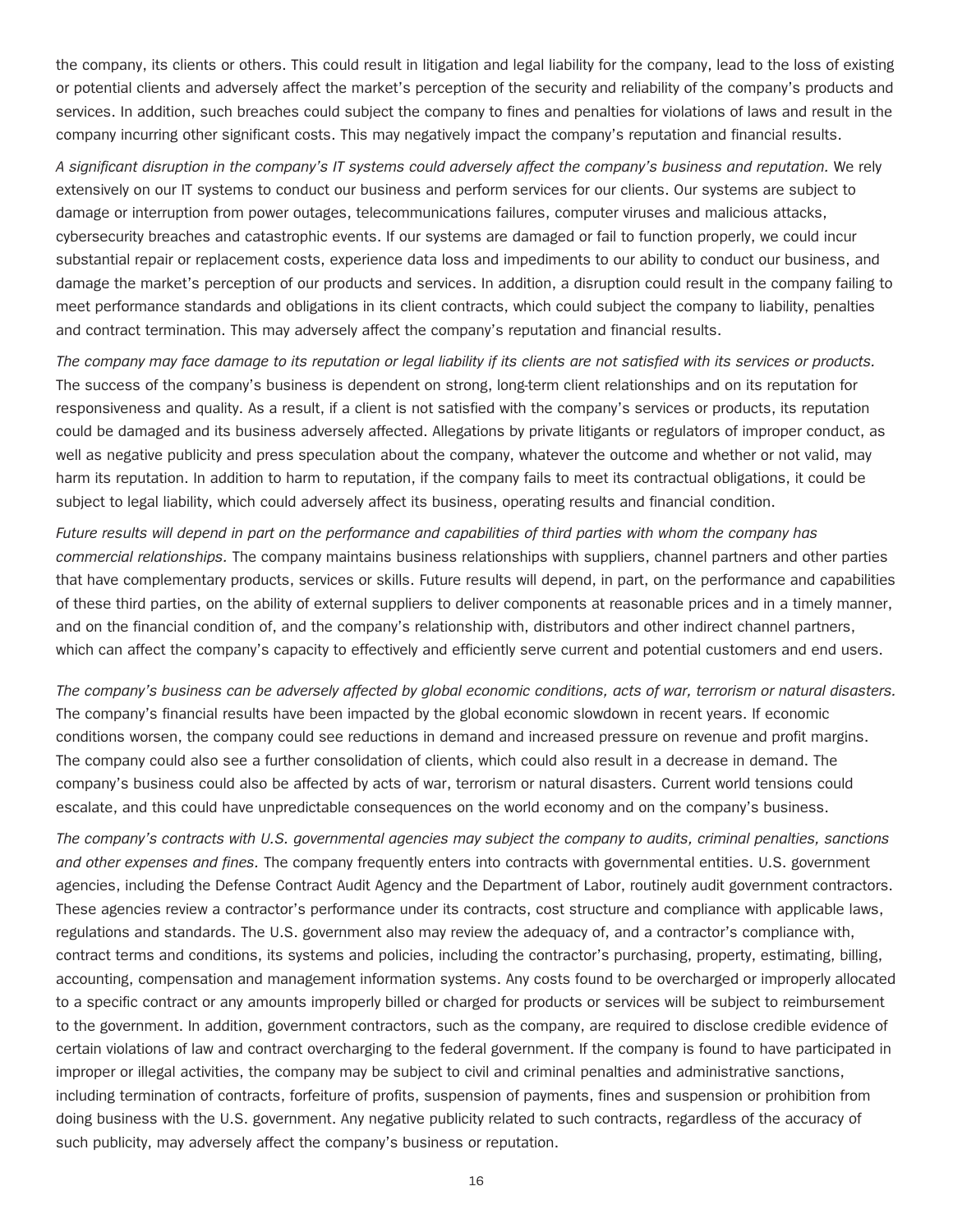*The company's services or products may infringe upon the intellectual property rights of others.* The company cannot be sure that its services and products do not infringe on the intellectual property rights of third parties, and it may have infringement claims asserted against it or against its clients. These claims could cost the company money, prevent it from offering some services or products, or damage its reputation.

*Pending litigation could affect the company's results of operations or cash flow.* There are various lawsuits, claims, investigations and proceedings that have been brought or asserted against the company, which arise in the ordinary course of business, including actions with respect to commercial and government contracts, labor and employment, employee benefits, environmental matters, intellectual property and non-income tax and employment compensation in Brazil. See Note 14 of the Notes to Consolidated Financial Statements for more information on litigation. The company believes that it has valid defenses with respect to legal matters pending against it. Litigation is inherently unpredictable, however, and it is possible that the company's results of operations or cash flow could be materially affected in any particular period by the resolution of one or more of the legal matters pending against it.

*The company could face business and financial risk in implementing future dispositions or acquisitions.* As part of the company's business strategy, it may from time to time consider disposing of existing technologies, products and businesses that may no longer be in alignment with its strategic direction, including transactions of a material size, or acquiring complementary technologies, products and businesses. Potential risks with respect to dispositions include difficulty finding buyers or alternative exit strategies on acceptable terms in a timely manner; potential loss of employees or clients; dispositions at unfavorable prices or on unfavorable terms, including relating to retained liabilities; and post-closing indemnity claims. Any acquisitions may result in the incurrence of substantial additional indebtedness or contingent liabilities. Acquisitions could also result in potentially dilutive issuances of equity securities and an increase in amortization expenses related to intangible assets. Additional potential risks associated with acquisitions include integration difficulties; difficulties in maintaining or enhancing the profitability of any acquired business; risks of entering markets in which the company has no or limited prior experience; potential loss of employees or failure to maintain or renew any contracts of any acquired business; and expenses of any undiscovered or potential liabilities of the acquired product or business, including relating to employee benefits contribution obligations or environmental requirements. Further, with respect to both dispositions and acquisitions, management's attention could be diverted from other business concerns. Adverse credit conditions could also affect the company's ability to consummate dispositions or acquisitions. The risks associated with dispositions and acquisitions could have a material adverse effect upon the company's business, financial condition and results of operations. There can be no assurance that the company will be successful in consummating future dispositions or acquisitions on favorable terms or at all.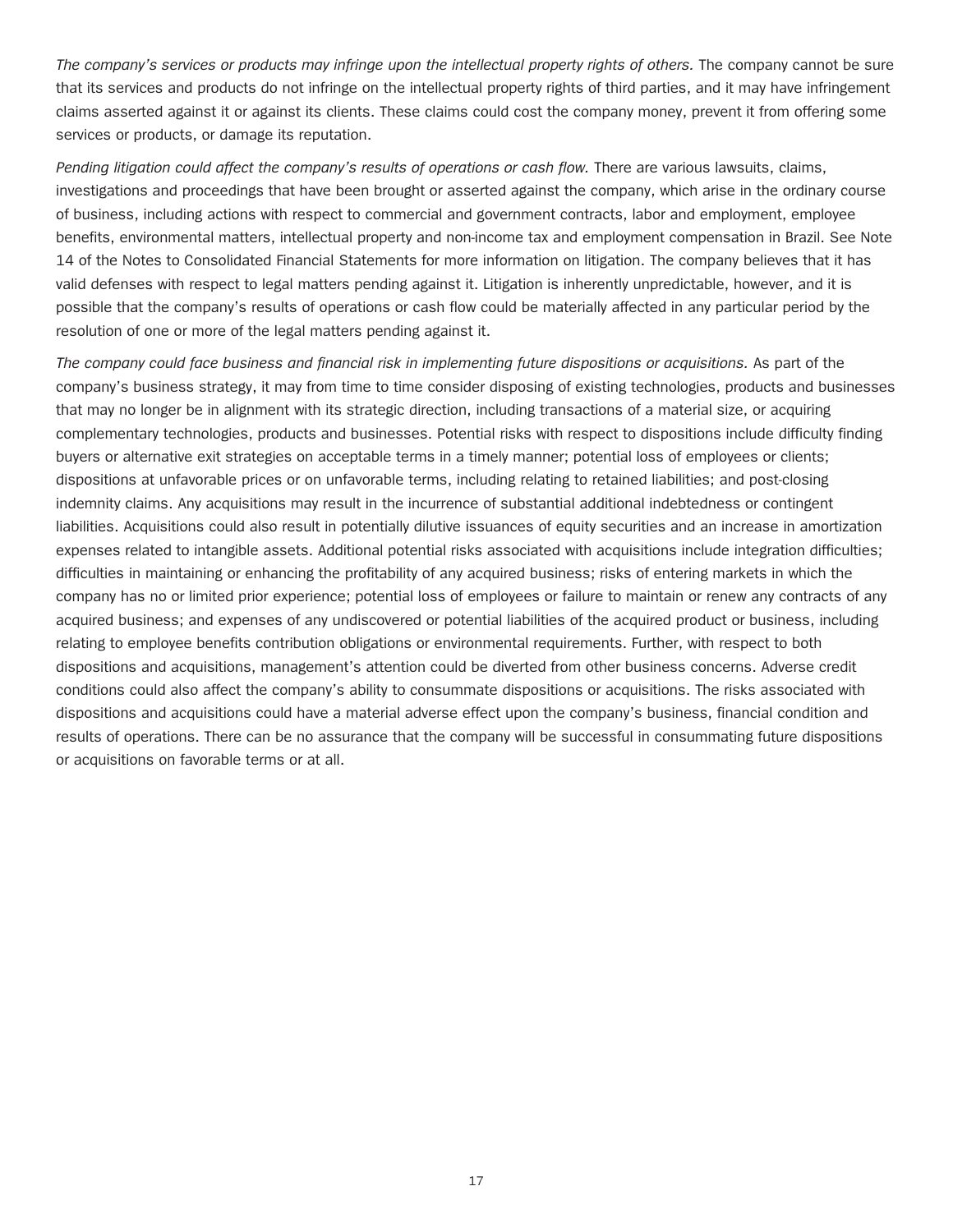# Unisys Corporation **Consolidated Financial Statements**

#### **Consolidated Statements of Income**

| Year ended December 31 (millions, except per share data)                 | 2015         | 2014        | 2013       |
|--------------------------------------------------------------------------|--------------|-------------|------------|
| Revenue                                                                  |              |             |            |
| Services                                                                 | \$2,605.6    | $$2,785.7*$ | \$2,850.0* |
| Technology                                                               | 409.5        | $570.7*$    | 606.5*     |
|                                                                          | 3,015.1      | 3,356.4     | 3,456.5    |
| Costs and expenses                                                       |              |             |            |
| Cost of revenue:                                                         |              |             |            |
| Services                                                                 | 2,306.7      | 2,337.8*    | $2,351.0*$ |
| Technology                                                               | 167.5        | 240.8*      | $257.1*$   |
|                                                                          | 2,474.2      | 2,578.6     | 2,608.1    |
| Selling, general and administrative expenses                             | 519.6        | 554.1       | 559.4      |
| Research and development expenses                                        | 76.4         | 68.8        | 69.5       |
|                                                                          | 3,070.2      | 3,201.5     | 3,237.0    |
| Operating profit (loss)                                                  | (55.1)       | 154.9       | 219.5      |
| Interest expense                                                         | 11.9         | 9.2         | 9.9        |
| Other income (expense), net                                              | 8.2          | (.2)        | 9.8        |
| Income (loss) before income taxes                                        | (58.8)       | 145.5       | 219.4      |
| Provision for income taxes                                               | 44.4         | 86.2        | 99.3       |
| Consolidated net income (loss)                                           | (103.2)      | 59.3        | 120.1      |
| Net income attributable to noncontrolling interests                      | 6.7          | 12.6        | 11.6       |
| Net income (loss) attributable to Unisys Corporation                     | (109.9)      | 46.7        | 108.5      |
| Preferred stock dividends                                                |              | 2.7         | 16.2       |
| Net income (loss) attributable to Unisys Corporation common shareholders | \$ (109.9)   | Ś.<br>44.0  | \$<br>92.3 |
| Earnings (loss) per common share attributable to Unisys Corporation      |              |             |            |
| <b>Basic</b>                                                             | (2.20)<br>S  | \$<br>.89   | \$<br>2.10 |
| Diluted                                                                  | Ś.<br>(2.20) | Ś.<br>.89   | Ś.<br>2.08 |

*\*Changed to conform to the current-year presentation. See Note 15.*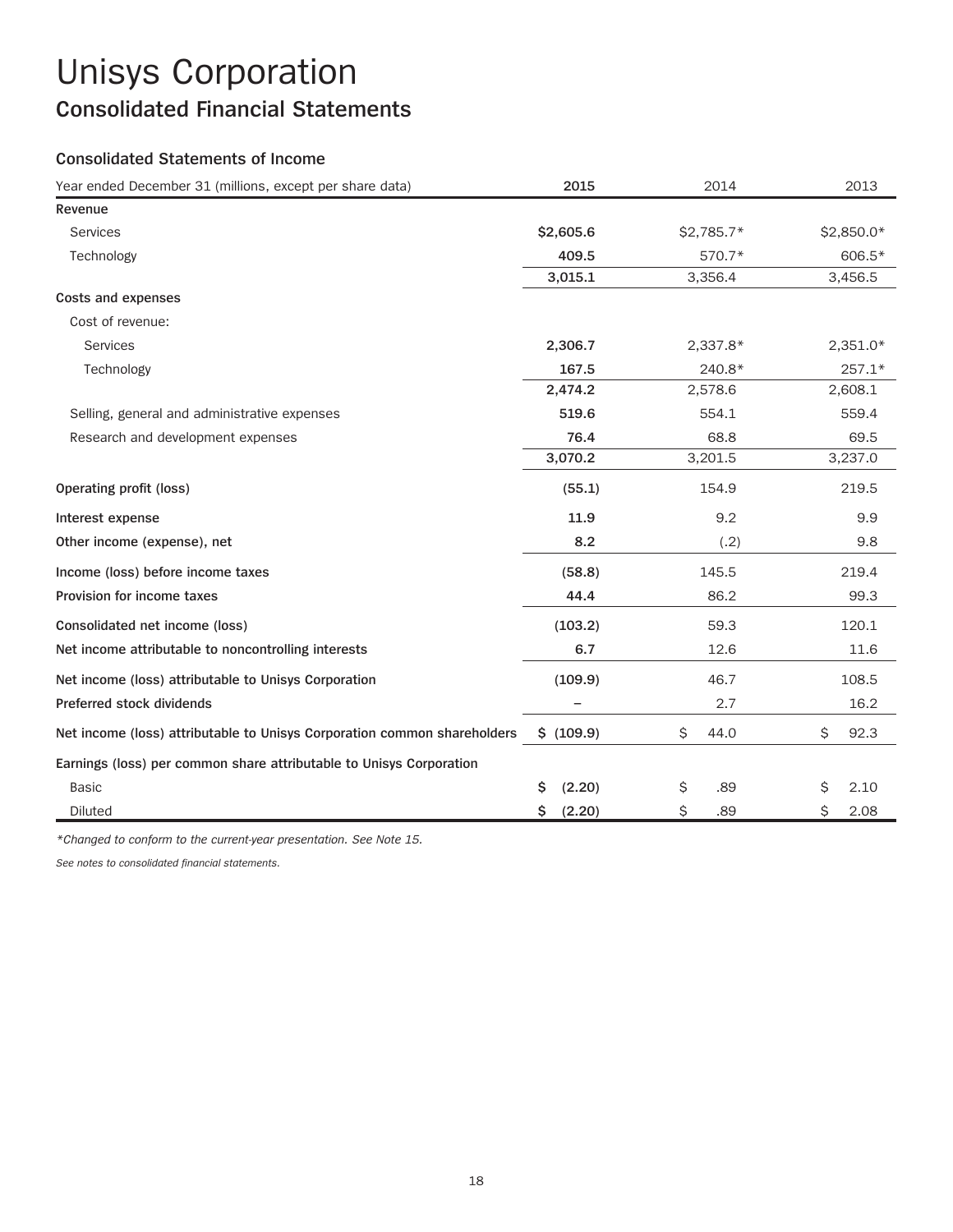### **Consolidated Statements of Comprehensive Income**

| Year ended December 31 (millions)                                                                | 2015       | 2014      | 2013    |
|--------------------------------------------------------------------------------------------------|------------|-----------|---------|
| Consolidated net income (loss)                                                                   | \$(103.2)  | \$59.3    | \$120.1 |
| Other comprehensive income                                                                       |            |           |         |
| Foreign currency translation                                                                     | (100.8)    | (66.3)    | (40.1)  |
| Postretirement adjustments, net of tax of \$18.1 in 2015, \$(42.5) in 2014<br>and \$14.6 in 2013 | 265.7      | (756.8)   | 853.8   |
| Total other comprehensive income (loss)                                                          | 164.9      | (823.1)   | 813.7   |
| Comprehensive income (loss)                                                                      | 61.7       | (763.8)   | 933.8   |
| Comprehensive income (loss) attributable to noncontrolling interests                             | (3.5)      | 30.5      | (25.1)  |
| Comprehensive income (loss) attributable to Unisys Corporation                                   | 58.2<br>S. | \$(733.3) | \$908.7 |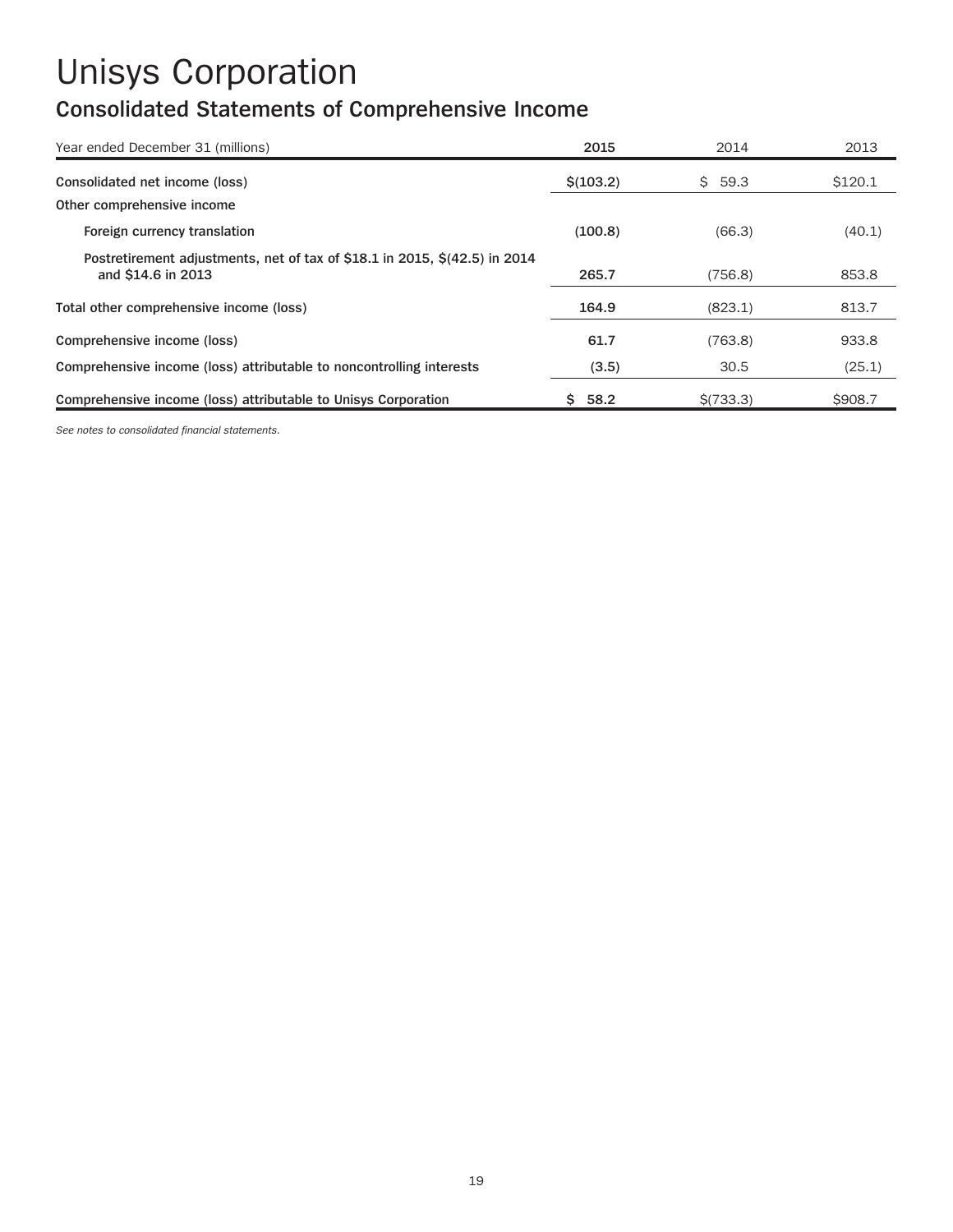## **Consolidated Balance Sheets**

| December 31 (millions)                                                                                                           | 2015        |     | 2014       |
|----------------------------------------------------------------------------------------------------------------------------------|-------------|-----|------------|
| Assets                                                                                                                           |             |     |            |
| <b>Current assets</b>                                                                                                            |             |     |            |
| Cash and cash equivalents                                                                                                        | \$<br>365.2 | \$. | 494.3      |
| Accounts and notes receivable, net                                                                                               | 581.6       |     | 619.3      |
| Inventories:                                                                                                                     |             |     |            |
| Parts and finished equipment                                                                                                     | 20.9        |     | 22.2       |
| Work in process and materials                                                                                                    | 22.9        |     | 24.5       |
| Deferred income taxes                                                                                                            | 24.1        |     | 16.4       |
| Prepaid expenses and other current assets                                                                                        | 121.0       |     | 140.6      |
| Total                                                                                                                            | 1,135.7     |     | 1,317.3    |
| Properties                                                                                                                       | 876.6       |     | 1,059.4    |
| Less - Accumulated depreciation and amortization                                                                                 | 722.8       |     | 890.7      |
| Properties, net                                                                                                                  | 153.8       |     | 168.7      |
| Outsourcing assets, net                                                                                                          | 182.0       |     | 150.9      |
| Marketable software, net                                                                                                         | 138.5       |     | 144.1      |
| Prepaid postretirement assets                                                                                                    | 45.1        |     | 19.9       |
| Deferred income taxes                                                                                                            | 114.5       |     | 154.6      |
| Goodwill                                                                                                                         | 177.4       |     | 183.9      |
| Other long-term assets                                                                                                           | 196.2       |     | 209.3      |
| Total                                                                                                                            | \$2,143.2   |     | \$2,348.7  |
| Liabilities and deficit                                                                                                          |             |     |            |
| <b>Current liabilities</b>                                                                                                       |             |     |            |
| Notes payable                                                                                                                    | \$<br>65.8  | Ŝ.  |            |
| Current maturities of long-term debt                                                                                             | 11.0        |     | 1.8        |
| Accounts payable                                                                                                                 | 219.3       |     | 262.5      |
| Deferred revenue                                                                                                                 | 335.1       |     | 348.3      |
| Other accrued liabilities                                                                                                        | 339.3       |     | 385.1      |
| Total                                                                                                                            | 970.5       |     | 997.7      |
| Long-term debt                                                                                                                   | 235.5       |     | 222.2      |
| Long-term postretirement liabilities                                                                                             | 2,111.3     |     | 2,369.9    |
| Long-term deferred revenue                                                                                                       | 123.3       |     | 119.5      |
| Other long-term liabilities                                                                                                      | 81.2        |     | 91.8       |
| <b>Commitments and contingencies</b>                                                                                             |             |     |            |
| <b>Deficit</b>                                                                                                                   |             |     |            |
| Common stock, par value \$.01 per share (100.0 million shares authorized;<br>52.6 million shares and 52.4 million shares issued) | .5          |     | .5         |
| Accumulated deficit                                                                                                              | (1,845.7)   |     | (1,735.8)  |
| Treasury stock, at cost                                                                                                          | (100.1)     |     | (99.6)     |
| Paid-in capital                                                                                                                  | 4,500.9     |     | 4,488.3    |
| Accumulated other comprehensive loss                                                                                             | (3,945.3)   |     | (4, 113.4) |
| Total Unisys stockholders' deficit                                                                                               | (1,389.7)   |     | (1,460.0)  |
| Noncontrolling interests                                                                                                         | 11.1        |     | 7.6        |
| Total deficit                                                                                                                    | (1,378.6)   |     | (1,452.4)  |
| <b>Total</b>                                                                                                                     | \$2,143.2   |     | \$2,348.7  |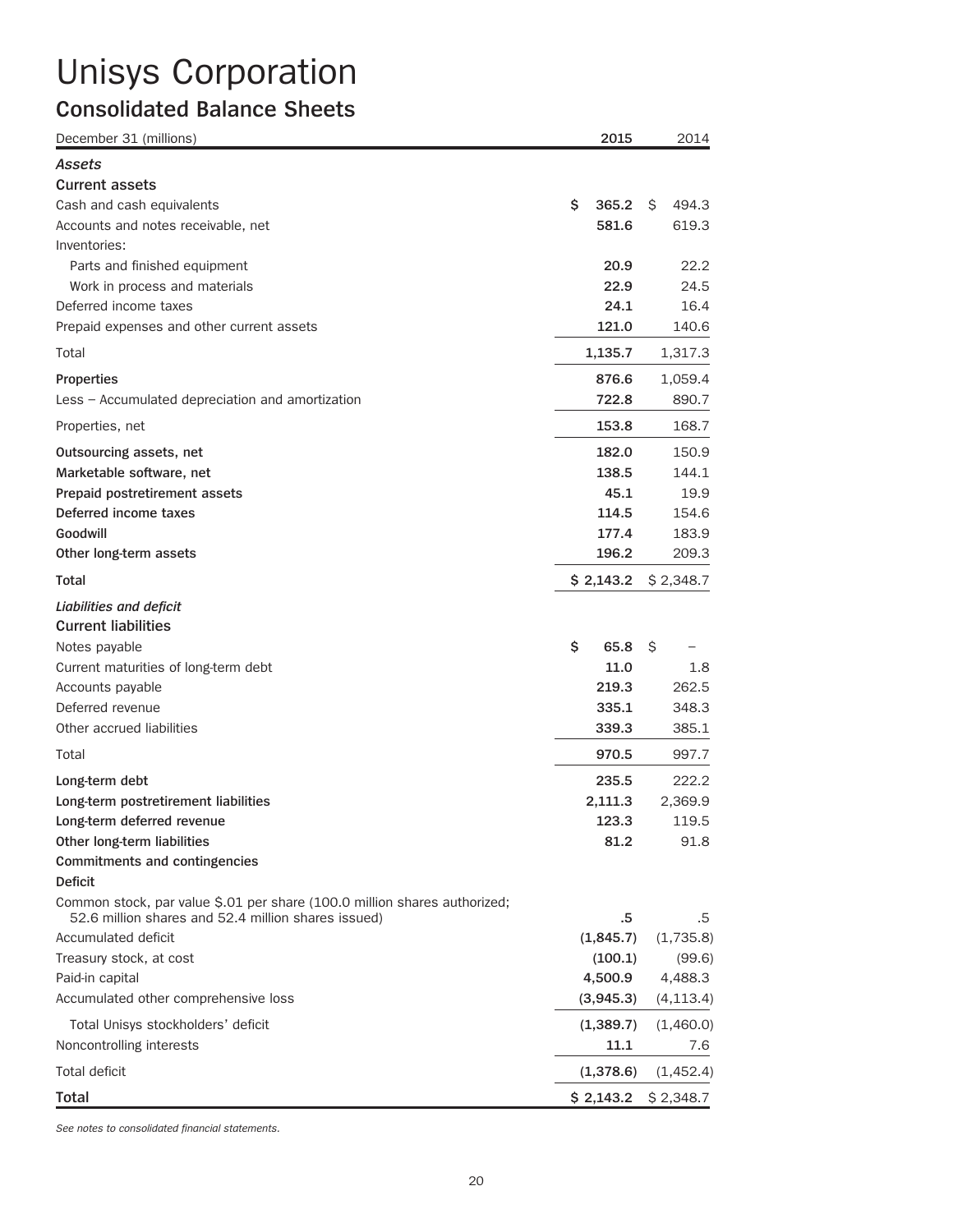### **Consolidated Statements of Cash Flows**

| Year ended December 31 (millions)                                                                               | 2015          | 2014        | 2013        |
|-----------------------------------------------------------------------------------------------------------------|---------------|-------------|-------------|
| Cash flows from operating activities                                                                            |               |             |             |
| Consolidated net income (loss)                                                                                  | (103.2)<br>Ŝ. | \$<br>59.3  | \$<br>120.1 |
| Add (deduct) items to reconcile consolidated net income (loss) to<br>net cash provided by operating activities: |               |             |             |
| Foreign currency transaction losses                                                                             | 8.4           | 7.4         | 6.5         |
| Employee stock compensation                                                                                     | 9.4           | 10.4        | 12.5        |
| Depreciation and amortization of properties                                                                     | 57.5          | 52.0        | 46.7        |
| Depreciation and amortization of outsourcing assets                                                             | 55.7          | 58.1        | 53.5        |
| Amortization of marketable software                                                                             | 66.9          | 58.5        | 59.4        |
| Other non-cash operating activities                                                                             | 4.6           | 7.8         | (.6)        |
| Disposal of capital assets                                                                                      | 9.7           | 1.8         | 2.0         |
| (Gain) loss on sale of businesses and assets                                                                    |               | (.7)        | 1.5         |
| Pension contributions                                                                                           | (148.3)       | (183.4)     | (147.2)     |
| Pension expense                                                                                                 | 108.7         | 73.8        | 93.5        |
| Decrease in deferred income taxes, net                                                                          | 1.2           | 24.8        | 29.4        |
| Increase in receivables, net                                                                                    | (11.5)        | (14.3)      | (63.5)      |
| (Increase) decrease in inventories                                                                              | (3.7)         | 6.3         | (6.5)       |
| Decrease (increase) in other assets                                                                             | 14.4          | (23.7)      | (16.5)      |
| (Increase) decrease in accounts payable and other accrued<br>liabilities                                        | (61.1)        | 14.4        | 1.9         |
| Decrease in other liabilities                                                                                   | (7.5)         | (31.1)      | (5.3)       |
| Net cash provided by operating activities                                                                       | 1.2           | 121.4       | 187.4       |
| Cash flows from investing activities                                                                            |               |             |             |
| Proceeds from investments                                                                                       | 3,831.6       | 5,654.0     | 5,315.9     |
| Purchases of investments                                                                                        | (3,806.2)     | (5,640.3)   | (5,325.8)   |
| Investment in marketable software                                                                               | (62.1)        | (73.6)      | (64.3)      |
| Capital additions of properties                                                                                 | (49.6)        | (53.3)      | (47.2)      |
| Capital additions of outsourcing assets                                                                         | (102.0)       | (85.9)      | (39.9)      |
| Other                                                                                                           | 10.4          | 3.8         | (1.4)       |
| Net cash used for investing activities                                                                          | (177.9)       | (195.3)     | (162.7)     |
| Cash flows from financing activities                                                                            |               |             |             |
| Proceeds from exercise of stock options                                                                         | 3.7           | 3.4         | 4.9         |
| Net proceeds from short-term debt                                                                               | 65.8          |             |             |
| Net proceeds from long-term debt                                                                                | 31.8          |             |             |
| Payments of long-term debt                                                                                      | (10.4)        |             |             |
| Financing fees                                                                                                  | (.3)          | (.6)        |             |
| Common stock repurchases                                                                                        |               | (35.7)      | (11.7)      |
| Dividends paid on preferred stock                                                                               |               | (4.0)       | (16.2)      |
| Net cash provided by (used for) financing activities                                                            | 90.6          | (36.9)      | (23.0)      |
| Effect of exchange rate changes on cash and cash equivalents                                                    | (43.0)        | (34.7)      | (17.5)      |
| Decrease in cash and cash equivalents                                                                           | (129.1)       | (145.5)     | (15.8)      |
| Cash and cash equivalents, beginning of year                                                                    | 494.3         | 639.8       | 655.6       |
| Cash and cash equivalents, end of year                                                                          | 365.2<br>S    | 494.3<br>\$ | 639.8<br>Ş  |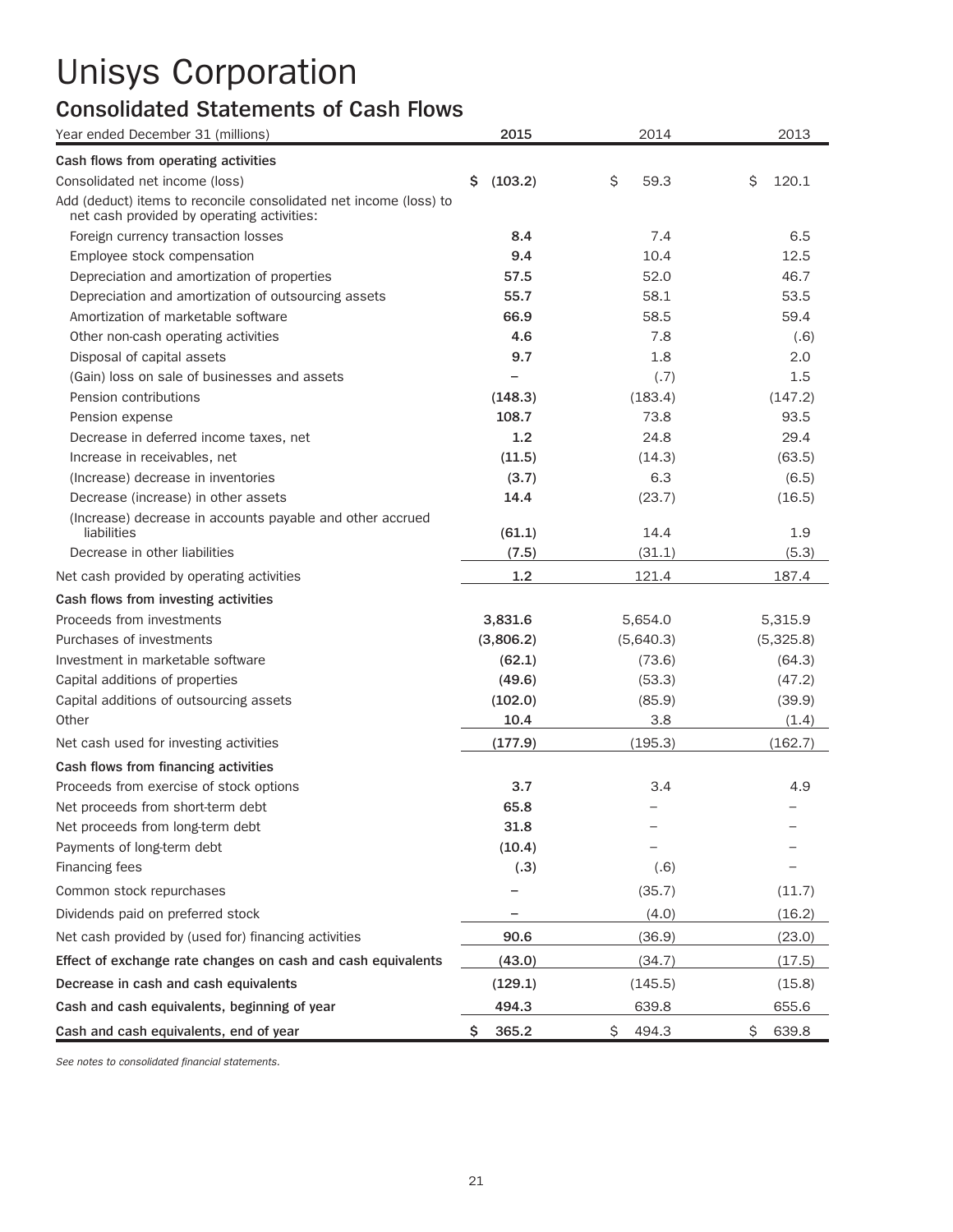# Unisys Corporation **Consolidated Statements of Deficit**

|                                                                     |                  | Unisys Corporation                  |         |                                        |                             |                              |                    |                                                          |                                         |
|---------------------------------------------------------------------|------------------|-------------------------------------|---------|----------------------------------------|-----------------------------|------------------------------|--------------------|----------------------------------------------------------|-----------------------------------------|
| (millions)                                                          | Total            | Total<br>Unisys<br>Corporation      | Stock   | Common<br>Preferred Stock Par<br>Value | Accumu-<br>lated<br>Deficit | Treasurv<br>Stock At<br>Cost | Paid-in<br>Capital | Accumu-<br>lated<br>Other<br>Compre-<br>hensive<br>Loss  | Non-<br>controlling<br><b>Interests</b> |
| Balance at December 31, 2012                                        |                  | $\$(1,588.7) \$(1,600.2) \$(249.7)$ |         | \$.4                                   |                             |                              |                    | $\$(1,891.0) \$(48.8) \$(4,223.1 \$(4,133.6)$            | \$11.5                                  |
| Consolidated net income                                             | 120.1            | 108.5                               |         |                                        | 108.5                       |                              |                    |                                                          | 11.6                                    |
| Stock-based compensation                                            | 14.8             | 14.8                                |         |                                        |                             | (1.9)                        | 16.7               |                                                          |                                         |
| Dividends declared to preferred holders<br>Common stock repurchases | (12.1)<br>(11.7) | (12.1)<br>(11.7)                    |         |                                        |                             | (11.7)                       | (12.1)             |                                                          |                                         |
| Translation adjustments                                             | (40.1)           | (42.5)                              |         |                                        |                             |                              |                    | (42.5)                                                   | 2.4                                     |
| Postretirement plans                                                | 853.8            | 842.7                               |         |                                        |                             |                              |                    | 842.7                                                    | 11.1                                    |
| Balance at December 31, 2013                                        | (663.9)          | (700.5)                             | 249.7   | .4                                     | (1,782.5)                   | (62.4)                       | 4,227.7            | (3,333.4)                                                | 36.6                                    |
| Consolidated net income                                             | 59.3             | 46.7                                |         |                                        | 46.7                        |                              |                    |                                                          | 12.6                                    |
| Stock-based compensation                                            | 13.5             | 13.5                                |         |                                        |                             | (1.5)                        | 15.0               |                                                          |                                         |
| Dividends declared to preferred holders                             | (4.0)            | (4.0)                               |         |                                        |                             |                              | (4.0)              |                                                          |                                         |
| Preferred stock conversion                                          |                  | -                                   | (249.7) | $\cdot$ 1                              |                             |                              | 249.6              |                                                          |                                         |
| Sale of subsidiary<br>Common stock repurchases                      | 1.5<br>(35.7)    | (35.7)                              |         |                                        |                             | (35.7)                       |                    |                                                          | 1.5                                     |
| Translation adjustments                                             | (66.3)           | (61.0)                              |         |                                        |                             |                              |                    | (61.0)                                                   | (5.3)                                   |
| Postretirement plans                                                | (756.8)          | (719.0)                             |         |                                        |                             |                              |                    | (719.0)                                                  | (37.8)                                  |
| Balance at December 31, 2014                                        | (1,452.4)        | (1.460.0)                           |         | .5                                     | (1,735.8)                   | (99.6)                       | 4,488.3            | (4, 113.4)                                               | 7.6                                     |
| Consolidated net income (loss)                                      | (103.2)          | (109.9)                             |         |                                        | (109.9)                     |                              |                    |                                                          | 6.7                                     |
| Stock-based compensation                                            | 12.1             | 12.1                                |         |                                        |                             | (.5)                         | 12.6               |                                                          |                                         |
| Translation adjustments                                             | (100.8)          | (96.0)                              |         |                                        |                             |                              |                    | (96.0)                                                   | (4.8)                                   |
| Postretirement plans                                                | 265.7            | 264.1                               |         |                                        |                             |                              |                    | 264.1                                                    | 1.6                                     |
| Balance at December 31, 2015                                        |                  | $\$(1,378.6) \$(1,389.7) \$$        |         | \$.5                                   |                             |                              |                    | $\frac{\xi(1,845.7)\xi(100.1)\xi4,500.9\xi(3,945.3)}{1}$ | \$11.1                                  |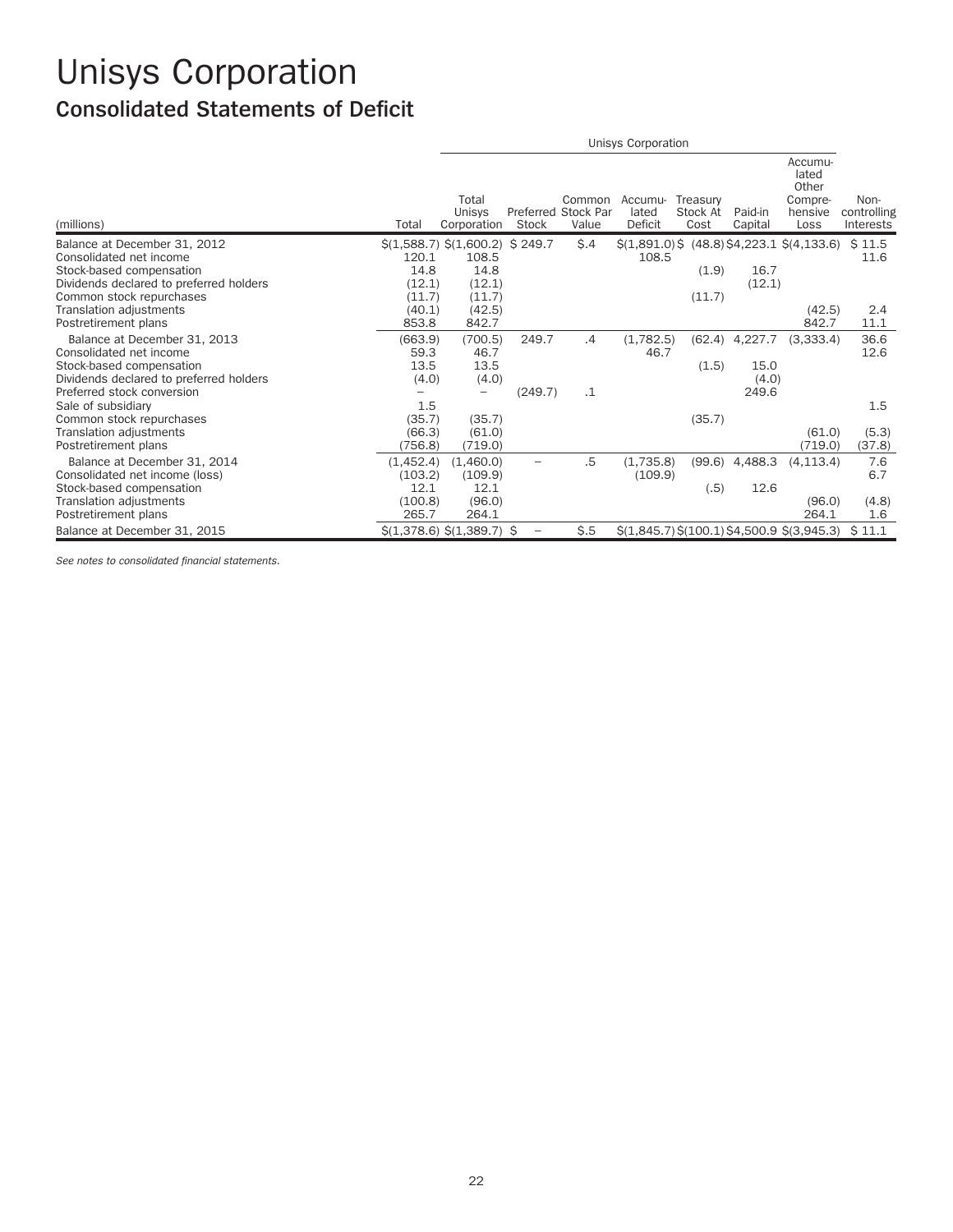# Unisys Corporation **Notes to Consolidated Financial Statements**

#### **1. Summary of significant accounting policies**

**Principles of consolidation** The consolidated financial statements include the accounts of all majority-owned subsidiaries.

**Use of estimates** The preparation of financial statements in conformity with U.S. generally accepted accounting principles requires management to make estimates and assumptions about future events. These estimates and assumptions affect the amounts of assets and liabilities reported, disclosures about contingent assets and liabilities and the reported amounts of revenue and expenses. Such estimates include the valuation of accounts receivable, inventories, outsourcing assets, marketable software, goodwill and other long-lived assets, legal contingencies, indemnifications, and assumptions used in the calculation for systems integration projects, income taxes and retirement and other post-employment benefits, among others. These estimates and assumptions are based on management's best estimates and judgment. Management evaluates its estimates and assumptions on an ongoing basis using historical experience and other factors, including the current economic environment, which management believes to be reasonable under the circumstances. Management adjusts such estimates and assumptions when facts and circumstances dictate. As future events and their effects cannot be determined with precision, actual results could differ significantly from these estimates. Changes in those estimates resulting from continuing changes in the economic environment will be reflected in the financial statements in future periods.

**Cash equivalents** All short-term investments purchased with a maturity of three months or less and certificates of deposit which may be withdrawn at any time at the discretion of the company without penalty are classified as cash equivalents.

**Inventories** Inventories are valued at the lower of cost or market. Cost is determined on the first-in, first-out method.

**Properties** Properties are carried at cost and are depreciated over the estimated lives of such assets using the straight-line method. The estimated lives used, in years, are as follows: buildings,  $20 - 50$ ; machinery and office equipment,  $4 - 7$ ; rental equipment, 4; and internal-use software,  $3 - 10$ .

**Advertising costs** All advertising costs are expensed as incurred. The amount charged to expense during 2015, 2014 and 2013 was \$4.9 million, \$8.0 million and \$2.5 million, respectively.

**Shipping and handling** Costs related to shipping and handling is included in cost of revenue.

**Revenue recognition** Revenue is recognized when persuasive evidence of an arrangement exists, delivery has occurred or services have been rendered, the fee is fixed or determinable, and collectability is probable.

Revenue from hardware sales with standard payment terms is recognized upon the passage of title and the transfer of risk of loss. Outside the United States, the company recognizes revenue even if it retains a form of title to products delivered to customers, provided the sole purpose is to enable the company to recover the products in the event of customer payment default and the arrangement does not prohibit the customer's use of the product in the ordinary course of business.

Revenue from software licenses with standard payment terms is recognized at the inception of the initial license term and upon execution of an extension to the license term.

The company also enters into multiple-element arrangements, which may include any combination of hardware, software or services. For example, a client may purchase an enterprise server that includes operating system software. In addition, the arrangement may include post-contract support for the software and a contract for post-warranty maintenance for service of the hardware. These arrangements consist of multiple deliverables, with hardware and software delivered in one reporting period and the software support and hardware maintenance services delivered across multiple reporting periods. In another example, the company may provide desktop managed services to a client on a long term multiple year basis and periodically sell hardware and software products to the client. The services are provided on a continuous basis across multiple reporting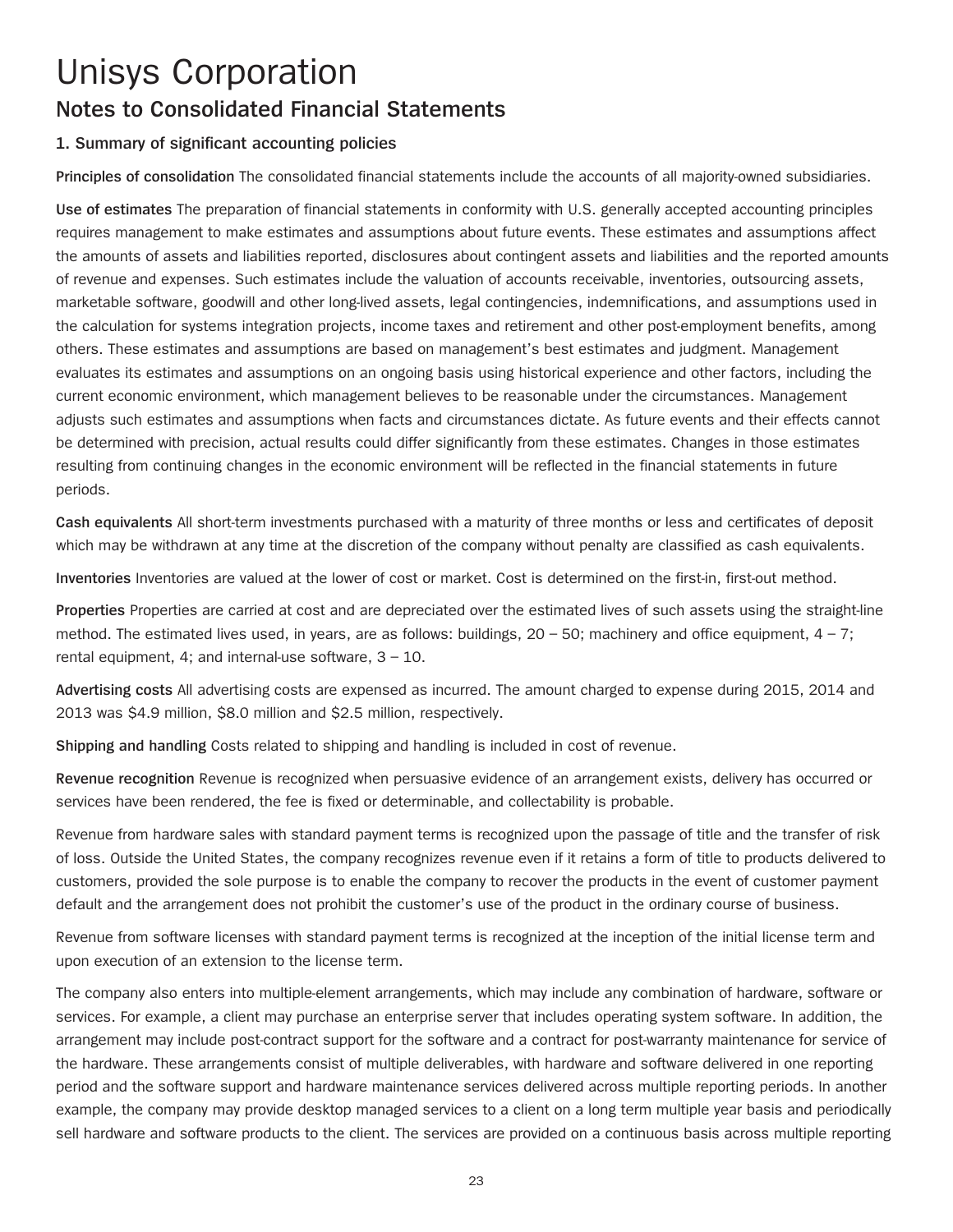periods and the hardware and software products are delivered in one reporting period. To the extent that a deliverable in a multiple-deliverable arrangement is subject to specific guidance, that deliverable is accounted for in accordance with such specific guidance. Examples of such arrangements may include leased hardware which is subject to specific leasing guidance or software which is subject to specific software revenue recognition guidance.

In these transactions, the company allocates the total revenue to be earned under the arrangement among the various elements based on a selling price hierarchy. The selling price for a deliverable is based on its vendor specific objective evidence (VSOE) if available, third party evidence (TPE) if VSOE is not available, or the best estimated selling price (ESP) if neither VSOE nor TPE is available. VSOE of selling price is based upon the normal pricing and discounting practices for those products and services when sold separately. TPE of selling price is based on evaluating largely similar and interchangeable competitor products or services in standalone sales to similarly situated customers. ESP is established considering factors such as margin objectives, discounts off of list prices, market conditions, competition and other factors. ESP represents the price at which the company would transact for the deliverable if it were sold by the company regularly on a standalone basis.

As mentioned above, some of the company's multiple-element arrangements may include leased hardware which is subject to specific leasing guidance. Revenue under these arrangements is allocated considering the relative selling prices of the lease and non-lease elements. Lease deliverables include hardware, financing, maintenance and other executory costs, while non-lease deliverables generally consist of non-maintenance services. The amount of revenue allocated to the lease deliverables begins by allocating revenue to maintenance and other executory costs plus a profit thereon. These elements are generally recognized over the term of the lease. The remaining amounts are allocated to the hardware and financing elements. The amount allocated to hardware is recognized as revenue monthly over the term of the lease for those leases which are classified as operating leases and at the inception of the lease term for those leases which are classified as sales-type leases. The amount of finance income attributable to sales-type leases is recognized on the accrual basis using the effective interest method.

For multiple-element arrangements that involve the licensing, selling or leasing of software, for software and software-related elements, the allocation of revenue is based on VSOE. There may be cases in which there is VSOE of fair value of the undelivered elements but no such evidence for the delivered elements. In these cases, the residual method is used to allocate the arrangement consideration. Under the residual method, the amount of consideration allocated to the delivered elements equals the total arrangement consideration less the aggregate VSOE of fair value of the undelivered elements.

For multiple-element arrangements that include products or services that (a) do not include the licensing, selling or leasing of software, or (b) contain software that is incidental to the products or services as a whole or (c) contain software components that are sold, licensed or leased with tangible products when the software components and non-software components (i.e., the hardware and software) of the tangible product function together to deliver the tangible product's essential functionality (e.g., sales of the company's enterprise-class servers including hardware and software), or some combination of the above, the allocation of revenue is based on the relative selling prices of each of the deliverables in the arrangement based on the selling price hierarchy, discussed above.

For multiple-element arrangements that include both software and non-software deliverables, the company allocates arrangement consideration to the software group and to the non-software group based on the relative selling prices of the deliverables in the arrangement based on the selling price hierarchy discussed above. For the software group, arrangement consideration is further allocated using VSOE as described above.

The company recognizes revenue on delivered elements only if: (a) any undelivered products or services are not essential to the functionality of the delivered products or services, (b) the company has an enforceable claim to receive the amount due in the event it does not deliver the undelivered products or services, (c) there is evidence of the selling price for each undelivered product or service, and (d) the revenue recognition criteria otherwise have been met for the delivered elements. Otherwise, revenue on delivered elements is recognized as the undelivered elements are delivered.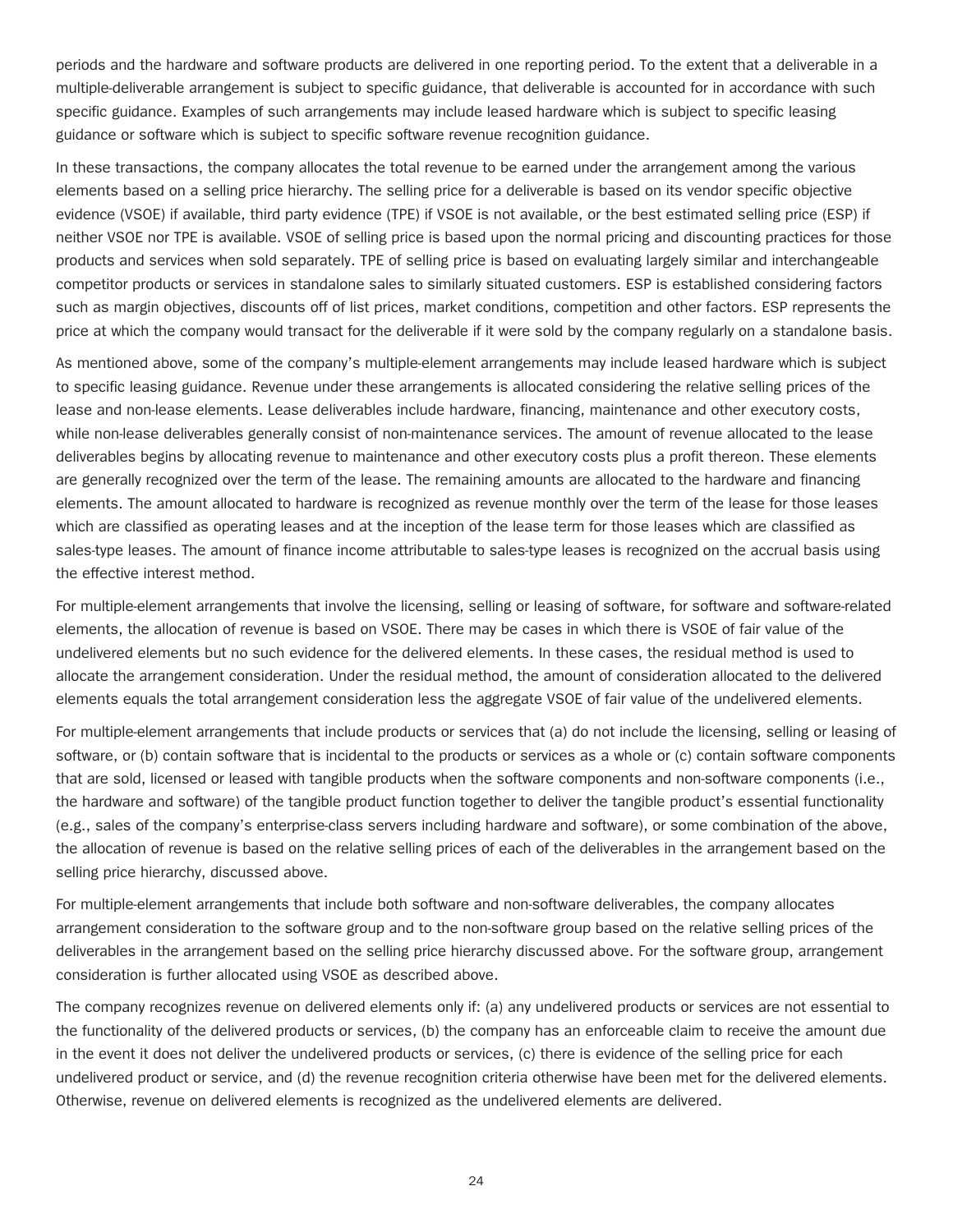The company evaluates each deliverable in an arrangement to determine whether it represents a separate unit of accounting. A delivered element constitutes a separate unit of accounting when it has standalone value and there is no customer-negotiated refund or return right for the delivered elements. If these criteria are not met, the deliverable is combined with the undelivered elements and the allocation of the arrangement consideration and revenue recognition are determined for the combined unit as a single unit.

Revenue from hardware sales and software licenses with extended payment terms is recognized as payments from customers become due (assuming that all other conditions for revenue recognition have been satisfied).

Revenue for operating leases is recognized on a monthly basis over the term of the lease and for sales-type leases at the inception of the lease term.

Revenue from equipment and software maintenance and post-contract support is recognized on a straight-line basis as earned over the terms of the respective contracts. Cost related to such contracts is recognized as incurred.

Revenue and profit under systems integration contracts are recognized either on the percentage-of-completion method of accounting using the cost-to-cost method, or when services have been performed, depending on the nature of the project. For contracts accounted for on the percentage-of-completion basis, revenue and profit recognized in any given accounting period are based on estimates of total projected contract costs. The estimates are continually reevaluated and revised, when necessary, throughout the life of a contract. Any adjustments to revenue and profit resulting from changes in estimates are accounted for in the period of the change in estimate. When estimates indicate that a loss will be incurred on a contract upon completion, a provision for the expected loss is recorded in the period in which the loss becomes evident.

Revenue from time and materials service contracts and outsourcing contracts is recognized as the services are provided using either an objective measure of output or on a straight-line basis over the term of the contract.

**Income taxes** Income taxes are based on income before taxes for financial reporting purposes and reflect a current tax liability for the estimated taxes payable in the current-year tax return and changes in deferred taxes. Deferred tax assets or liabilities are determined based on differences between financial reporting and tax bases of assets and liabilities and are measured using enacted tax laws and rates. A valuation allowance is provided on deferred tax assets if it is determined that it is more likely than not that the asset will not be realized. The company recognizes penalties and interest accrued related to income tax liabilities in provision for income taxes in its consolidated statements of income.

**Marketable software** The cost of development of computer software to be sold or leased, incurred subsequent to establishment of technological feasibility, is capitalized and amortized to cost of sales over the estimated revenue-producing lives of the products, but not in excess of three years following product release. The company performs quarterly reviews to ensure that unamortized costs remain recoverable from future revenue.

**Internal-use software** The company capitalizes certain internal and external costs incurred to acquire or create internal-use software, principally related to software coding, designing system interfaces, and installation and testing of the software. These costs are amortized in accordance with the fixed asset policy described above.

**Outsourcing assets** Costs on outsourcing contracts are generally expensed as incurred. However, certain costs incurred upon initiation of an outsourcing contract (principally initial customer setup) are deferred and expensed over the initial contract life. Fixed assets and software used in connection with outsourcing contracts are capitalized and depreciated over the shorter of the initial contract life or in accordance with the fixed asset policy described above.

Recoverability of outsourcing assets is subject to various business risks. The company quarterly compares the carrying value of the outsourcing assets with the undiscounted future cash flows expected to be generated by the outsourcing assets to determine if there is impairment. If impaired, the outsourcing assets are reduced to an estimated fair value on a discounted cash flow basis. The company prepares its cash flow estimates based on assumptions that it believes to be reasonable but are also inherently uncertain. Actual future cash flows could differ from these estimates.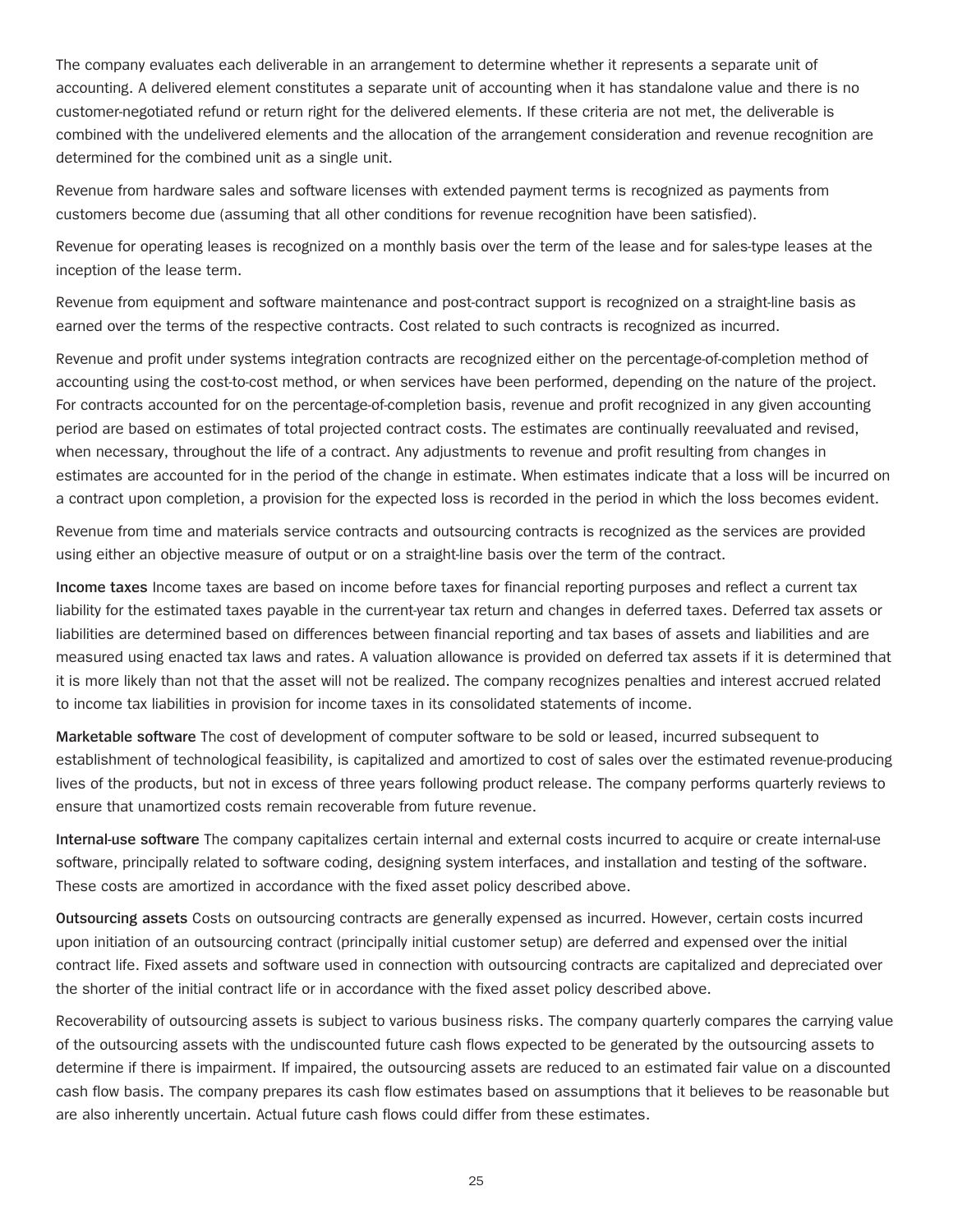**Translation of foreign currency** The local currency is the functional currency for most of the company's international subsidiaries, and as such, assets and liabilities are translated into U.S. dollars at year-end exchange rates. Income and expense items are translated at average exchange rates during the year. Translation adjustments resulting from changes in exchange rates are reported in other comprehensive income (loss). Exchange gains and losses on intercompany balances are reported in other income (expense), net.

For those international subsidiaries operating in highly inflationary economies, the U.S. dollar is the functional currency, and as such, nonmonetary assets and liabilities are translated at historical exchange rates, and monetary assets and liabilities are translated at current exchange rates. Exchange gains and losses arising from translation are included in other income (expense), net.

**Stock-based compensation plans** Stock-based compensation represents the cost related to stock-based awards granted to employees and directors. The company recognizes compensation expense for the fair value of stock options, which have graded vesting, on a straight-line basis over the requisite service period. The company estimates the fair value of stock options using a Black-Scholes valuation model. The expense is recorded in selling, general and administrative expenses.

**Retirement benefits** Accounting rules covering defined benefit pension plans and other postretirement benefits require that amounts recognized in financial statements be determined on an actuarial basis. A significant element in determining the company's retirement benefits expense or income is the expected long-term rate of return on plan assets. This expected return is an assumption as to the average rate of earnings expected on the funds invested or to be invested to provide for the benefits included in the projected pension benefit obligation. The company applies this assumed long-term rate of return to a calculated value of plan assets, which recognizes changes in the fair value of plan assets in a systematic manner over four years. This produces the expected return on plan assets that is included in retirement benefits expense or income. The difference between this expected return and the actual return on plan assets is deferred. The net deferral of past asset losses or gains affects the calculated value of plan assets and, ultimately, future retirement benefits expense or income.

At December 31 of each year, the company determines the fair value of its retirement benefits plan assets as well as the discount rate to be used to calculate the present value of plan liabilities. The discount rate is an estimate of the interest rate at which the retirement benefits could be effectively settled. In estimating the discount rate, the company looks to rates of return on high-quality, fixed-income investments currently available and expected to be available during the period to maturity of the retirement benefits. The company uses a portfolio of fixed-income securities, which receive at least the second-highest rating given by a recognized ratings agency.

**Fair value measurements** Fair value is defined as the price that would be received to sell an asset or paid to transfer a liability in an orderly transaction between market participants at the measurement date. When determining fair value measurements for assets and liabilities required to be recorded at fair value, the company assumes that the transaction is an orderly transaction that assumes exposure to the market for a period before the measurement date to allow for marketing activities that are usual and customary for transactions involving such assets or liabilities; it is not a forced transaction (for example, a forced liquidation or distress sale). The fair value hierarchy has three levels of inputs that may be used to measure fair value: Level 1 – Quoted prices (unadjusted) in active markets for identical assets or liabilities that the company can access at the measurement date; Level 2 – Inputs other than quoted prices within Level 1 that are observable for the asset or liability, either directly or indirectly; and Level 3 – Unobservable inputs for the asset or liability. The company has applied fair value measurements to its long-term debt (see note 9), derivatives (see note 12) and to its postretirement plan assets (see note 16).

**Noncontrolling interest** The company owns a fifty-one percent interest in Intelligent Processing Solutions Ltd. (iPSL), a U.K. business processing outsourcing joint venture. The remaining interests, which are reflected as a noncontrolling interest in the company's financial statements, are owned by three financial institutions for which iPSL performs services.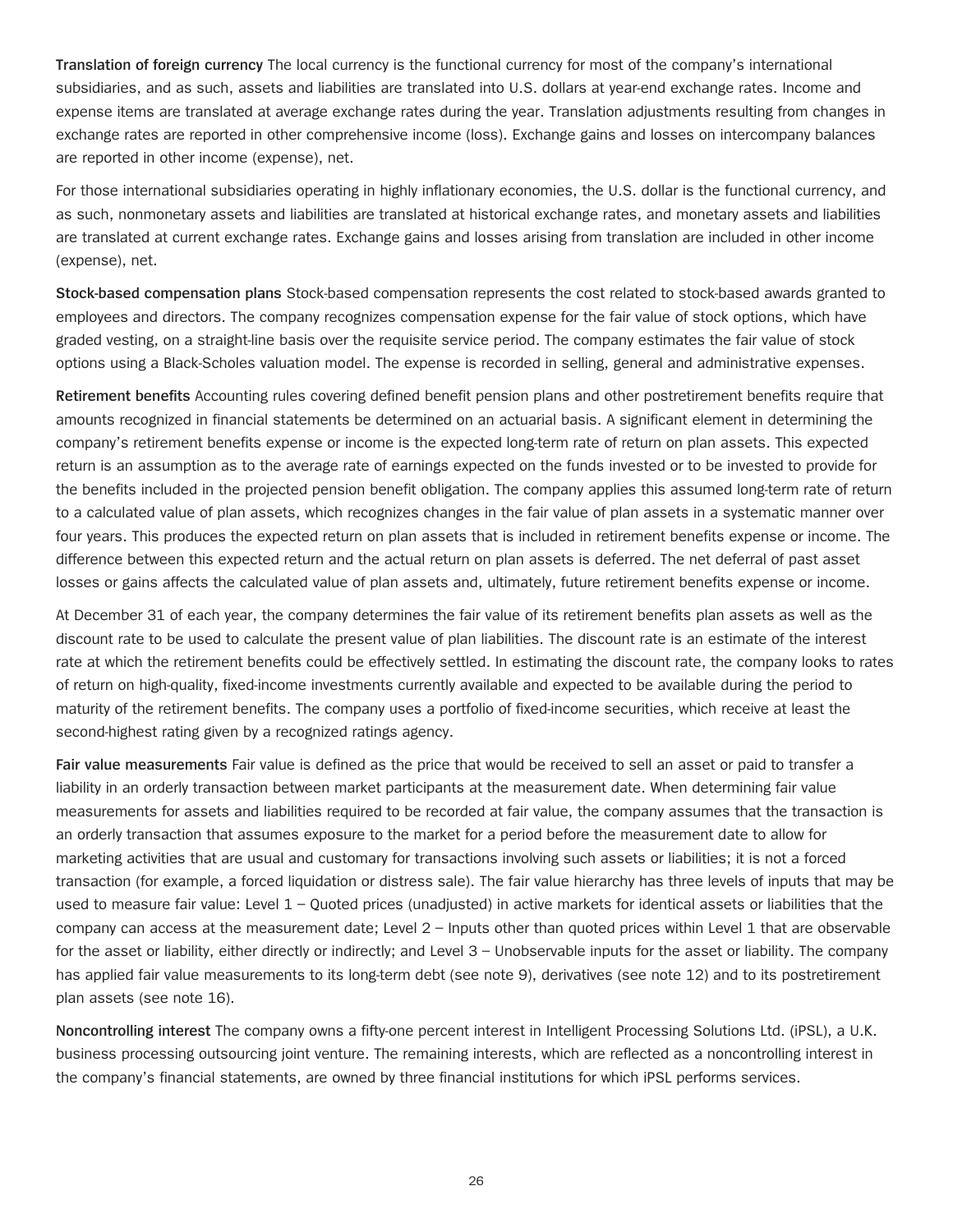#### **2. Earnings per common share**

The following table shows how the earnings (loss) per common share attributable to Unisys Corporation were computed for the three years ended December 31, 2015.

| Year ended December 31 (millions, except per share data)                            | 2015         | 2014      | 2013       |
|-------------------------------------------------------------------------------------|--------------|-----------|------------|
| Basic earnings (loss) per common share computation                                  |              |           |            |
| Net income (loss) attributable to Unisys Corporation common stockholders            | S(109.9)     | 44.0<br>S | 92.3<br>S. |
| Weighted average shares (thousands)                                                 | 49.905       | 49,280    | 43,899     |
| Basic earnings (loss) per common share                                              | \$ (2.20)    | .89<br>S  | 2.10<br>S  |
| Diluted earnings (loss) per common share computation                                |              |           |            |
| Net income (loss) attributable to Unisys Corporation for diluted earnings per share | \$ (109.9)   | S<br>44.0 | 92.3<br>S. |
| Weighted average shares (thousands)                                                 | 49.905       | 49,280    | 43,899     |
| Plus incremental shares from assumed conversions of employee stock plans            |              | 304       | 448        |
| Adjusted weighted average shares                                                    | 49.905       | 49.584    | 44,347     |
| Diluted earnings (loss) per common share                                            | (2.20)<br>S. | .89       | 2.08<br>Ś  |

In 2015, 2014 and 2013, the following weighted-average number of stock options and restricted stock units were antidilutive and therefore excluded from the computation of diluted earnings per common share (in thousands): 2,915; 1,929; and 2,142, respectively. In 2014 and 2013, the following weighted-average mandatory convertible preferred stock was antidilutive and therefore excluded from the computation of diluted earnings per share (in thousands): 1,171 and 6,913, respectively.

#### **3. Cost reduction actions**

In 2015, in connection with organizational initiatives to create a more competitive cost structure and rebalance the company's global skill set, the company initiated a plan to incur pretax restructuring charges currently estimated at approximately \$300 million through 2017.

During 2015, the company recognized pretax charges of \$118.5 million in connection with this plan, principally related to a reduction in employees. The charges related to work-force reductions were \$78.8 million and were comprised of: (a) a charge of \$27.9 million for 700 employees in the U.S. and (b) a charge of \$50.9 million for 782 employees outside the U.S. In addition, the company recorded pretax charges of \$39.7 million, related to asset impairments (\$20.2 million) and other expenses related to the cost reduction effort (\$19.5 million).

The pretax charges were recorded in the following statement of income classifications: cost of revenue – services, \$52.3 million; cost of revenue – technology, \$.3 million; selling, general and administrative expenses, \$53.5 million; and research and development expenses, \$12.4 million.

A further breakdown of the individual components of these costs follows (in millions of dollars):

|                              |                  |              | <b>Work-Force Reductions</b> |        |
|------------------------------|------------------|--------------|------------------------------|--------|
| (in millions of dollars)     | <b>Headcount</b> | <b>Total</b> | U.S.                         | Int'l. |
| Charges for cost reductions  | 1,482            | \$78.8       | \$27.9                       | \$50.9 |
| Utilized                     | (1,227)          | (45.3)       | (23.7)                       | (21.6) |
| Translation adjustments      |                  | (5)          |                              | (.5)   |
| Balance at December 31, 2015 | 255              | \$33.0       | \$4.2                        | \$28.8 |
| Expected future utilization: |                  |              |                              |        |
| 2016                         | 255              | \$33.0       | \$4.2                        | \$28.8 |
| Beyond 2016                  |                  |              |                              |        |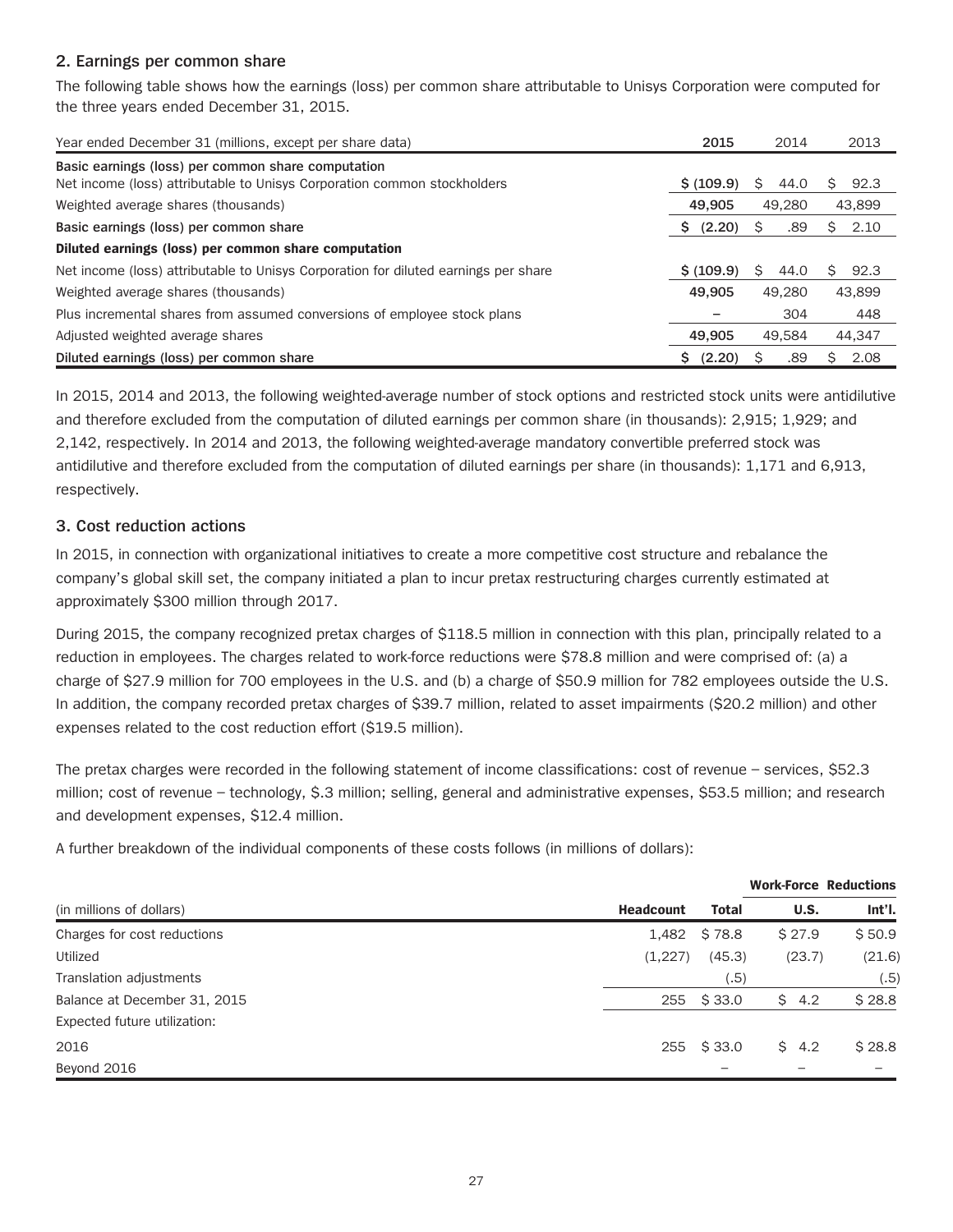#### **4. Goodwill**

Goodwill is reviewed annually for impairment and whenever events or circumstances occur indicating that goodwill may be impaired. The company performed its annual impairment test in the fourth quarter of 2015, which indicated that goodwill was not impaired.

Changes in the carrying amount of goodwill by segment for the years ended December 31, 2015 and 2014 were as follows:

| (millions)                   | Total              | Services      | Technology               |
|------------------------------|--------------------|---------------|--------------------------|
| Balance at December 31, 2013 | \$188.7            | \$80.0        | \$108.7                  |
| Translation adjustments      | (4.8)              | (4.8)         |                          |
| Balance at December 31, 2014 | 183.9              | 75.2          | 108.7                    |
| Translation adjustments      | (6.5)              | (6.5)         | $\overline{\phantom{m}}$ |
| Balance at December 31, 2015 | S <sub>177.4</sub> | <b>\$68.7</b> | \$108.7                  |

#### **5. Recent accounting pronouncements and accounting changes**

In May of 2014 (subsequently amended in August of 2015), the Financial Accounting Standards Board (FASB) issued a new revenue recognition standard entitled "Revenue from Contracts with Customers." The objective of the standard is to establish the principles that an entity shall apply to report useful information to users of financial statements about the nature, amount, timing, and uncertainty of revenue and cash flows from a contract with a customer. The standard is effective for annual reporting periods beginning after December 15, 2017, which for the company is January 1, 2018. Earlier application is permitted only as of annual reporting periods beginning after December 15, 2016, which for the company in January 1, 2017. The standard allows for either "full retrospective" adoption, meaning the standard is applied to all periods presented, or "modified retrospective" adoption, meaning the standard is applied only to the most current period presented in the financial statements. The company is currently assessing when and which method it will choose for adoption, and is evaluating the impact of the adoption on its consolidated results of operations and financial position.

Effective January 1, 2016, the company will adopt new guidance issued by the FASB that simplifies the balance sheet classification of deferred income taxes. The new guidance requires that deferred tax liabilities and assets be classified as noncurrent in a classified statement of financial position. Previous guidance required an entity to separate deferred income tax liabilities and assets into current and noncurrent amounts in a classified statement of financial position. The new guidance will be applied on a retrospective basis whereby prior-period financial statements will be adjusted to reflect the application of the new guidance.

#### **6. Accounts receivable**

Accounts receivable consist principally of trade accounts receivable from customers and are generally unsecured and due within 30 to 90 days. Credit losses relating to these receivables consistently have been within management's expectations. Expected credit losses are recorded as an allowance for doubtful accounts in the consolidated balance sheets. Estimates of expected credit losses are based primarily on the aging of the accounts receivable balances. The company records a specific reserve for individual accounts when it becomes aware of a customer's inability to meet its financial obligations, such as in the case of bankruptcy filings or deterioration in the customer's operating results or financial position. The collection policies and procedures of the company vary by credit class and prior payment history of customers.

Revenue recognized in excess of billings on services contracts, or unbilled accounts receivable, was \$93.5 million and \$100.1 million at December 31, 2015 and 2014, respectively.

At December 31, 2015, receivables under sales-type leases before the allowance for unearned income were collectible as follows (in millions): 2016, \$34.3; 2017, \$32.8; 2018, \$32.4; 2019, \$14.4; 2020, \$3.7; and zero thereafter.

Unearned income, which is deducted from accounts and notes receivable, was \$10.9 million and \$11.8 million at December 31, 2015 and 2014, respectively. The allowance for doubtful accounts, which is reported as a deduction from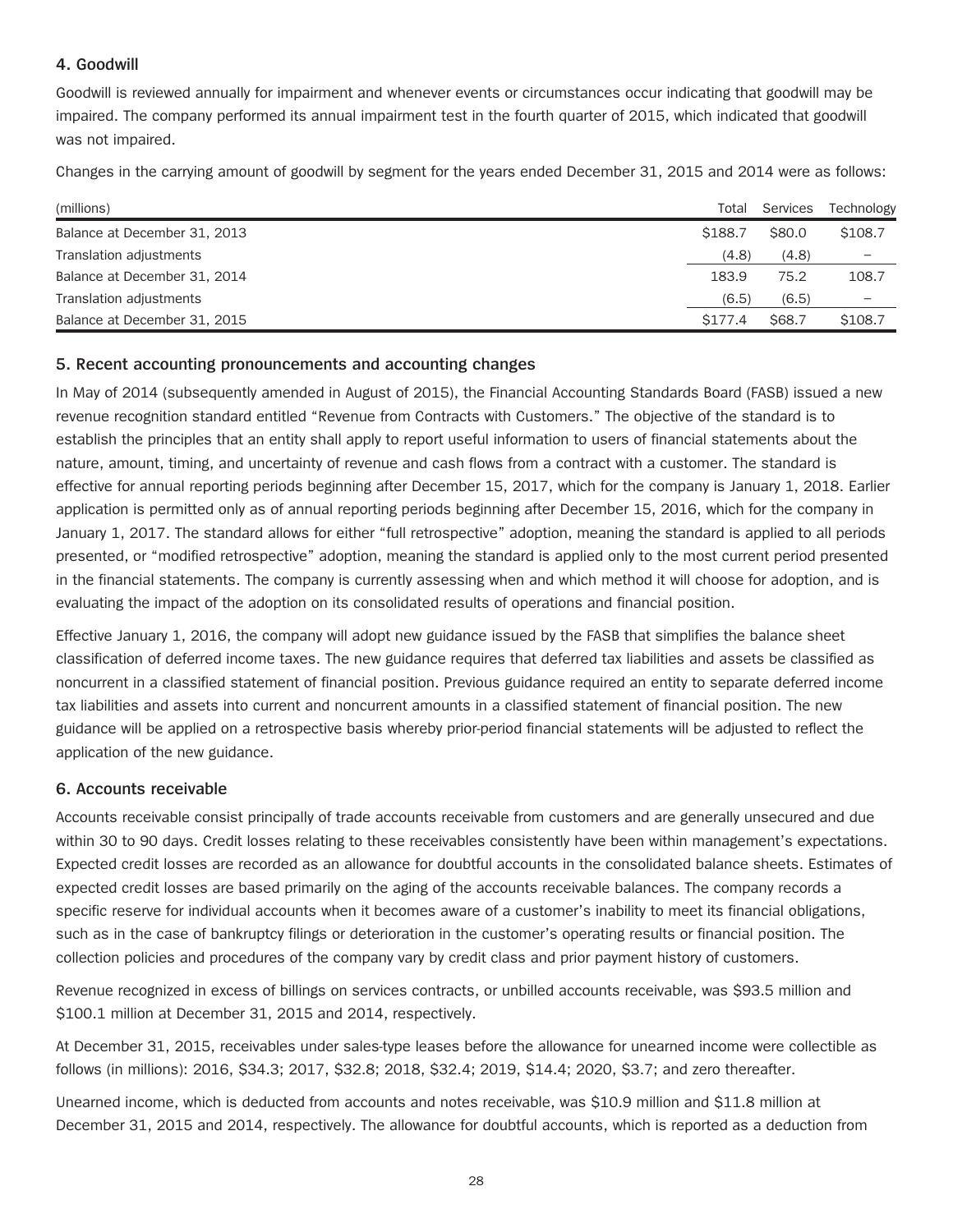accounts and notes receivable, was \$21.1 million and \$30.1 million at December 31, 2015 and 2014, respectively. The provision for doubtful accounts, which is reported in selling, general and administrative expenses in the consolidated statements of income, was expense (income) of \$3.0 million, \$2.7 million and \$(.6) million, in 2015, 2014 and 2013, respectively.

#### **7. Income taxes**

Following is the total income before income taxes and the provision for income taxes for the three years ended December 31, 2015.

| Year ended December 31 (millions)                                                                    | 2015                                                | 2014                             | 2013                              |
|------------------------------------------------------------------------------------------------------|-----------------------------------------------------|----------------------------------|-----------------------------------|
| Income (loss) before income taxes<br><b>United States</b><br>Foreign                                 | \$(130.6) \$(19.9) \$28.4<br>71.8                   | 165.4                            | 191.0                             |
| Total income (loss) before income taxes                                                              | $$$ (58.8) $$$ 145.5 $$$ 219.4                      |                                  |                                   |
| Provision for income taxes<br>Current<br><b>United States</b><br>Foreign<br>State and local<br>Total | Ś.<br>1.0 <sub>1</sub><br>42.2<br>$\cdot$ 3<br>43.5 | S.<br>2.1<br>59.4<br>1.0<br>62.5 | Ŝ.<br>8.0<br>63.0<br>(.2)<br>70.8 |
| Deferred<br>Foreign                                                                                  | .9                                                  | 23.7                             | 28.5                              |
| Total provision for income taxes                                                                     | 44.4<br>S.                                          | \$86.2                           | \$99.3                            |

Following is a reconciliation of the provision for income taxes at the United States statutory tax rate to the provision for income taxes as reported:

| Year ended December 31 (millions)                                       | 2015                | 2014              | 2013   |
|-------------------------------------------------------------------------|---------------------|-------------------|--------|
| United States statutory income tax provision (benefit)                  | $$$ (20.6) $$$ 50.9 |                   | \$76.8 |
| Income and losses for which no provision or benefit has been recognized | 69.1                | 35.7              | 13.5   |
| Foreign rate differential and other foreign tax expense                 | (15.9)              | (22.0)            | (23.0) |
| Income tax withholdings                                                 | 12.5                | 17.1              | 15.4   |
| Permanent items                                                         | (1.9)               | 1.1               | 4.0    |
| Enacted rate changes                                                    | 9.1                 | $\qquad \qquad -$ | 8.9    |
| Change in uncertain tax positions                                       | 1.5                 | $\cdot$ .2        | 4.4    |
| Change in valuation allowances due to changes in judgment               | (5.4)               | 7.0               | (.5)   |
| Income tax credits, U.S.                                                | (4.0)               | (3.9)             |        |
| Other                                                                   |                     |                   | (.2)   |
| Provision for income taxes                                              | $S$ 44.4            | \$86.2            | \$99.3 |

The 2015 and 2013 provision for income taxes included \$9.1 million and \$11.4 million due to a reduction in the UK income tax rate. The rate reductions were enacted in the fourth quarter of 2015 and the third quarter of 2013 and reduced the rate from 20% to 18% and from 21% to 20% effective April 1, 2017 and 2015, respectively. The tax provision was principally caused by a write down of the UK company's net deferred tax assets.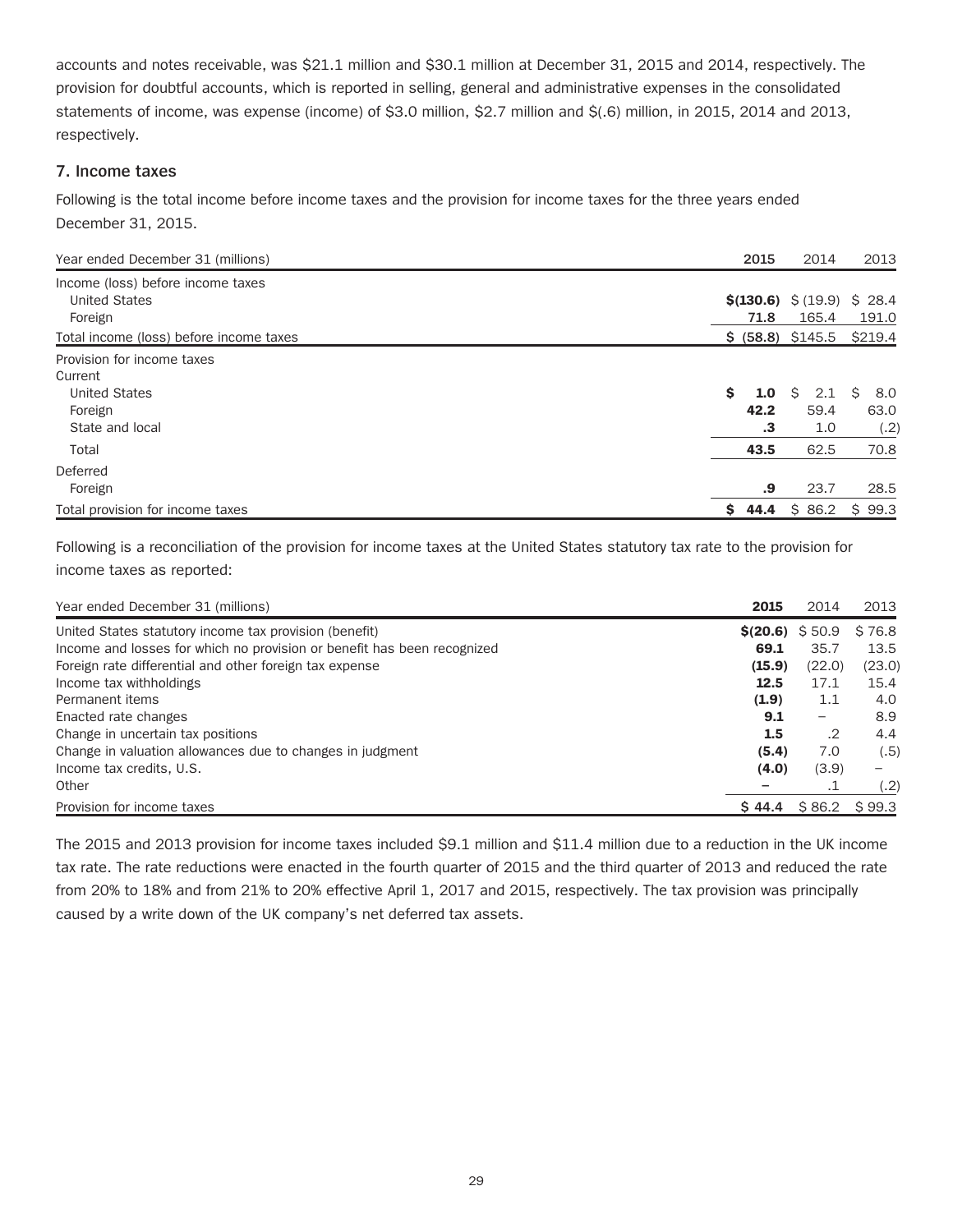The tax effects of temporary differences and carryforwards that give rise to significant portions of deferred tax assets and liabilities at December 31, 2015 and 2014 were as follows:

| December 31 (millions)                 | 2015        | 2014        |
|----------------------------------------|-------------|-------------|
| Deferred tax assets                    |             |             |
| Tax loss carryforwards                 | Ŝ<br>854.5  | 883.3<br>Ŝ  |
| Postretirement benefits                | 695.7       | 791.3       |
| Foreign tax credit carryforwards       | 263.2       | 245.5       |
| Other tax credit carryforwards         | 86.7        | 88.0        |
| Deferred revenue                       | 65.7        | 60.5        |
| Employee benefits and compensation     | 49.9        | 44.6        |
| Purchased capitalized software         | 39.5        | 39.3        |
| Depreciation                           | 36.8        | 34.9        |
| Warranty, bad debts and other reserves | 14.1        | 12.8        |
| Capitalized costs                      | 13.0        | 16.3        |
| Capitalized research and development   | 3.2         | 36.0        |
| Other                                  | 39.7        | 29.5        |
|                                        | 2,162.0     | 2,282.0     |
| Valuation allowance                    | (2,024.9)   | (2, 107.8)  |
| Total deferred tax assets              | 137.1<br>S. | Ŝ.<br>174.2 |
| <b>Deferred tax liabilities</b>        |             |             |
| Other                                  | 22.7<br>\$. | 37.9<br>Ŝ   |
| Total deferred tax liabilities         | \$<br>22.7  | 37.9<br>S   |
| Net deferred tax assets                | Ś<br>114.4  | 136.3<br>S  |

At December 31, 2015, the company has U.S. Federal (\$424.3 million), state and local (\$194.8 million), and foreign (\$235.4 million) tax loss carryforwards, the total tax effect of which is \$854.5 million. These carryforwards will expire as follows (in millions): 2016, \$8.2; 2017, \$10.9; 2018, \$7.7; 2019, \$7.8; 2020, \$17.4; and \$802.5 thereafter. The company also has available tax credit carryforwards of approximately \$349.9 million, which will expire as follows (in millions): 2016, \$10.5; 2017, \$48.1; 2018, \$21.0; 2019, \$19.7; 2020, \$35.5; and \$215.1 thereafter.

Failure to achieve forecasted taxable income might affect the ultimate realization of the company's net deferred tax assets. Factors that may affect the company's ability to achieve sufficient forecasted taxable income include, but are not limited to, the following: increased competition, a decline in sales or margins, loss of market share, the impact of the economic environment, delays in product availability and technological obsolescence.

Cumulative undistributed earnings of foreign subsidiaries, for which no U.S. income or foreign withholding taxes have been recorded, approximated \$1,417.4 million at December 31, 2015. As the company currently intends to indefinitely reinvest all such earnings, no provision has been made for income taxes that may become payable upon distribution of such earnings, and it is not practicable to determine the amount of the related unrecognized deferred income tax liability.

Cash paid for income taxes, net of refunds, during 2015, 2014 and 2013 was \$59.7 million, \$73.9 million and \$63.8 million, respectively.

A reconciliation of the beginning and ending amount of unrecognized tax benefits is as follows:

| Year ended December 31 (millions)                                      | 2015              | 2014   | 2013          |
|------------------------------------------------------------------------|-------------------|--------|---------------|
| Balance at January 1                                                   | <b>S35.0</b>      | \$26.3 | <b>\$29.2</b> |
| Additions based on tax positions related to the current year           | 3.4               | 14.4   | (2.4)         |
| Changes for tax positions of prior years                               | (4.0)             | (1.4)  | (.1)          |
| Reductions as a result of a lapse of applicable statute of limitations | (3.4)             | (1.6)  |               |
| Settlements                                                            | (.9)              | .9     | (.2)          |
| Changes due to foreign currency                                        | (2.4)             | (1.8)  | (.2)          |
| Balance at December 31                                                 | S <sub>27.7</sub> | \$35.0 | \$26.3        |

The company recognizes penalties and interest accrued related to income tax liabilities in the provision for income taxes in its consolidated statements of income. At December 31, 2015 and 2014, the company had an accrual of \$1.0 million and \$1.6 million, respectively, for the payment of penalties and interest.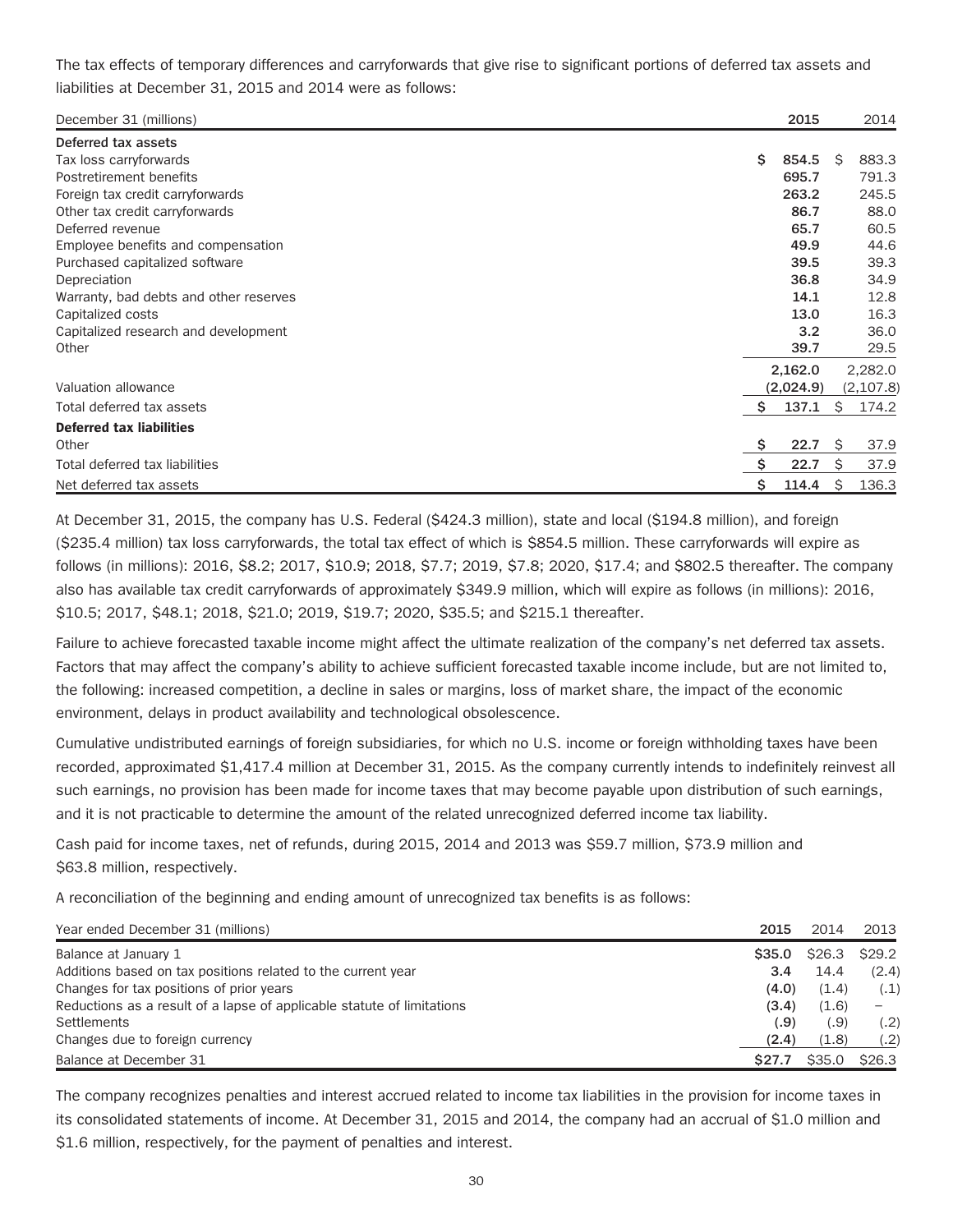At December 31, 2015, all of the company's liability for unrecognized tax benefits, if recognized, would affect the company's effective tax rate. Within the next 12 months, the company believes that it is reasonably possible that the amount of unrecognized tax benefits may significantly change; however, various events could cause this belief to change in the future.

The company and its subsidiaries file income tax returns in the U.S. federal jurisdiction, and various states and foreign jurisdictions. Several U.S. state and foreign income tax audits are in process. The company is under an audit in India, for which years prior to 2006 are closed. For Brazil and the United Kingdom, which are the most significant jurisdictions outside the U.S., the audit periods through 2010 are closed. All of the various ongoing income tax audits throughout the world are not expected to have a material impact on the company's financial position.

Internal Revenue Code Sections 382 and 383 provide annual limitations with respect to the ability of a corporation to utilize its net operating loss (as well as certain built-in losses) and tax credit carryforwards, respectively (Tax Attributes), against future U.S. taxable income, if the corporation experiences an "ownership change." In general terms, an ownership change may result from transactions increasing the ownership of certain stockholders in the stock of a corporation by more than 50 percentage points over a three-year period. The company regularly monitors ownership changes (as calculated for purposes of Section 382). The company has determined that, for purposes of the rules of Section 382 described above, an ownership change occurred in February 2011. Any future transaction or transactions and the timing of such transaction or transactions could trigger additional ownership changes under Section 382.

As a result of the February 2011 ownership change, utilization for certain of the company's Tax Attributes, U.S. net operating losses and tax credits, is subject to an overall annual limitation of \$70.6 million. The cumulative limitation as of December 31, 2015 is \$265.7 million. This limitation will be applied first to any recognized built in losses, then to any net operating losses, and then to any other Tax Attributes. Any unused limitation may be carried over to later years. Based on presently available information and the existence of tax planning strategies, the company does not expect to incur a U.S. cash tax liability in the near term. The company maintains a full valuation allowance against the realization of all U.S. deferred tax assets as well as certain foreign deferred tax assets in excess of deferred tax liabilities.

#### **8. Properties**

Properties comprise the following:

| December 31 (millions)         |    | 2015    | 2014      |
|--------------------------------|----|---------|-----------|
| Land                           | S. | 2.8     | 2.8       |
| <b>Buildings</b>               |    | 93.1    | 80.1      |
| Machinery and office equipment |    | 586.8   | 644.9     |
| Internal-use software          |    | 144.5   | 257.7     |
| Rental equipment               |    | 49.4    | 73.9      |
| Total properties               |    | \$876.6 | \$1,059.4 |

#### **9. Debt**

Long-term debt is comprised of the following:

| December 31 (millions)                 | 2015    | 2014                     |
|----------------------------------------|---------|--------------------------|
| 6.25% senior notes due August 15, 2017 | \$210.0 | \$210.0                  |
| Capital leases                         | 12.5    | 14.0                     |
| Other debt                             | 24.0    | $\overline{\phantom{0}}$ |
| Total                                  | 246.5   | 224.0                    |
| $\text{Less}$ – current maturities     | 11.0    | 1.8                      |
| Total long-term debt                   |         | \$235.5 \$222.2          |

Long-term debt matures in 2016, 2017, 2018, 2019, 2020 and thereafter are \$11.0 million, \$220.6 million, \$10.3 million, \$1.3 million, \$1.3 million and \$2.0 million, respectively. Included in the above are capital lease maturities in 2016, 2017, 2018, 2019, 2020 and thereafter of \$2.6 million, \$2.8 million, \$2.5 million, \$1.3 million, \$1.3 million and \$2.0 million, respectively.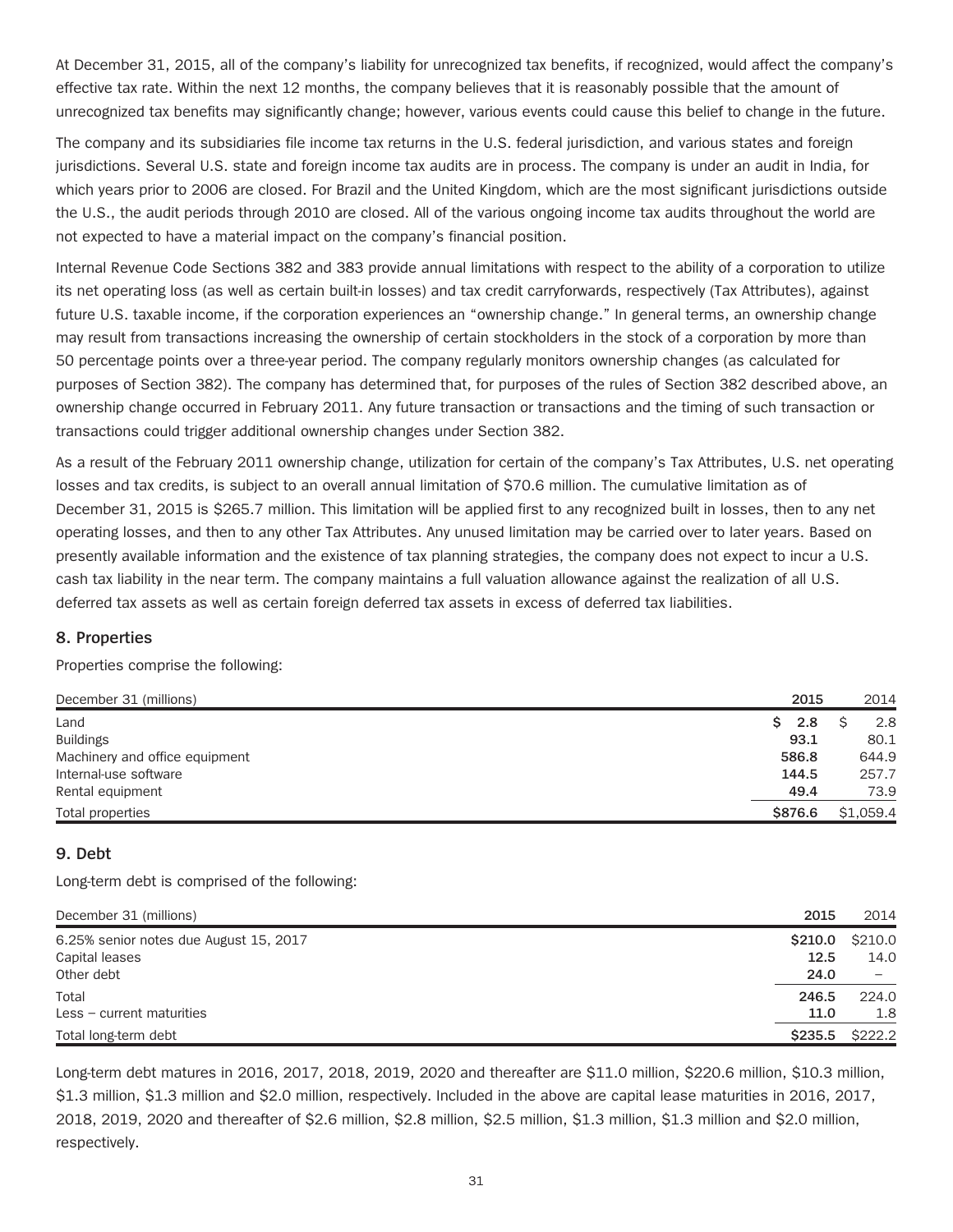Cash paid for interest during 2015, 2014 and 2013 was \$14.4 million, \$13.2 million and \$12.9 million, respectively. Capitalized interest expense during 2015, 2014 and 2013 was \$3.1 million, \$4.0 million and \$3.2 million, respectively.

The amount reported in other debt represents debt secured by the sale of an account receivable.

The company has a secured revolving credit facility, expiring in June 2018, which provides for loans and letters of credit up to an aggregate amount of \$150 million (with a limit on letters of credit of \$100 million). Borrowing limits under the credit agreement are based upon the amount of eligible U.S. accounts receivable. At December 31, 2015, the company had \$65.0 million of borrowings and \$11.4 million of letters of credit outstanding under the facility. At December 31, 2015, availability under the facility was \$54.7 million net of letters of credit issued. Borrowings under the facility will bear interest based on short-term rates (2.2% at December 31, 2015). The credit agreement contains customary representations and warranties, including that there has been no material adverse change in the company's business, properties, operations or financial condition. The company is required to maintain a minimum fixed charge coverage ratio if the availability under the credit facility falls below the greater of 12.5% of the lenders' commitments under the facility and \$18.75 million. The credit agreement allows the company to pay dividends on its capital stock in an amount up to \$22.5 million per year unless the company is in default and to, among other things, repurchase its equity, prepay other debt, incur other debt or liens, dispose of assets and make acquisitions, loans and investments, provided the company complies with certain requirements and limitations set forth in the agreement. Events of default include non-payment, failure to comply with covenants, materially incorrect representations and warranties, change of control and default under other debt aggregating at least \$50 million. The credit facility is guaranteed by Unisys Holding Corporation, Unisys NPL, Inc., Unisys AP Investment Company I and any future material domestic subsidiaries. The facility is secured by the assets of Unisys Corporation and the subsidiary guarantors, other than certain excluded assets. The company may elect to prepay or terminate the credit facility without penalty.

At December 31, 2015, the company has met all covenants and conditions under its various lending agreements. The company expects to continue to meet these covenants and conditions.

The company's principal sources of liquidity are cash on hand, cash from operations and its revolving credit facility, discussed above. The company and certain international subsidiaries have access to uncommitted lines of credit from various banks.

The company's anticipated future cash expenditures include anticipated contributions to its defined benefit pension plans. The company believes that it has adequate sources of liquidity to meet its expected 2016 cash requirements.

#### **10. Other accrued liabilities**

Other accrued liabilities (current) are comprised of the following:

| December 31 (millions)          | 2015    | 2014    |
|---------------------------------|---------|---------|
| Payrolls and commissions        | \$102.7 | \$109.3 |
| Accrued vacations               | 51.1    | 60.8    |
| Cost reduction                  | 33.0    |         |
| Taxes other than income taxes   | 32.7    | 53.8    |
| Income taxes                    | 32.0    | 58.3    |
| Postretirement                  | 20.7    | 22.6    |
| Accrued interest                | 4.9     | 4.9     |
| Other                           | 62.2    | 75.4    |
| Total other accrued liabilities | \$339.3 | \$385.1 |

#### **11. Rental expense and commitments**

Rental expense, less income from subleases, for 2015, 2014 and 2013 was \$80.6 million, \$83.7 million and \$85.3 million, respectively. Income from subleases, for 2015, 2014 and 2013 was \$9.1 million, \$8.5 million and \$7.4 million, respectively.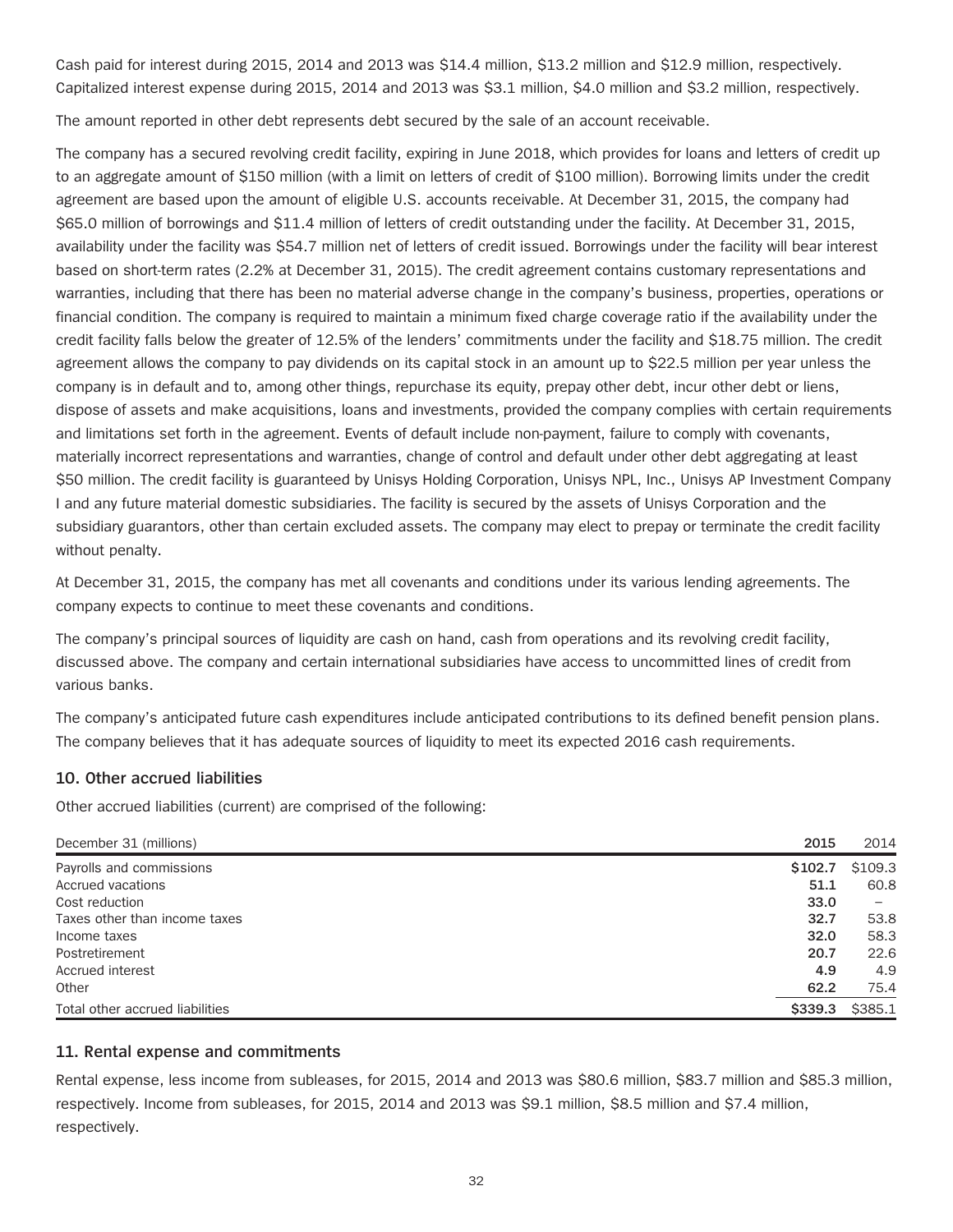Minimum net rental commitments under noncancelable operating leases, including idle leases, outstanding at December 31, 2015, substantially all of which relate to real properties, were as follows: 2016, \$56.9 million; 2017, \$50.2 million; 2018, \$37.5 million; 2019, \$30.8 million; 2020, \$23.2 million; and \$33.6 million thereafter. Such rental commitments have been reduced by minimum sublease rentals of \$22.0 million, due in the future under noncancelable subleases.

At December 31, 2015, the company had outstanding standby letters of credit and surety bonds totaling approximately \$255 million related to performance and payment guarantees. On the basis of experience with these arrangements, the company believes that any obligations that may arise will not be material. In addition, at December 31, 2015, the company had deposits and collateral of approximately \$44 million in other long-term assets, principally related to collateralized letters of credit, and to tax and labor contingencies in Brazil.

#### **12. Financial instruments and concentration of credit risks**

Due to its foreign operations, the company is exposed to the effects of foreign currency exchange rate fluctuations on the U.S. dollar, principally related to intercompany account balances. The company uses derivative financial instruments to reduce its exposure to market risks from changes in foreign currency exchange rates on such balances. The company enters into foreign exchange forward contracts, generally having maturities of three months or less, which have not been designated as hedging instruments. At December 31, 2015 and 2014, the notional amount of these contracts was \$940.1 million and \$403.9 million, respectively, and the fair value of such contracts was a net loss of \$4.4 million and a net gain of \$5.3 million, respectively, of which a gain of \$2.2 million and \$6.1 million, respectively, has been recognized in "Prepaid expenses and other current assets" and a loss of \$6.6 million and \$.8 million, respectively, has been recognized in "Other accrued liabilities." Changes in the fair value of these instruments was a gain of \$15.6 million, a gain of \$17.3 million and a loss of \$7.3 million, respectively, for years ended December 31, 2015, 2014 and 2013, which has been recognized in earnings in "Other income (expense), net" in the company's consolidated statement of income. The fair value of these forward contracts is based on quoted prices for similar but not identical financial instruments; as such, the inputs are considered Level 2 inputs.

Financial instruments also include temporary cash investments and customer accounts receivable. Temporary investments are placed with creditworthy financial institutions, primarily in money market funds, time deposits and certificate of deposits which may be withdrawn at any time at the discretion of the company without penalty. At December 31, 2015 and 2014, the company's cash equivalents principally have maturities of less than one month or can be withdrawn at any time at the discretion of the company without penalty. Due to the short maturities of these instruments, they are carried on the consolidated balance sheets at cost plus accrued interest, which approximates market value. Realized gains or losses during 2015, 2014 and 2013, as well as unrealized gains or losses at December 31, 2015 and 2014, were immaterial. Receivables are due from a large number of customers that are dispersed worldwide across many industries. At December 31, 2015 and 2014, the company had no significant concentrations of credit risk with any one customer. At December 31, 2015 and 2014, the company had approximately \$99 million and \$94 million, respectively, of receivables due from various U.S. federal governmental agencies. At December 31, 2015 and 2014, the carrying amount of cash and cash equivalents approximated fair value; and the carrying amount of long-term debt was less than the fair value, which is based on market prices (Level 2 inputs), of such debt by approximately \$3 million and \$9 million, respectively.

#### **13. Foreign currency translation**

In January of 2014, the Venezuelan government announced that the exchange rate to be applied to the settlement of certain transactions, including foreign investments and royalties would be changed to the SICAD I rate. As a result, the company began using this rate to remeasure its Venezuelan subsidiary's financial statements into U.S. dollars. As the company believes that the SIMADI rate is now more representative of what it might expect to receive in a dividend transaction, the company began using the SIMADI rate effective as of September 30, 2015. During the years ended December 31, 2015, 2014 and 2013, the company recorded foreign exchange losses related to its Venezuelan subsidiary of \$8.4 million, \$7.4 million and \$6.5 million, respectively.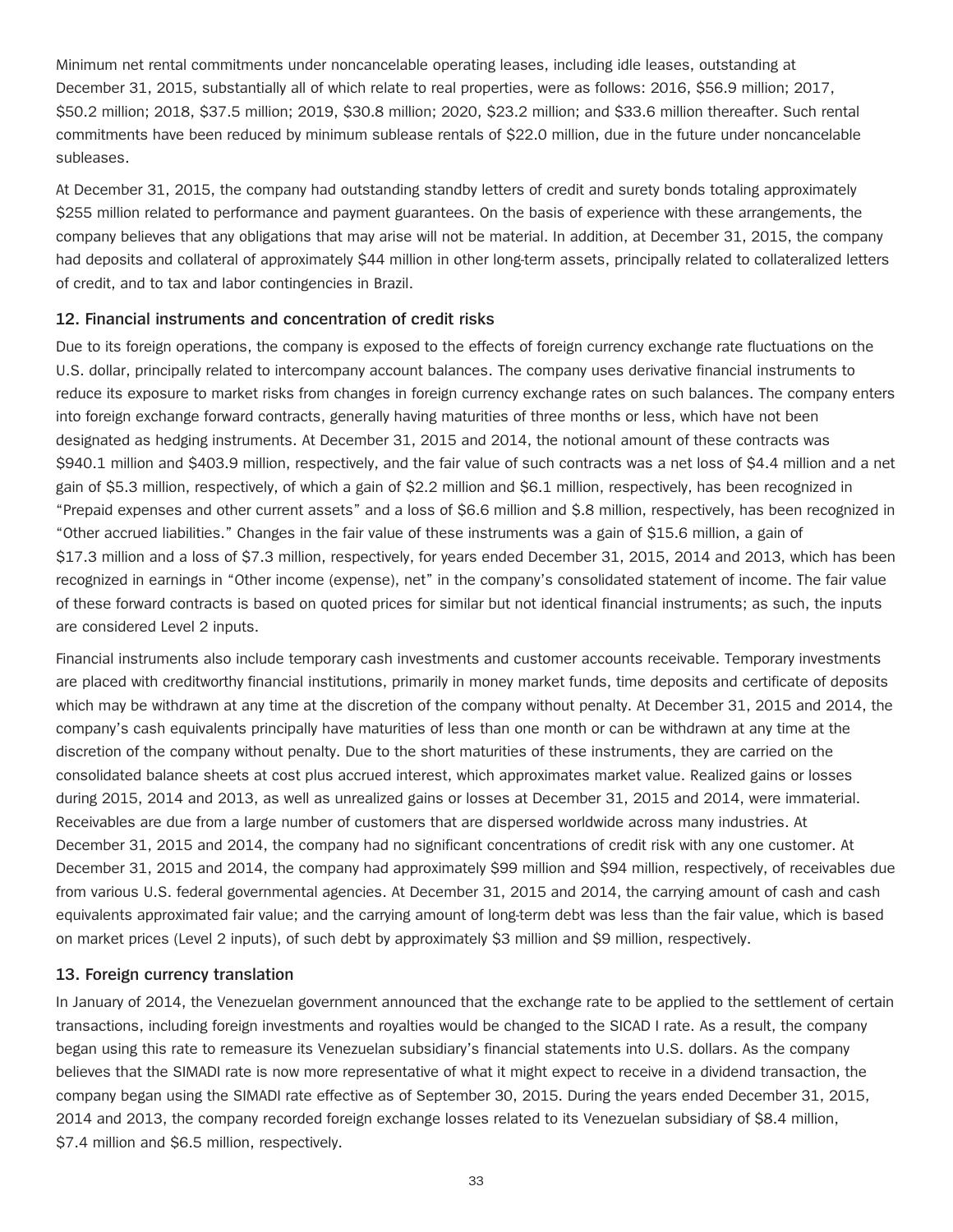At December 31, 2015, the company's operations in Venezuela had an immaterial amount of net monetary assets denominated in local currency.

During the years ended December 31, 2015, 2014 and 2013, the company recognized foreign exchange gains (losses) in "Other income (expense), net" in its consolidated statements of income of \$8.1 million, \$(7.0) million and \$10.4 million, respectively.

#### **14. Litigation and contingencies**

There are various lawsuits, claims, investigations and proceedings that have been brought or asserted against the company, which arise in the ordinary course of business, including actions with respect to commercial and government contracts, labor and employment, employee benefits, environmental matters, intellectual property, and non-income tax and employment compensation in Brazil. The company records a provision for these matters when it is both probable that a liability has been incurred and the amount of the loss can be reasonably estimated. Any provisions are reviewed at least quarterly and are adjusted to reflect the impact and status of settlements, rulings, advice of counsel and other information and events pertinent to a particular matter.

The company believes that it has valid defenses with respect to legal matters pending against it. Based on its experience, the company also believes that the damage amounts claimed in the lawsuits disclosed below are not a meaningful indicator of the company's potential liability. Litigation is inherently unpredictable, however, and it is possible that the company's results of operations or cash flow could be materially affected in any particular period by the resolution of one or more of the legal matters pending against it.

In April 2007, the Ministry of Justice of Belgium sued Unisys Belgium SA-NV, a Unisys subsidiary (Unisys Belgium), in the Court of First Instance of Brussels. The Belgian government had engaged the company to design and develop software for a computerized system to be used to manage the Belgian court system. The Belgian State terminated the contract and in its lawsuit has alleged that the termination was justified because Unisys Belgium failed to deliver satisfactory software in a timely manner. It claims damages of approximately 28 million Euros. Unisys Belgium filed its defense and counterclaim in April 2008, in the amount of approximately 18.5 million Euros. The company believes it has valid defenses to the claims and contends that the Belgian State's termination of the contract was unjustified.

The company's Brazilian operations, along with those of many other companies doing business in Brazil, are involved in various litigation matters, including numerous governmental assessments related to indirect and other taxes, as well as disputes associated with former employees and contract labor. The tax-related matters pertain to value added taxes, customs, duties, sales and other non-income related tax exposures. The labor-related matters include claims related to compensation matters. The company believes that appropriate accruals have been established for such matters based on information currently available. At December 31, 2015, excluding those matters that have been assessed by management as being remote as to the likelihood of ultimately resulting in a loss, the amount related to unreserved tax-related matters, inclusive of any related interest, is estimated to be up to approximately \$95 million.

The company has been involved in a matter arising from the sale of its Health Information Management (HIM) business to Molina Information Systems, LLC (Molina) under a 2010 Asset Purchase Agreement (APA). The HIM business provided system solutions and services to state governments, including the state of Idaho, for administering Medicaid programs. In August 2012, Molina sued the company in Federal District Court in Delaware alleging breaches of contract, negligent misrepresentation and intentional misrepresentation with respect to the APA and the Medicaid contract with Idaho. Molina sought compensatory damages, punitive damages, lost profits, indemnification, and declaratory relief. Molina alleged losses of approximately \$35 million in the complaint. In June 2013, the District Court granted the company's motion to dismiss the complaint and allowed Molina to replead certain claims and file an amended complaint. In August 2013, Molina filed an amended complaint. The company filed a motion to dismiss the amended complaint. On September 2, 2014, the District Court granted the company's motion to dismiss the negligent misrepresentation claim, but denied the company's motion with respect to Molina's intentional misrepresentation and breach of contract claims. The litigation continues on the remaining claims.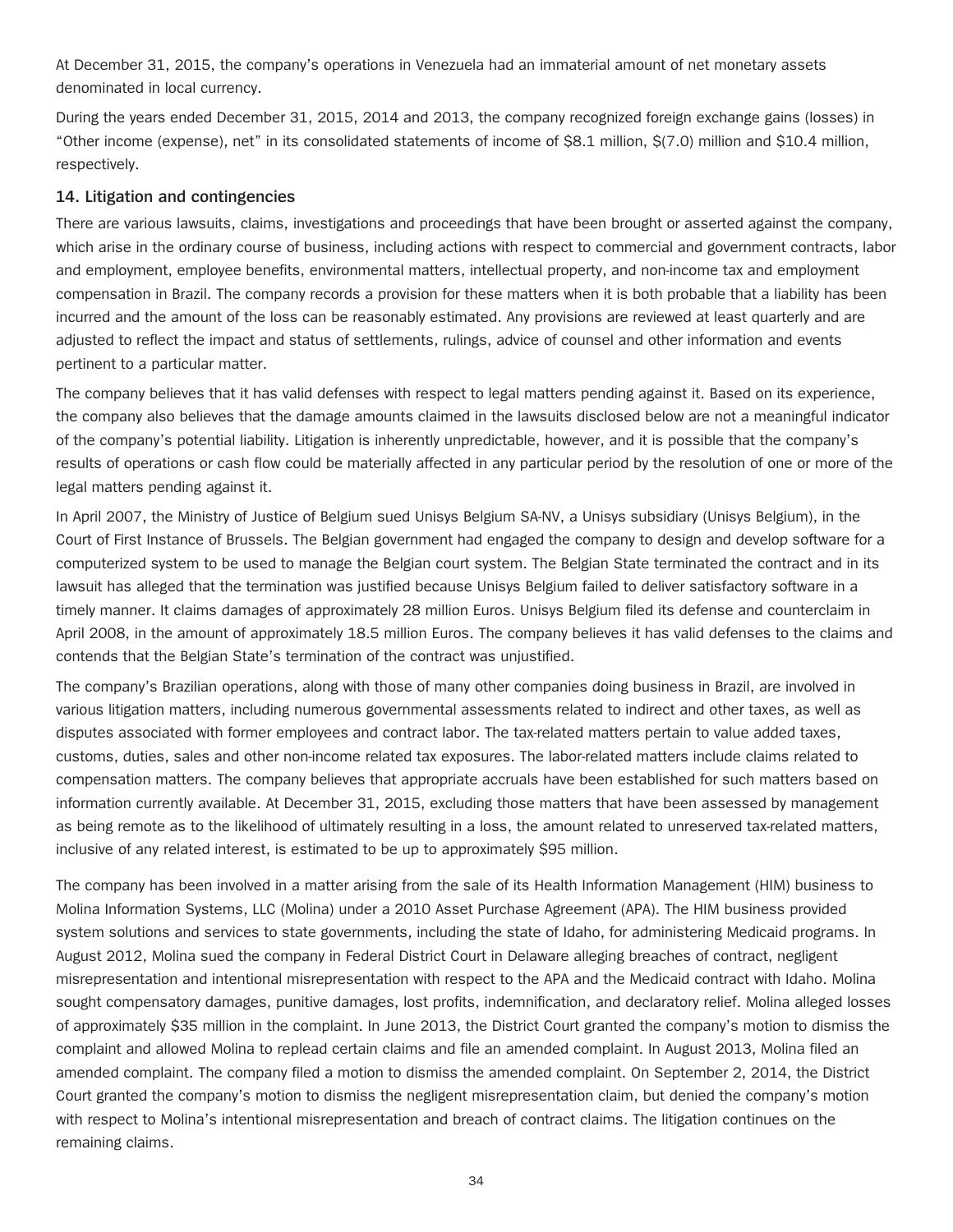On June 26, 2014, the State of Louisiana filed a Petition for Damages against, among other defendants, the company and Molina Information Systems, LLC, in the Parish of East Baton Rouge, 19th Judicial District. The State alleges that between 1989 and 2012 the defendants, each acting successively as the State's Medicaid fiscal intermediary, utilized an incorrect reimbursement formula for the payment of pharmaceutical claims causing the State to pay excessive amounts for prescription drugs. The company believes that it has valid defenses to Louisiana's claims and is asserting them in the pending litigation.

With respect to the specific legal proceedings and claims described above, except as otherwise noted, either (i) the amount or range of possible losses in excess of amounts accrued, if any, is not reasonably estimable or (ii) the company believes that the amount or range of possible losses in excess of amounts accrued that are estimable would not be material.

Litigation is inherently unpredictable and unfavorable resolutions could occur. Accordingly, it is possible that an adverse outcome from such matters could exceed the amounts accrued in an amount that could be material to the company's financial condition, results of operations and cash flows in any particular reporting period.

Notwithstanding that the ultimate results of the lawsuits, claims, investigations and proceedings that have been brought or asserted against the company are not currently determinable, the company believes that at December 31, 2015, it has adequate provisions for any such matters.

#### **15. Segment information**

Effective January 1, 2015, the company changed the grouping of certain of its classes of products and services. As a result, certain revenue (principally company technology products) previously reported in the company's Services segment is now reported in its Technology segment. As a result, prior-periods segment revenue and cost of sales, as well as customer revenue by classes of similar products and services, have been reclassified to conform to the current-year period.

The company has two business segments: Services and Technology. Revenue classifications within the Services segment are as follows:

- Cloud & infrastructure services. This represents revenue from work the company performs in the data center and cloud area, technology consulting and technology-based systems integration projects, as well as global service desks and global field services.
- Application services. This represents revenue from application managed services and application development, maintenance and support work.
- Business processing outsourcing (BPO) services. This represents revenue from the management of clients' specific business processes.

The accounting policies of each business segment are the same as those followed by the company as a whole. Intersegment sales and transfers are priced as if the sales or transfers were to third parties. Accordingly, the Technology segment recognizes intersegment revenue and manufacturing profit on hardware and software shipments to customers under Services contracts. The Services segment, in turn, recognizes customer revenue and marketing profits on such shipments of company hardware and software to customers. The Services segment also includes the sale of hardware and software products sourced from third parties that are sold to customers through the company's Services channels. In the company's consolidated statements of income, the manufacturing costs of products sourced from the Technology segment and sold to Services customers are reported in cost of revenue for Services.

Also included in the Technology segment's sales and operating profit are sales of hardware and software sold to the Services segment for internal use in Services engagements. The amount of such profit included in operating income of the Technology segment for the years ended December 31, 2015, 2014 and 2013 was \$9.2 million, \$17.0 million and \$6.0 million, respectively. The profit on these transactions is eliminated in Corporate.

The company evaluates business segment performance based on operating income exclusive of pension income or expense, restructuring charges and unusual and nonrecurring items, which are included in Corporate. All other corporate and centrally incurred costs are allocated to the business segments based principally on revenue, employees, square footage or usage.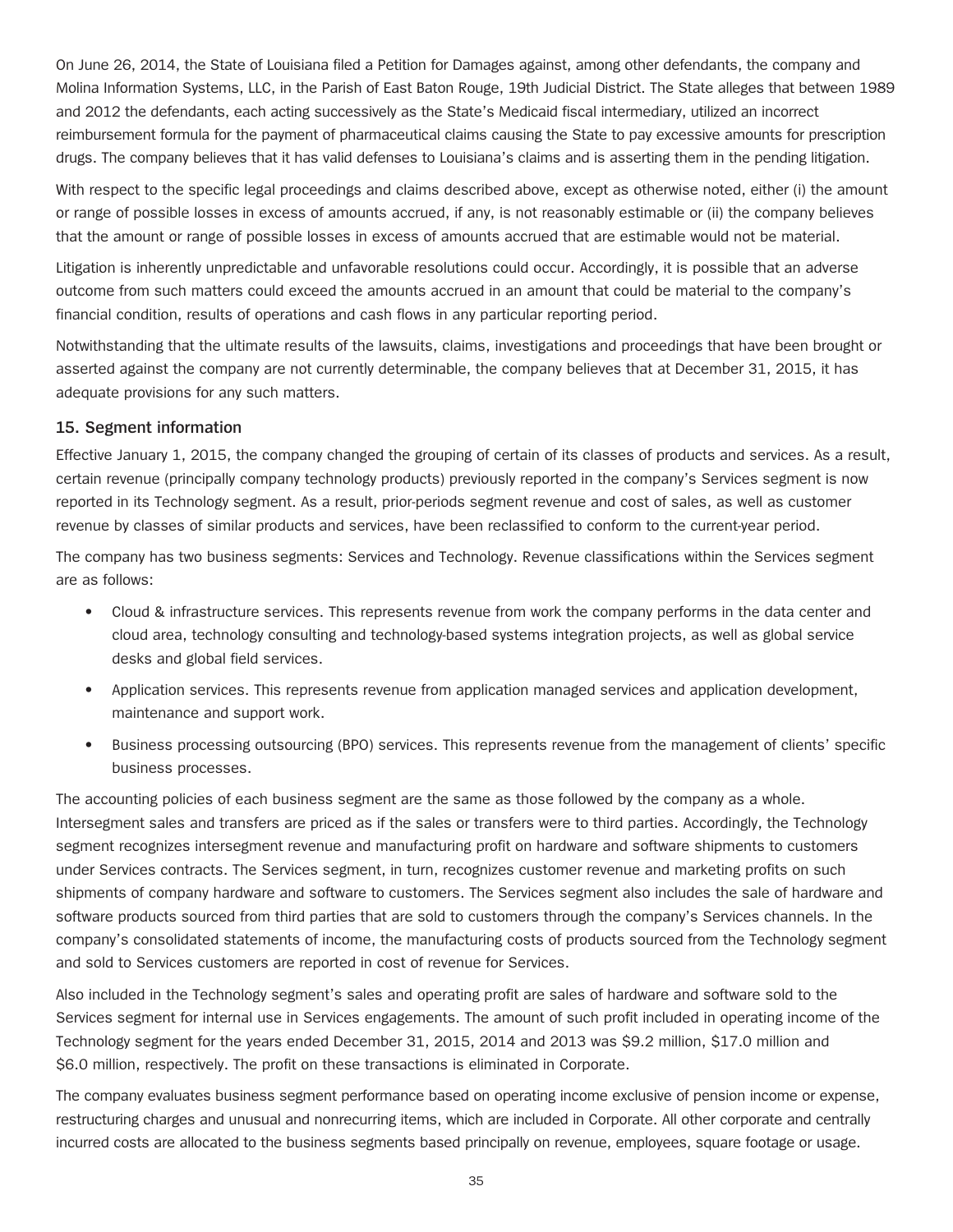No single customer accounts for more than 10% of revenue. Revenue from various agencies of the U.S. Government, which is reported in both business segments, was approximately \$569 million, \$529 million and \$512 million in 2015, 2014 and 2013, respectively.

Corporate assets are principally cash and cash equivalents, prepaid postretirement assets and deferred income taxes. The expense or income related to corporate assets is allocated to the business segments.

Customer revenue by classes of similar products or services, by segment, is presented below:

| Year ended December 31 (millions) | 2015      | 2014      | 2013      |
|-----------------------------------|-----------|-----------|-----------|
| Services                          |           |           |           |
| Cloud & infrastructure services   | \$1,513.1 | \$1,704.9 | \$1,772.4 |
| Application services              | 868.9     | 819.8     | 824.7     |
| <b>BPO</b> services               | 223.6     | 261.0     | 252.9     |
|                                   | 2,605.6   | 2,785.7   | 2,850.0   |
| Technology                        | 409.5     | 570.7     | 606.5     |
| Total                             | \$3,015.1 | \$3,356.4 | \$3,456.5 |

Presented below is a reconciliation of segment operating income to consolidated income (loss) before income taxes:

| Year ended December 31 (millions)       | 2015    | 2014                           | 2013    |
|-----------------------------------------|---------|--------------------------------|---------|
| Total segment operating income          | \$174.9 | \$233.6                        | \$307.5 |
| Interest expense                        | (11.9)  | (9.2)                          | (9.9)   |
| Other income (expense), net             | 8.2     | (.2)                           | 9.8     |
| Cost reduction charges                  | (118.5) | $\overline{\phantom{0}}$       |         |
| Corporate and eliminations              | (111.5) | (78.7)                         | (88.0)  |
| Total income (loss) before income taxes |         | $$$ (58.8) $$$ 145.5 $$$ 219.4 |         |

Presented below is a reconciliation of total business segment assets to consolidated assets:

| December 31 (millions)        | 2015      | 2014      | 2013      |
|-------------------------------|-----------|-----------|-----------|
| Total segment assets          | \$1,486.0 | \$1,533.8 | \$1,530.5 |
| Cash and cash equivalents     | 365.2     | 494.3     | 639.8     |
| Deferred income taxes         | 138.6     | 171.0     | 136.4     |
| Prepaid postretirement assets | 45.1      | 19.9      | 83.7      |
| Other corporate assets        | 108.3     | 129.7     | 119.6     |
| Total assets                  | \$2,143.2 | \$2,348.7 | \$2,510.0 |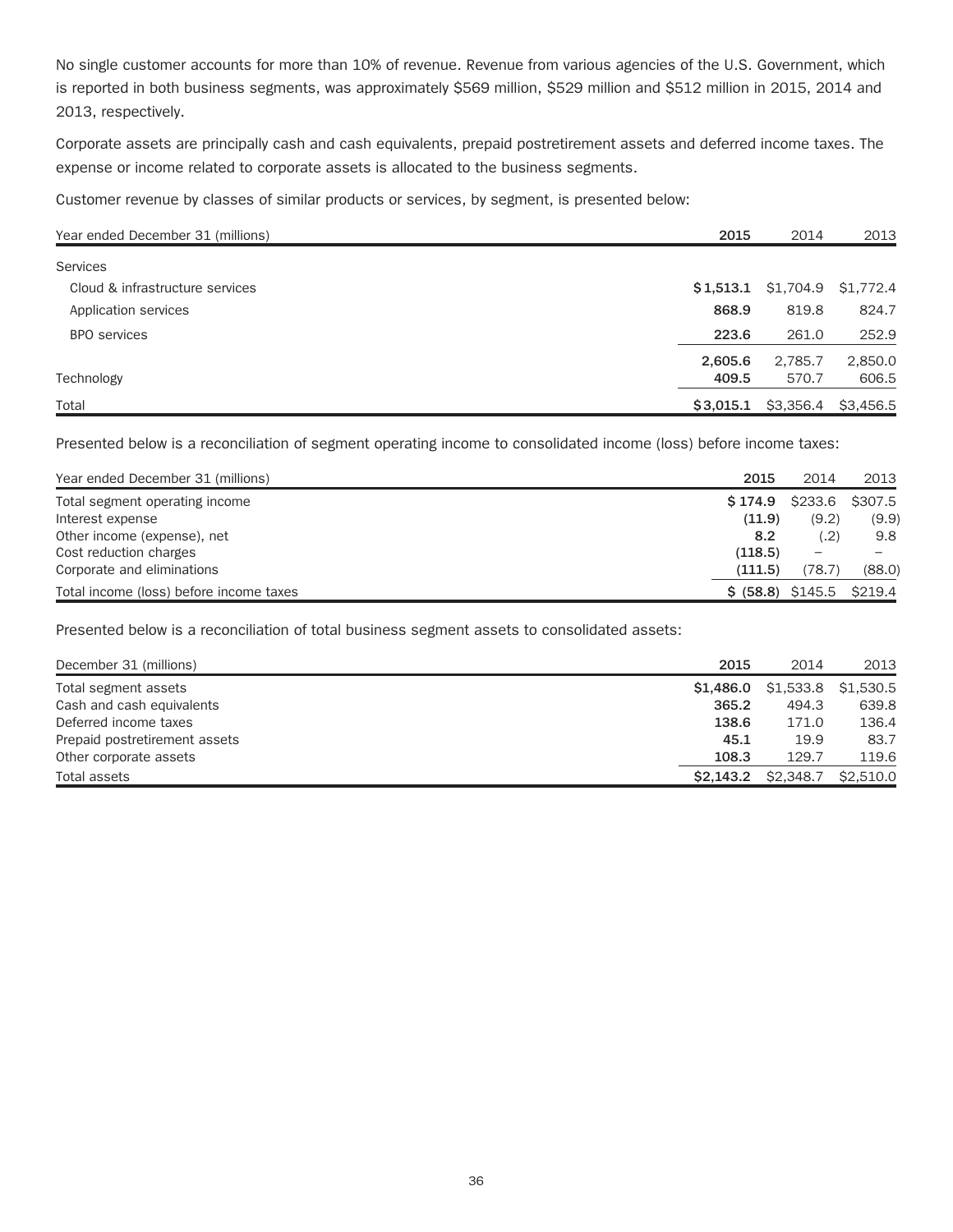A summary of the company's operations by business segment for 2015, 2014 and 2013 is presented below:

| (millions)                                                                      | Total                            |    | Corporate             | Services                 | Technology               |
|---------------------------------------------------------------------------------|----------------------------------|----|-----------------------|--------------------------|--------------------------|
| 2015<br>Customer revenue<br>Intersegment                                        | \$3,015.1                        | \$ | (49.0)                | \$2,605.6<br>$\cdot$ 1   | \$409.5<br>48.9          |
| Total revenue                                                                   | \$3,015.1                        | \$ | (49.0)                | \$2,605.7                | \$458.4                  |
| Operating income (loss)<br>Depreciation and amortization<br><b>Total assets</b> | Ś.<br>(55.1)<br>180.1<br>2,143.2 | -Ŝ | $(230.0)$ \$<br>657.2 | 61.2<br>104.8<br>1,081.7 | \$113.7<br>75.3<br>404.3 |
| Capital expenditures                                                            | 213.7                            |    | 1.9                   | 143.3                    | 68.5                     |
| 2014                                                                            |                                  |    |                       |                          |                          |
| Customer revenue<br>Intersegment                                                | \$3,356.4                        | Ş  | (58.4)                | \$2,785.7<br>.3          | \$570.7<br>58.1          |
| Total revenue                                                                   | \$3,356.4                        | \$ | (58.4)                | \$2,786.0                | \$628.8                  |
| Operating income                                                                | Ś.<br>154.9                      | \$ | (78.7)                | \$<br>96.0               | \$137.6                  |
| Depreciation and amortization                                                   | 168.6                            |    |                       | 103.2                    | 65.4                     |
| <b>Total assets</b>                                                             | 2,348.7                          |    | 814.9                 | 1,099.2                  | 434.6                    |
| Capital expenditures                                                            | 212.8                            |    | 4.9                   | 133.8                    | 74.1                     |
| 2013                                                                            |                                  |    |                       |                          |                          |
| Customer revenue                                                                | \$3,456.5                        |    |                       | \$2,850.0                | \$606.5                  |
| Intersegment                                                                    |                                  | \$ | (37.2)                | 1.7                      | 35.5                     |
| Total revenue                                                                   | \$3,456.5                        | \$ | (37.2)                | \$2,851.7                | \$642.0                  |
| Operating income                                                                | 219.5<br>\$                      | \$ | (88.0)                | Ŝ<br>138.2               | \$169.3                  |
| Depreciation and amortization                                                   | 159.6                            |    |                       | 91.8                     | 67.8                     |
| <b>Total assets</b>                                                             | 2,510.0                          |    | 979.5                 | 1,126.7                  | 403.8                    |
| Capital expenditures                                                            | 151.4                            |    | 2.9                   | 78.8                     | 69.7                     |

Geographic information about the company's revenue, which is principally based on location of the selling organization, properties and outsourcing assets, is presented below:

| Year ended December 31 (millions)                                                    | 2015                                       | 2014                                       | 2013                                      |
|--------------------------------------------------------------------------------------|--------------------------------------------|--------------------------------------------|-------------------------------------------|
| Revenue<br>United States<br>United Kingdom<br>Other foreign                          | \$1,454.9<br>375.8<br>1,184.4              | \$1,378.1<br>435.4<br>1,542.9              | \$1,370.6<br>414.0<br>1,671.9             |
| Total                                                                                | \$3,015.1                                  | \$3,356.4                                  | \$3,456.5                                 |
| Properties, net<br>United States<br>United Kingdom<br>Other foreign<br>Total         | Ś.<br>96.9<br>18.8<br>38.1<br>153.8<br>Ŝ.  | Ś.<br>111.9<br>22.0<br>34.8<br>\$<br>168.7 | Ŝ<br>112.4<br>24.7<br>37.6<br>174.7<br>Ŝ. |
| Outsourcing assets, net<br>United States<br>United Kingdom<br>Other foreign<br>Total | Ŝ.<br>119.4<br>36.6<br>26.0<br>182.0<br>Ŝ. | Ŝ<br>99.7<br>25.8<br>25.4<br>150.9<br>Ŝ.   | 56.2<br>S.<br>28.1<br>31.2<br>115.5<br>S  |

#### **16. Employee plans**

**Stock plans** Under stockholder approved stock-based plans, stock options, stock appreciation rights, restricted stock and restricted stock units may be granted to officers, directors and other key employees. At December 31, 2015, 2.3 million shares of unissued common stock of the company were available for granting under these plans.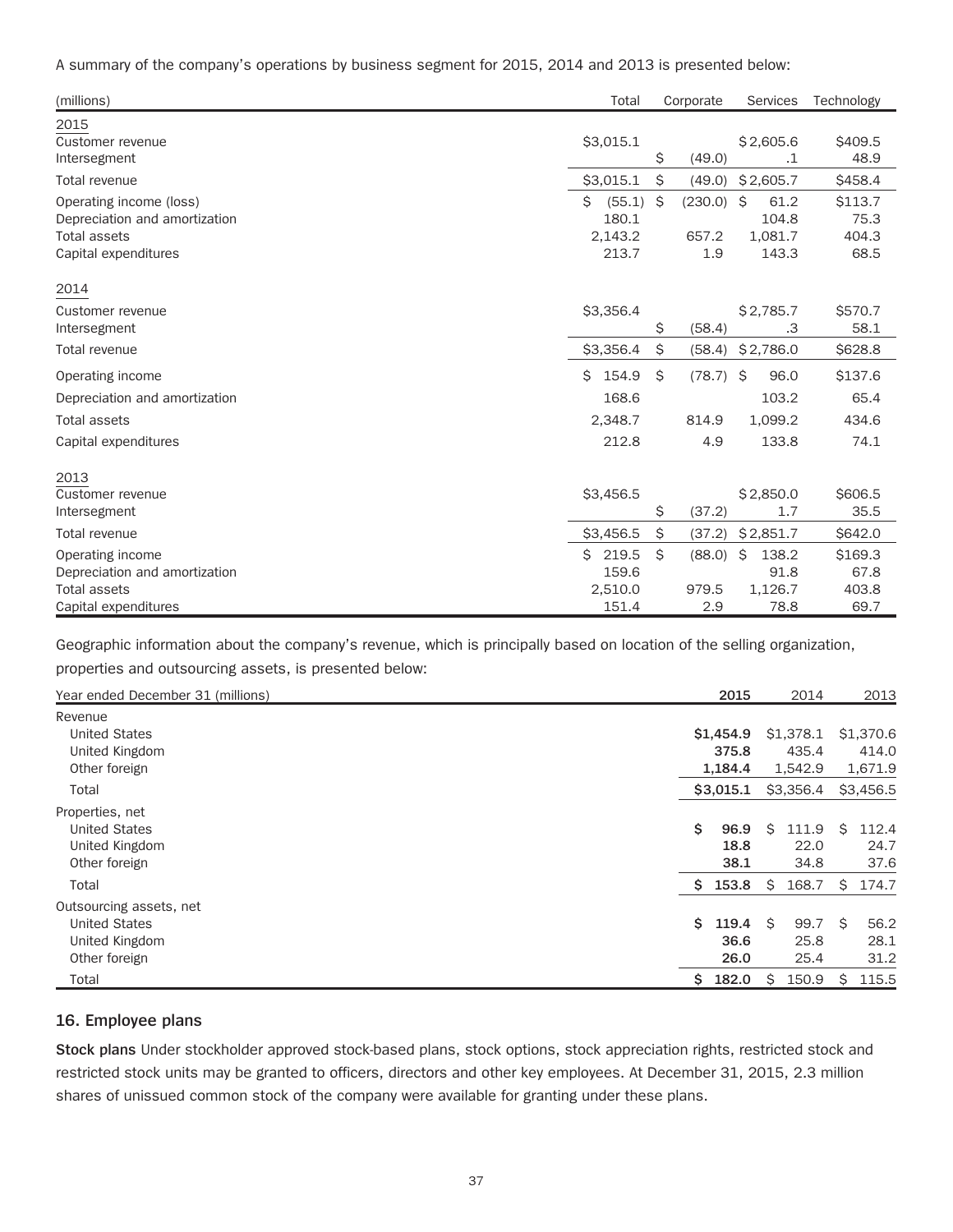As of December 31, 2015, the company has granted non-qualified stock options and restricted stock units under these plans. The company recognizes compensation cost net of a forfeiture rate in selling, general and administrative expenses, and recognizes the compensation cost for only those awards expected to vest. The company estimates the forfeiture rate based on its historical experience and its expectations about future forfeitures.

The company's employee stock option grants include a provision that, if termination of employment occurs after the participant has attained age 55 and completed 5 years of service with the company, the participant shall continue to vest in each of his or her awards in accordance with the vesting schedule set forth in the applicable award agreement. Compensation expense for such awards is recognized over the period to the date the employee first becomes eligible for retirement. Time-based restricted stock unit grants for the company's directors vest upon award and compensation expense for such awards is recognized upon grant.

Options have been granted to purchase the company's common stock at an exercise price equal to or greater than the fair market value at the date of grant, generally have a maximum duration of seven years for options issued in 2015 and five years for options issued before 2015, and become exercisable in annual installments over a three-year period following date of grant.

During the years ended December 31, 2015, 2014 and 2013, the company recognized \$9.4 million, \$10.4 million and \$12.5 million of share-based compensation expense, which is comprised of \$4.7 million, \$3.3 million and \$3.2 million of restricted stock unit expense and \$4.7 million, \$7.1 million and \$9.3 million of stock option expense, respectively.

For stock options, the fair value is estimated at the date of grant using a Black-Scholes option pricing model. Principal assumptions used are as follows: (a) expected volatility for the company's stock price is based on historical volatility and implied market volatility, (b) historical exercise data is used to estimate the options' expected term, which represents the period of time that the options granted are expected to be outstanding, and (c) the risk-free interest rate is the rate on zerocoupon U.S. government issues with a remaining term equal to the expected life of the options. The company recognizes compensation expense for the fair value of stock options, which have graded vesting, on the straight-line basis over the requisite service period of the awards. The compensation expense recognized as of any date must be at least equal to the portion of the grant-date fair value that is vested at that date.

The fair value of stock option awards was estimated using the Black-Scholes option pricing model with the following assumptions and weighted-average fair values as follows:

| Year Ended December 31               | 2015   | 2014                     | 2013          |
|--------------------------------------|--------|--------------------------|---------------|
| Weighted-average fair value of grant |        | $$8.92$ $$11.24$ $$8.79$ |               |
| Risk-free interest rate              | 1.28%  | 1.04%                    | .54%          |
| Expected volatility                  | 45.46% |                          | 45.65% 50.19% |
| Expected life of options in years    | 4.92   | 3.71                     | 3.69          |
| Expected dividend yield              |        |                          |               |

A summary of stock option activity for the year ended December 31, 2015 follows (shares in thousands):

| Options                               | <b>Shares</b> | Weighted-<br>Average<br>Exercise<br>Price | Weighted-<br>Average<br>Remaining<br>Contractual<br>Term<br>(years) | Aggregate<br><b>Intrinsic</b><br>Value (\$ in<br>millions) |
|---------------------------------------|---------------|-------------------------------------------|---------------------------------------------------------------------|------------------------------------------------------------|
| Outstanding at December 31, 2014      | 2.816         | \$29.51                                   |                                                                     |                                                            |
| Granted                               | 743           | 23.21                                     |                                                                     |                                                            |
| Exercised                             | (190)         | 19.53                                     |                                                                     |                                                            |
| Forfeited and expired                 | (646)         | 32.10                                     |                                                                     |                                                            |
| Outstanding at December 31, 2015      | 2.723         | 27.88                                     | 2.75                                                                | \$0.0                                                      |
| Expected to vest at December 31, 2015 | 1,281         | 26.23                                     | 4.18                                                                | \$0.0                                                      |
| Exercisable at December 31, 2015      | 1.398         | 29.51                                     | 1.36                                                                | \$0.0                                                      |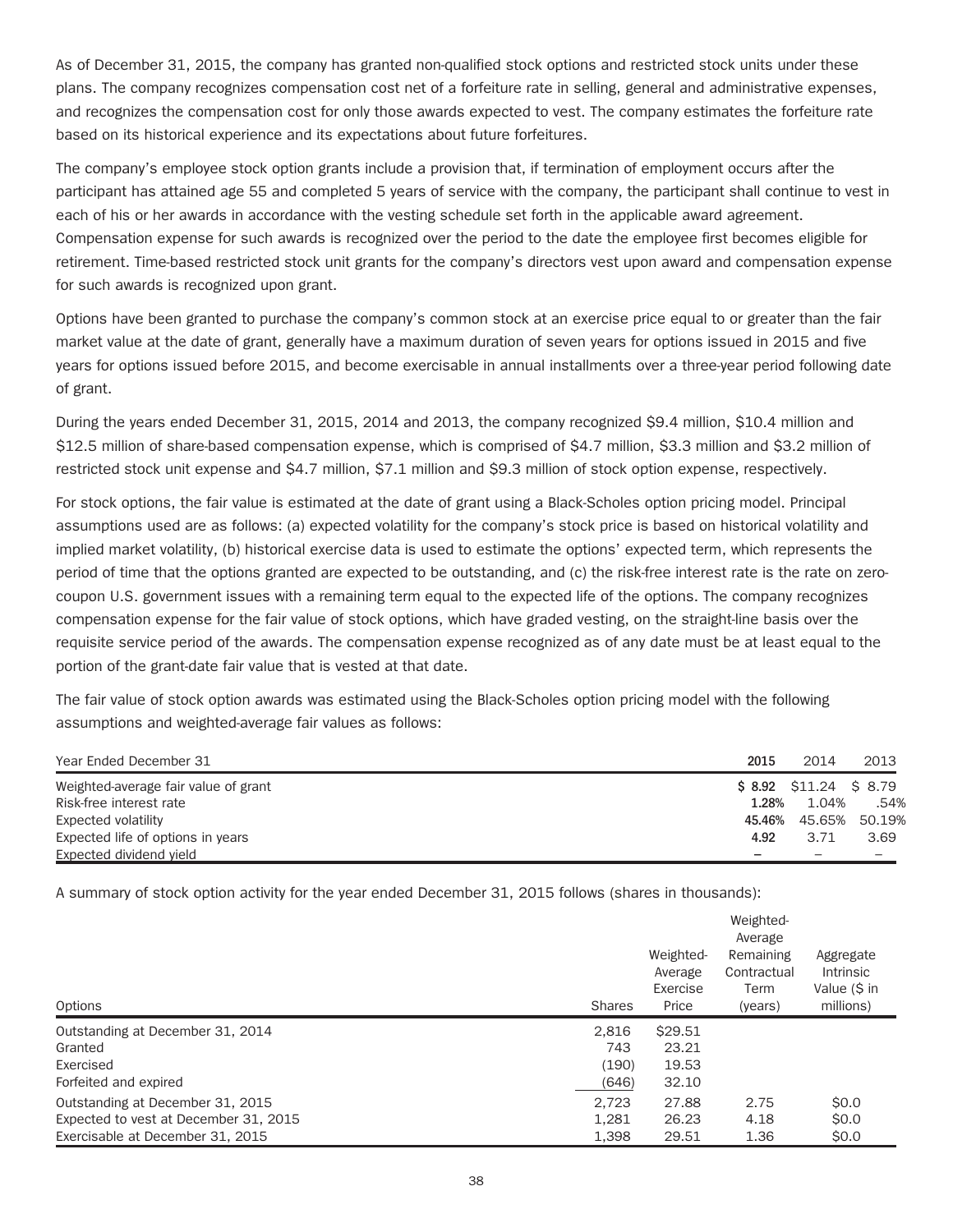The aggregate intrinsic value represents the total pretax value of the difference between the company's closing stock price on the last trading day of the period and the exercise price of the options, multiplied by the number of in-the-money stock options that would have been received by the option holders had all option holders exercised their options on December 31, 2015. The intrinsic value of the company's stock options changes based on the closing price of the company's stock. The total intrinsic value of options exercised for the years ended December 31, 2015, 2014 and 2013 was \$.6 million, \$4.7 million and \$7.9 million, respectively. As of December 31, 2015, \$4.0 million of total unrecognized compensation cost related to stock options is expected to be recognized over a weighted-average period of 1.9 years.

Restricted stock unit awards may contain time-based units, performance-based units or a combination of both. Each performance-based unit will vest into zero to 2.0 shares depending on the degree to which the performance goals are met. Compensation expense resulting from these awards is recognized as expense ratably for each installment from the date of grant until the date the restrictions lapse and is based on the fair market value at the date of grant and the probability of achievement of the specific performance-related goals.

A summary of restricted stock unit activity for the year ended December 31, 2015 follows (shares in thousands):

|                                  |                    | Weighted-Average |
|----------------------------------|--------------------|------------------|
|                                  | Restricted         | Grant-Date Fair  |
|                                  | <b>Stock Units</b> | Value            |
| Outstanding at December 31, 2014 | 354                | \$28.81          |
| Granted                          | 452                | 22.52            |
| Vested                           | (87)               | 23.85            |
| Forfeited and expired            | (250)              | 29.01            |
| Outstanding at December 31, 2015 | 469                | 23.57            |

The fair value of restricted stock units is determined based on the trading price of the company's common shares on the date of grant. The aggregate weighted-average grant-date fair value of restricted stock units granted during the years ended December 31, 2015, 2014 and 2013 was \$10.2 million, \$12.8 million and \$5.3 million, respectively. As of December 31, 2015, there was \$4.9 million of total unrecognized compensation cost related to outstanding restricted stock units granted under the company's plans. That cost is expected to be recognized over a weighted-average period of 2.1 years. The aggregate weighted-average grant-date fair value of restricted stock units vested during the years ended December 31, 2015, 2014 and 2013 was \$2.1 million, \$3.3 million and \$4.5 million, respectively.

Common stock issued upon exercise of stock options or upon lapse of restrictions on restricted stock units are newly issued shares. Cash received from the exercise of stock options was \$3.7 million and \$3.4 million for the years ended December 31, 2015 and 2014, respectively. During 2015 and 2014, the company did not recognize any tax benefits from the exercise of stock options or upon issuance of stock upon lapse of restrictions on restricted stock units because of its tax position. Any such tax benefits resulting from tax deductions in excess of the compensation costs recognized are classified as financing cash flows.

**Defined contribution and compensation plans** U.S. employees are eligible to participate in an employee savings plan. Under this plan, employees may contribute a percentage of their pay for investment in various investment alternatives. The company matches 50 percent of the first 6 percent of eligible pay contributed by participants to the plan on a before-tax basis (subject to IRS limits). The company funds the match with cash. The charge to income related to the company match for the years ended December 31, 2015, 2014 and 2013, was \$9.9 million, \$10.6 million and \$11.8 million, respectively.

The company has defined contribution plans in certain locations outside the United States. The charge to income related to these plans was \$21.4 million, \$25.2 million and \$26.7 million, for the years ended December 31, 2015, 2014 and 2013, respectively.

The company has non-qualified compensation plans, which allow certain highly compensated employees and directors to defer the receipt of a portion of their salary, bonus and fees. Participants can earn a return on their deferred balance that is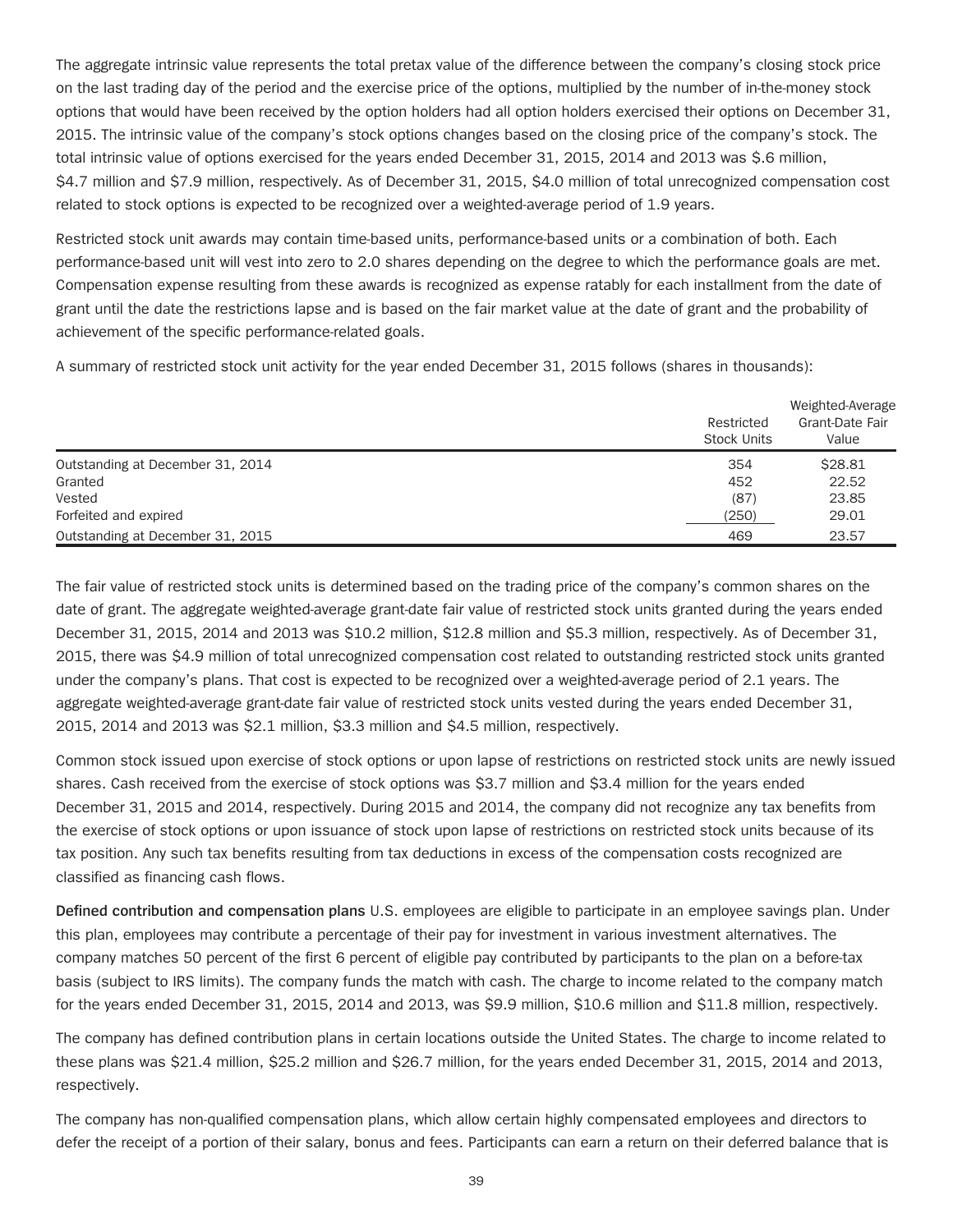based on hypothetical investments in various investment vehicles. Changes in the market value of these investments are reflected as an adjustment to the liability with an offset to expense. As of December 31, 2015 and 2014, the liability to the participants of these plans was \$12.6 million and \$12.1 million, respectively. These amounts reflect the accumulated participant deferrals and earnings thereon as of that date. The company makes no contributions to the deferred compensation plans and remains contingently liable to the participants.

**Retirement benefits** For the company's more significant defined benefit pension plans, including the U.S. and the UK, accrual of future benefits under the plans has ceased.

Retirement plans' funded status and amounts recognized in the company's consolidated balance sheets at December 31, 2015 and 2014 follow:

|                                                                   | U.S. Plans |                                                                                     | International Plans |            |
|-------------------------------------------------------------------|------------|-------------------------------------------------------------------------------------|---------------------|------------|
| December 31 (millions)                                            | 2015       | 2014                                                                                | 2015                | 2014       |
| Change in projected benefit obligation                            |            |                                                                                     |                     |            |
| Benefit obligation at beginning of year                           | \$5,665.5  | \$5,158.8                                                                           | \$3,354.9           | \$3,059.2  |
| Service cost                                                      |            |                                                                                     | 8.7                 | 8.4        |
| Interest cost                                                     | 224.1      | 248.3                                                                               | 94.1                | 117.9      |
| Plan participants' contributions                                  |            |                                                                                     | 2.5                 | 3.1        |
| Plan amendment                                                    | (2.7)      | (46.3)                                                                              | (32.3)              | (1.0)      |
| Plan curtailment                                                  |            |                                                                                     |                     | (.3)       |
| Actuarial loss (gain)                                             | (285.0)    | 670.0                                                                               | (79.5)              | 559.4      |
| Benefits paid                                                     | (370.5)    | (365.3)                                                                             | (112.8)             | (115.4)    |
| Foreign currency translation adjustments                          |            |                                                                                     | (247.8)             | (276.4)    |
| Benefit obligation at end of year                                 | \$5,231.4  | \$5,665.5                                                                           | \$2,987.8           | \$3,354.9  |
| Change in plan assets                                             |            |                                                                                     |                     |            |
| Fair value of plan assets at beginning of year                    | \$4,069.7  | \$4,048.0                                                                           | \$2,718.9           | \$2,681.8  |
| Actual return on plan assets                                      | (5.6)      | 299.9                                                                               | 18.6                | 278.0      |
| Employer contribution                                             | 65.8       | 87.1                                                                                | 82.5                | 96.3       |
| Plan participants' contributions                                  |            |                                                                                     | 2.5                 | 3.1        |
| Benefits paid                                                     | (370.5)    | (365.3)                                                                             | (112.8)             | (115.4)    |
| Foreign currency translation adjustments                          |            |                                                                                     | (212.9)             | (224.9)    |
| Fair value of plan assets at end of year                          | \$3,759.4  | \$4,069.7                                                                           | \$2,496.8           | \$2,718.9  |
| Funded status at end of year                                      |            | $\$(1,472.0) \$(1,595.8)$                                                           | \$ (491.0)          | \$ (636.0) |
| Amounts recognized in the consolidated balance sheets consist of: |            |                                                                                     |                     |            |
| Prepaid postretirement assets                                     | \$         | S                                                                                   | Ŝ<br>43.8           | 18.9<br>S  |
| Other accrued liabilities                                         | (6.8)      | (6.9)                                                                               | (.2)                | (.2)       |
| Long-term postretirement liabilities                              | (1,465.2)  | (1,588.9)                                                                           | (534.6)             | (654.7)    |
| Total funded status                                               |            | $\$(1,472.0) \$(1,595.8) \$(491.0) \$(636.0)$                                       |                     |            |
| Accumulated other comprehensive loss, net of tax                  |            |                                                                                     |                     |            |
| Net loss                                                          |            | $$2,816.2$ $$2,973.5$ $$1,018.6$ $$1,076.1$                                         |                     |            |
| Prior service (credit) cost                                       |            | $\frac{1}{5}$ (44.9) $\frac{1}{5}$ (44.5) $\frac{1}{5}$ (35.8) $\frac{1}{5}$ (12.8) |                     |            |
| Accumulated benefit obligation                                    |            | $$5,231.4$ $$5,665.5$ $$2,983.1$ $$3,349.3$                                         |                     |            |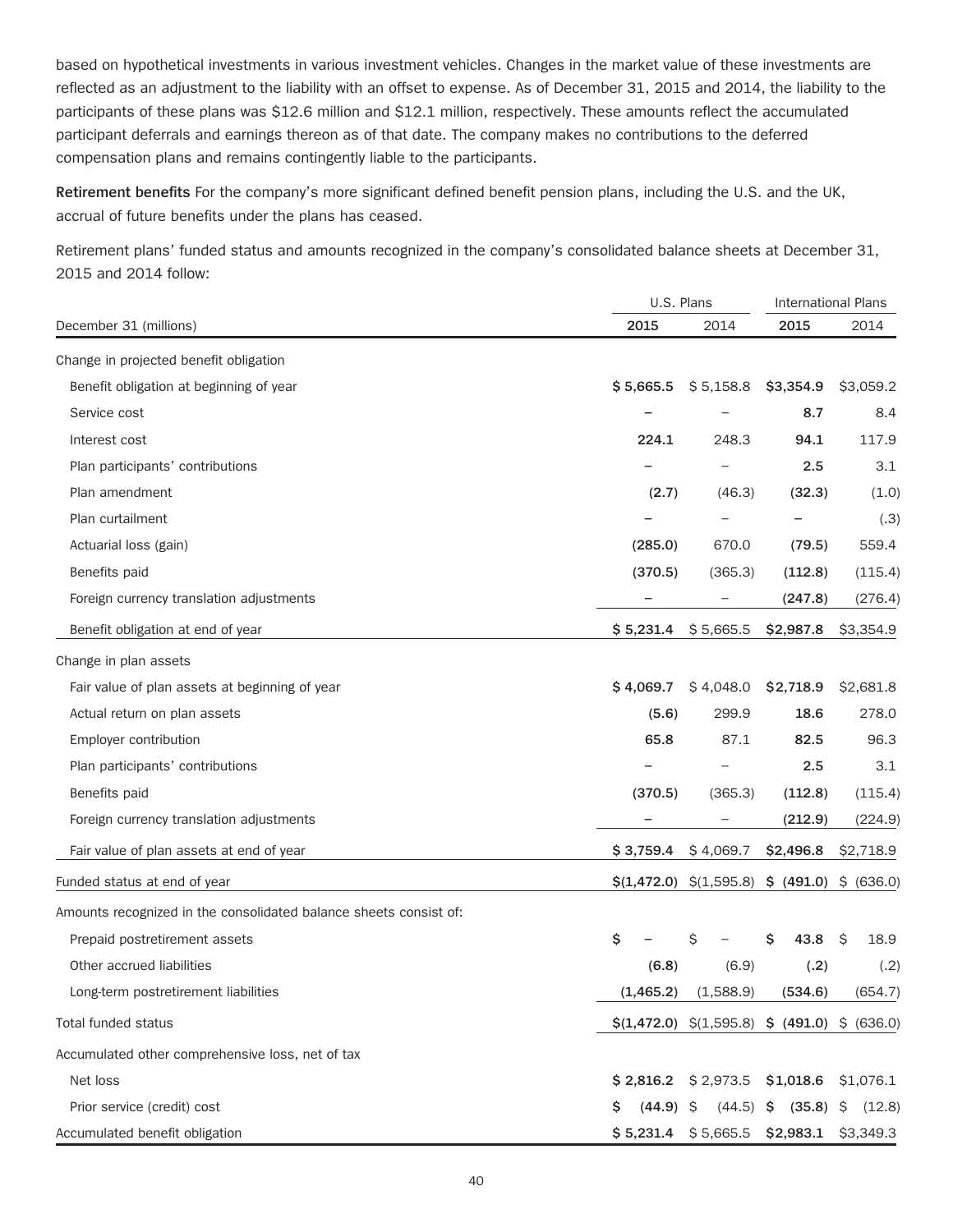Information for defined benefit retirement plans with an accumulated benefit obligation in excess of plan assets at December 31, 2015 and 2014 follows:

| December 31 (millions)         | 2015                | 2014    |
|--------------------------------|---------------------|---------|
| Accumulated benefit obligation | \$7.231.2 \$8.412.6 |         |
| Fair value of plan assets      | 5.228.6             | 6.167.2 |

Information for defined benefit retirement plans with a projected benefit obligation in excess of plan assets at December 31, 2015 and 2014 follows:

| December 31 (millions)       | 2015                | 2014    |
|------------------------------|---------------------|---------|
| Projected benefit obligation | \$7,235.4 \$8,417.9 |         |
| Fair value of plan assets    | 5.228.6             | 6.167.2 |

Net periodic pension cost for 2015, 2014 and 2013 includes the following components:

|                                        |                                | U.S. Plans             |                               |           | International Plans |                          |
|----------------------------------------|--------------------------------|------------------------|-------------------------------|-----------|---------------------|--------------------------|
| Year ended December 31 (millions)      | 2015                           | 2014                   | 2013                          | 2015      | 2014                | 2013                     |
| Service cost                           | S.<br>$\overline{\phantom{a}}$ | S<br>$\qquad \qquad -$ | S<br>$\overline{\phantom{m}}$ | S.<br>8.7 | 8.4<br>S.           | $S$ 10.4                 |
| Interest cost                          | 224.1                          | 248.3                  | 220.4                         | 94.1      | 117.9               | 106.6                    |
| Expected return on plan assets         | (254.8)                        | (287.1)                | (291.5)                       | (155.4)   | (160.5)             | (141.9)                  |
| Amortization of prior service (credit) | (2.4)                          | (.4)                   | .7                            | (1.9)     | (2.1)               | (2.1)                    |
| Recognized net actuarial loss          | 132.7                          | 109.7                  | 139.0                         | 63.6      | 40.2                | 51.9                     |
| Curtailment gain                       |                                |                        |                               |           | .6)                 | $\overline{\phantom{m}}$ |
| Net periodic pension cost              | 99.6<br>S.                     | S<br>70.5              | Ŝ.<br>68.6                    | 9.1       | S<br>3.3            | 24.9<br>S                |

Weighted-average assumptions used to determine net periodic pension cost for the years ended December 31 were as follows:

| Discount rate                               | 4.09% | 5.02% | 4.01% | 3.05% | 4.15% | 3.92% |
|---------------------------------------------|-------|-------|-------|-------|-------|-------|
| Rate of compensation increase               | N/A   | N/A   | N/A   | 1.68% | 2.08% | 2.06% |
| Expected long-term rate of return on assets | 6.80% | 7.72% | 8.00% | 6.45% | 6.45% | 6.40% |

Weighted-average assumptions used to determine benefit obligations at December 31 were as follows:

| Discount rate                 | 1.56% | .09%     | 5.02%    | 3.30% | 3.05% | 4.15% |
|-------------------------------|-------|----------|----------|-------|-------|-------|
| Rate of compensation increase | N/A   | $N/\ell$ | $N/\ell$ | 1.68% | .68%  | .08%  |

The expected pretax amortization in 2016 of net periodic pension cost is as follows: net loss, \$155.7 million; and prior service credit, \$(5.7) million. The amortization of these items is recorded as an element of pension expense. In 2015, pension expense included amortization of \$196.3 million of net losses and \$(4.3) million of prior service credit.

The company's investment policy targets and ranges for each asset category are as follows:

|                       | U.S.   |          | Int'l. |          |
|-----------------------|--------|----------|--------|----------|
| <b>Asset Category</b> | Target | Range    | Target | Range    |
| Equity securities     | 58%    | 52-64%   | 39%    | 33-45%   |
| Debt securities       | 36%    | 33-39%   | 54%    | 47-61%   |
| Real estate           | 6%     | $3 - 9%$ | 1%     | $0 - 3%$ |
| Cash                  | 0%     | $0 - 5%$ | 1%     | $0 - 5%$ |
| Other                 | 0%     | 0%       | 5%     | 0-10%    |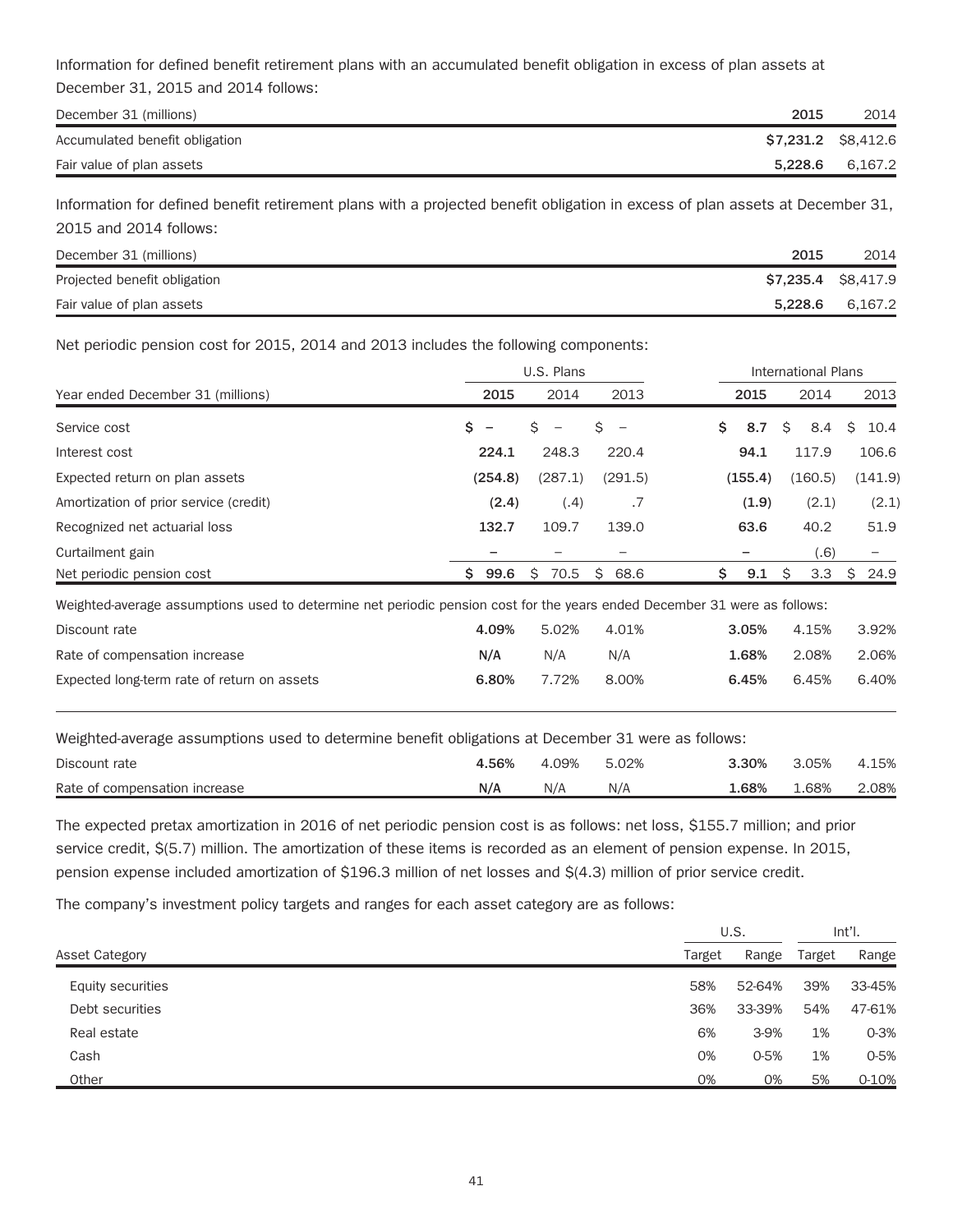The company periodically reviews its asset allocation, taking into consideration plan liabilities, local regulatory requirements, plan payment streams and then-current capital market assumptions. The actual asset allocation for each plan is monitored at least quarterly, relative to the established policy targets and ranges. If the actual asset allocation is close to or out of any of the ranges, a review is conducted. Rebalancing will occur toward the target allocation, with due consideration given to the liquidity of the investments and transaction costs.

The objectives of the company's investment strategies are as follows: (a) to provide a total return that, over the long term, increases the ratio of plan assets to liabilities by maximizing investment return on assets, at a level of risk deemed appropriate, (b) to maximize return on assets by investing primarily in equity securities in the U.S. and for international plans by investing in appropriate asset classes, subject to the constraints of each plan design and local regulations, (c) to diversify investments within asset classes to reduce the impact of losses in single investments, and (d) for the U.S. plan to invest in compliance with the Employee Retirement Income Security Act of 1974 (ERISA), as amended and any subsequent applicable regulations and laws, and for international plans to invest in a prudent manner in compliance with local applicable regulations and laws.

The company sets the expected long-term rate of return based on the expected long-term return of the various asset categories in which it invests. The company considered the current expectations for future returns and the actual historical returns of each asset class. Also, since the company's investment policy is to actively manage certain asset classes where the potential exists to outperform the broader market, the expected returns for those asset classes were adjusted to reflect the expected additional returns.

In 2016, the company expects to make cash contributions of \$139.3 million to its worldwide defined benefit pension plans, which is comprised of \$86.8 million primarily for non-U.S. defined benefit pension plans and \$52.5 million for the company's U.S. qualified defined benefit pension plan.

As of December 31, 2015, the following benefit payments, which reflect expected future service where applicable, are expected to be paid from the defined benefit pension plans:

| Year ending December 31 (millions) |         | U.S.  | Int'l.          |
|------------------------------------|---------|-------|-----------------|
| 2016                               |         |       | \$361.8\$3104.6 |
| 2017                               |         | 362.6 | 105.6           |
| 2018                               |         | 362.9 | 107.1           |
| 2019                               |         | 363.5 | 109.3           |
| 2020                               |         | 364.5 | 110.8           |
| 2021 - 2025                        | 1,814.7 |       | 573.9           |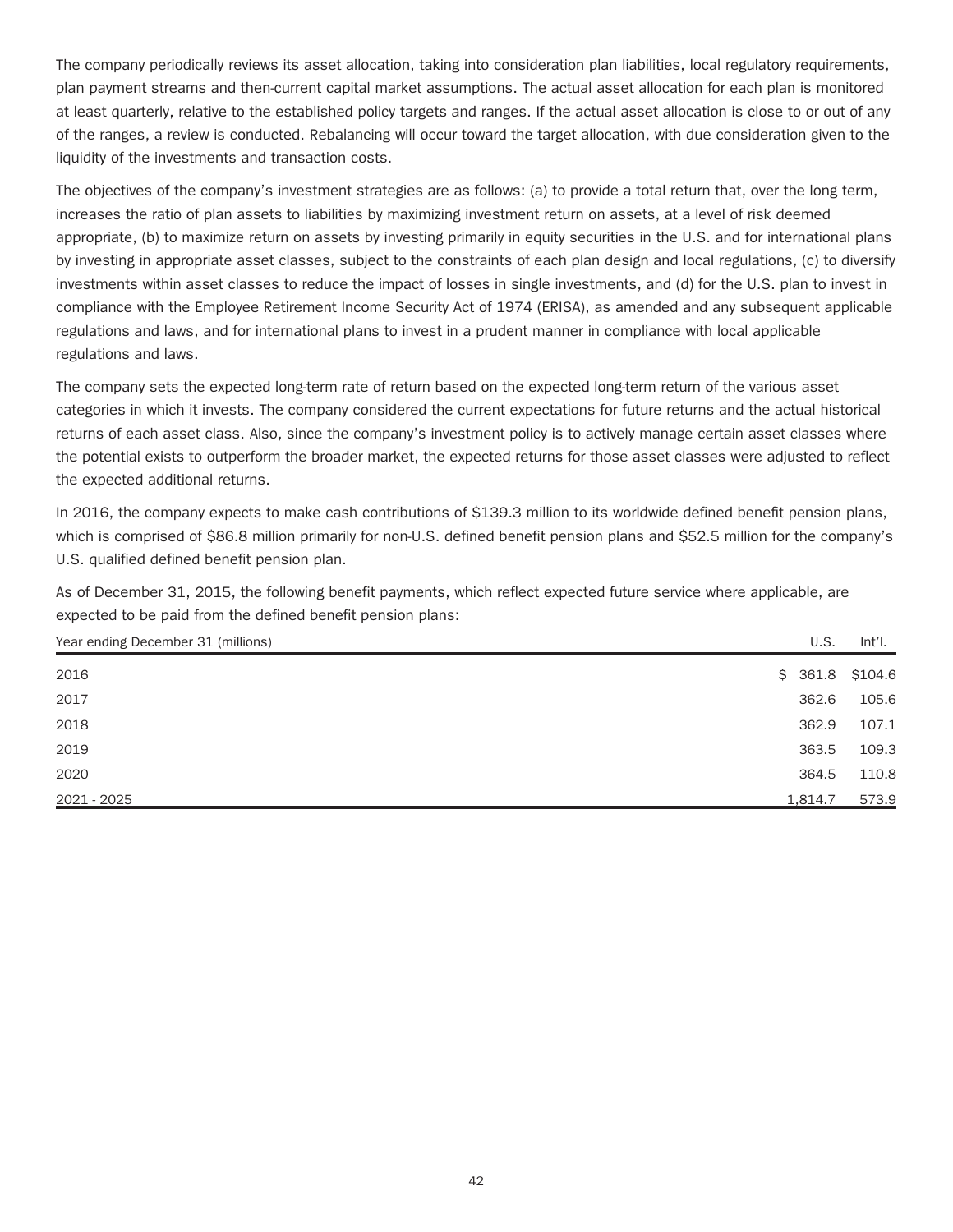**Other postretirement benefits** A reconciliation of the benefit obligation, fair value of the plan assets and the funded status of the postretirement benefit plan at December 31, 2015 and 2014, follows:

| December 31 (millions)                                                                                                                      |          | 2015      | 2014                |
|---------------------------------------------------------------------------------------------------------------------------------------------|----------|-----------|---------------------|
| Change in accumulated benefit obligation                                                                                                    |          |           |                     |
| Benefit obligation at beginning of year                                                                                                     |          | \$150.0   | \$159.7             |
| Service cost                                                                                                                                |          | .6        | .6                  |
| Interest cost                                                                                                                               |          | 6.9       | 7.6                 |
| Plan participants' contributions                                                                                                            |          | 4.2       | 4.6                 |
| Actuarial gain                                                                                                                              |          | (8.0)     | (2.4)               |
| Federal drug subsidy                                                                                                                        |          | 1.5       | 1.4                 |
| Benefits paid                                                                                                                               |          | (21.4)    | (20.0)              |
| Foreign currency translation and other adjustments                                                                                          |          | (2.3)     | (1.5)               |
| Benefit obligation at end of year                                                                                                           |          | \$131.5   | \$150.0             |
| Change in plan assets                                                                                                                       |          |           |                     |
| Fair value of plan assets at beginning of year                                                                                              | \$       | 9.1       | Ŝ<br>9.2            |
| Actual return on plan assets                                                                                                                |          | (.1)      |                     |
| Employer contributions                                                                                                                      |          | 15.9      | 15.3                |
| Plan participants' contributions                                                                                                            |          | 4.2       | 4.6                 |
| Benefits paid                                                                                                                               |          | (21.4)    | (20.0)              |
| Fair value of plan assets at end of year                                                                                                    | \$       | 7.7       | \$<br>9.1           |
| Funded status at end of year                                                                                                                |          | \$(123.8) | \$(140.9)           |
| Amounts recognized in the consolidated balance sheets consist of:                                                                           |          |           |                     |
| Prepaid postretirement assets                                                                                                               | Ś        | 1.3       | \$<br>1.0           |
| Other accrued liabilities                                                                                                                   |          | (13.7)    | (15.6)              |
| Long-term postretirement liabilities                                                                                                        |          | (111.4)   | (126.3)             |
| Total funded status                                                                                                                         |          |           | \$(123.8) \$(140.9) |
| Accumulated other comprehensive loss, net of tax                                                                                            |          |           |                     |
| Net loss                                                                                                                                    | \$       | 21.3      | \$<br>32.0          |
| Prior service cost                                                                                                                          |          | .1        | 1.2                 |
| Net periodic postretirement benefit cost for 2015, 2014 and 2013, follows:                                                                  |          |           |                     |
| Year ended December 31 (millions)                                                                                                           | 2015     | 2014      | 2013                |
| Service cost                                                                                                                                | \$<br>.6 | \$        | .6<br>\$<br>.6      |
| Interest cost                                                                                                                               | 6.9      | 7.6       | 7.9                 |
| Expected return on assets                                                                                                                   | (.4)     | (.5)      | (.5)                |
| Amortization of prior service cost                                                                                                          | 1.1      | 1.7       | 1.8                 |
| Recognized net actuarial loss                                                                                                               | 1.8      | 1.7       | 4.5                 |
| Net periodic benefit cost                                                                                                                   | \$10.0   | \$11.1    | \$14.3              |
| Weighted-average assumptions used to determine net periodic postretirement benefit cost for the years ended<br>December 31 were as follows: |          |           |                     |
| Discount rate                                                                                                                               | 5.27%    | 5.86%     | 5.15%               |
| Expected return on plan assets                                                                                                              | 5.50%    | 6.75%     | 6.75%               |
| Weighted-average assumptions used to determine benefit obligation at December 31 were as follows:                                           |          |           |                     |
| Discount rate                                                                                                                               |          |           | 5.61% 5.27% 5.86%   |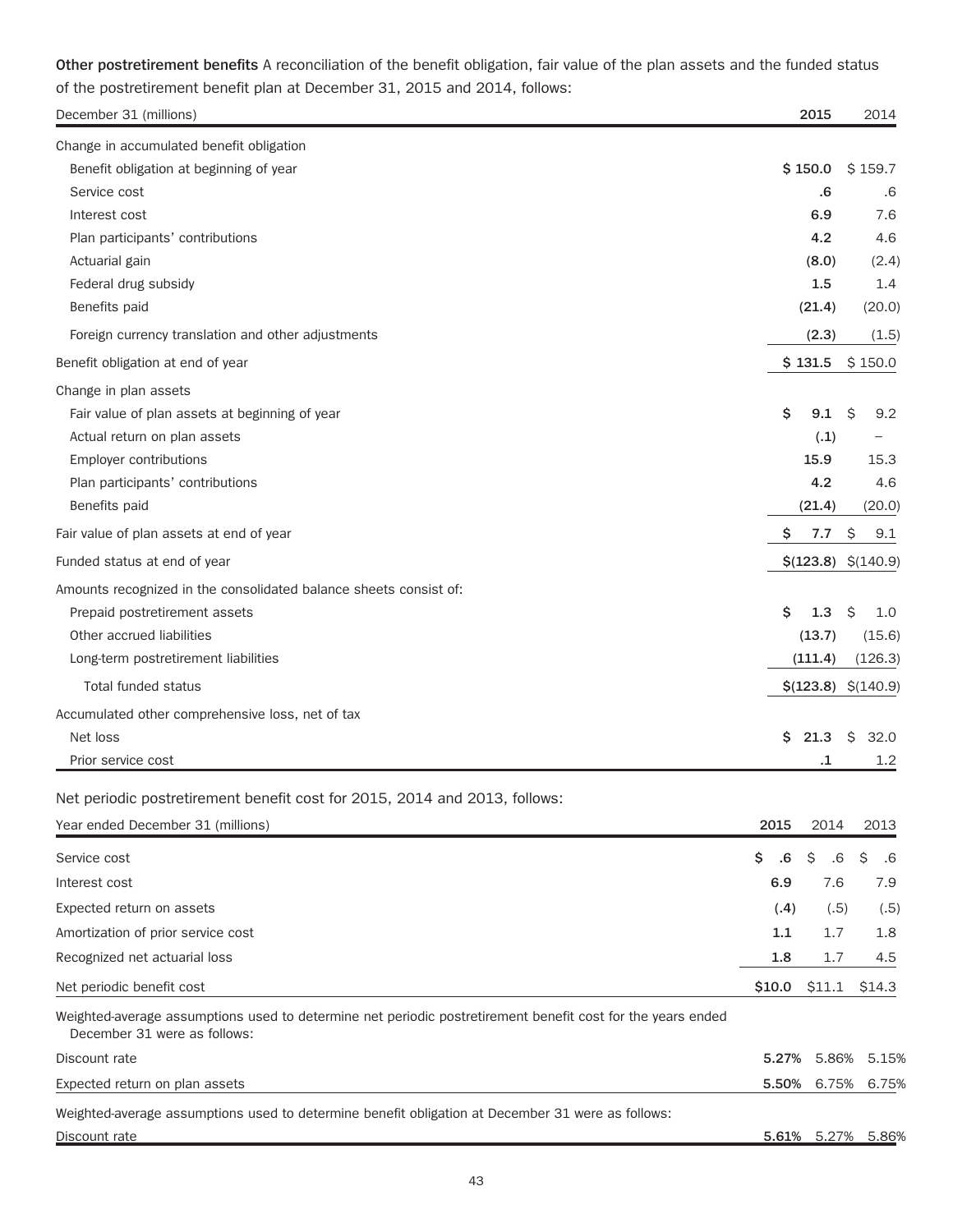The expected pretax amortization in 2016 of net periodic postretirement benefit cost is as follows: net loss, \$1.1 million; and prior service cost, \$.1 million.

The company reviews its asset allocation periodically, taking into consideration plan liabilities, plan payment streams and then-current capital market assumptions. The company sets the long-term expected return on asset assumption, based principally on the long-term expected return on debt securities. These return assumptions are based on a combination of current market conditions, capital market expectations of third-party investment advisors and actual historical returns of the asset classes.

In 2016, the company expects to contribute approximately \$15 million to its postretirement benefit plan.

| Assumed health care cost trend rates at December 31                               | 2015 2014 |              |
|-----------------------------------------------------------------------------------|-----------|--------------|
| Health care cost trend rate assumed for next year                                 |           | 6.1% $6.4\%$ |
| Rate to which the cost trend rate is assumed to decline (the ultimate trend rate) |           | 4.8% 4.8%    |
| Year that the rate reaches the ultimate trend rate                                | 2023 2023 |              |

A one-percentage-point change in assumed health care cost trend rates would have the following effects (in millions of dollars):

|                                             | 1-Percentage- | 1-Percentage- |
|---------------------------------------------|---------------|---------------|
|                                             | Point         | Point         |
|                                             | Increase      | Decrease      |
| Effect on service and interest cost         | S .1          | \$(.2)        |
| Effect on postretirement benefit obligation | 3.4           | (3.5)         |

As of December 31, 2015, the following benefits are expected to be paid to or from the company's postretirement plan:

|                                    | Gross<br>Medicare | Gross    |  |
|------------------------------------|-------------------|----------|--|
|                                    | Part D            | Expected |  |
| Year ending December 31 (millions) | Receipts          | Payments |  |
| 2016                               | \$1.1             | \$15.9   |  |
| 2017                               | 1.0               | 15.4     |  |
| 2018                               | .9                | 14.7     |  |
| 2019                               | .8                | 14.0     |  |
| 2020                               | .7                | 13.1     |  |
| $2021 - 2025$                      | 2.0               | 46.2     |  |

The following provides a description of the valuation methodologies and the levels of inputs used to measure fair value, and the general classification of investments in the company's U.S. and international defined benefit pension plans, and the company's other postretirement benefit plan.

Level 1 – These investments include cash, common stocks, real estate investment trusts, exchange traded funds, exchange traded futures, and U.S. government securities. These investments are valued using quoted prices in an active market. Payables and receivables are also included as Level 1 investments and are valued at face value.

Level 2 – These investments include the following:

Pooled Funds – These investments are comprised of money market funds and fixed income securities. The money market funds are valued at Net Asset Value (NAV) of shares held by the plans at year-end. NAV is a practical expedient for fair value. The NAV is based on the value of the underlying assets owned by the fund, minus its liabilities, divided by the number of units outstanding. The fixed income securities are valued based on quoted prices for identical or similar investments in markets that may not be active.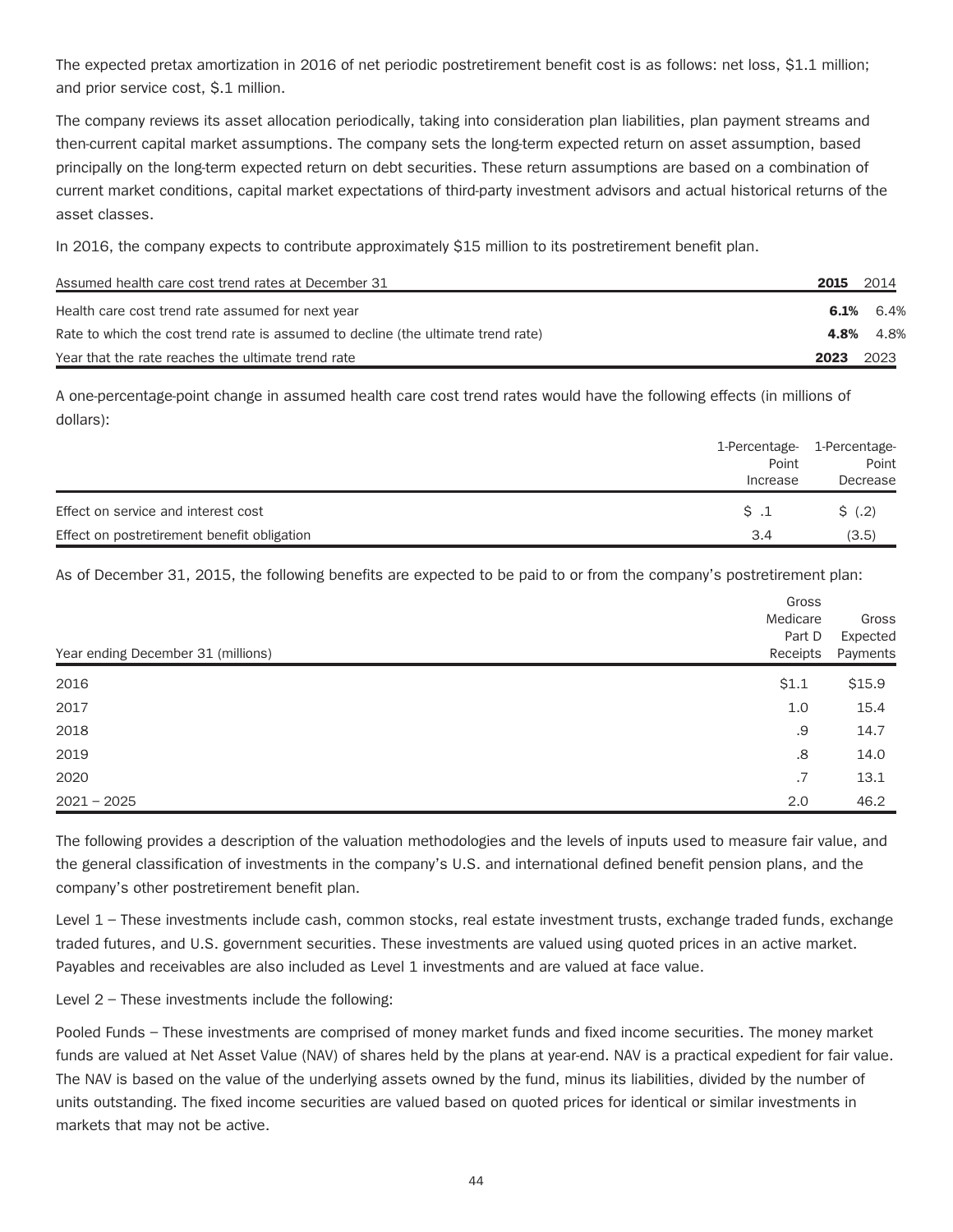Commingled Funds – These investments are comprised of debt, equity and other securities and are valued using the NAV provided by trustees of the funds. The NAV is quoted on a private market that is not active. The unit price is based on underlying investments which are traded on markets that may or may not be active.

Other Fixed Income – These investments are comprised of corporate and government fixed income investments and asset and mortgage backed securities for which there are quoted prices for identical or similar investments in markets that may not be active.

Derivatives – These investments include forward exchange contracts and options, which are traded on an active market, but not on an exchange; therefore, the inputs may not be readily observable. These investments also include fixed income futures and other derivative instruments.

Level 3 – These investments include the following:

Real Estate and Private Equity – These investments represent interests in limited partnerships which invest in privately held companies or privately held real estate or other real assets. Due to the nature of these investments, pricing inputs are not readily observable. Asset valuations are developed by the general partners that manage the partnerships. These valuations are based on property appraisals, utilization of market transactions that provide valuation information for comparable companies, discounted cash flows, and other methods. These valuations are reported quarterly and adjusted as necessary at year end based on cash flows within the most recent period.

Insurance Contracts – These investments are insurance contracts which are generally invested in fixed income securities. The insurance contracts are carried at book value, are not publicly traded and are adjusted to fair value based on a market value adjustment (MVA) formula determined by the insurance provider. The MVA formula is based on unobservable inputs, which among other items take into consideration the yield earned by contributions during a specified time period, current bond yields and duration. Similar to bonds, as interest rates rise, the market value of the contracts will decrease and as interest rates decline, the market value will increase.

Commingled Funds – These investments are commingled funds, which include a fund of hedge funds, and a multi-asset fund. The NAV is quoted on a private market that is not active. The unit price is based on underlying investments, which are valued based on unobservable inputs.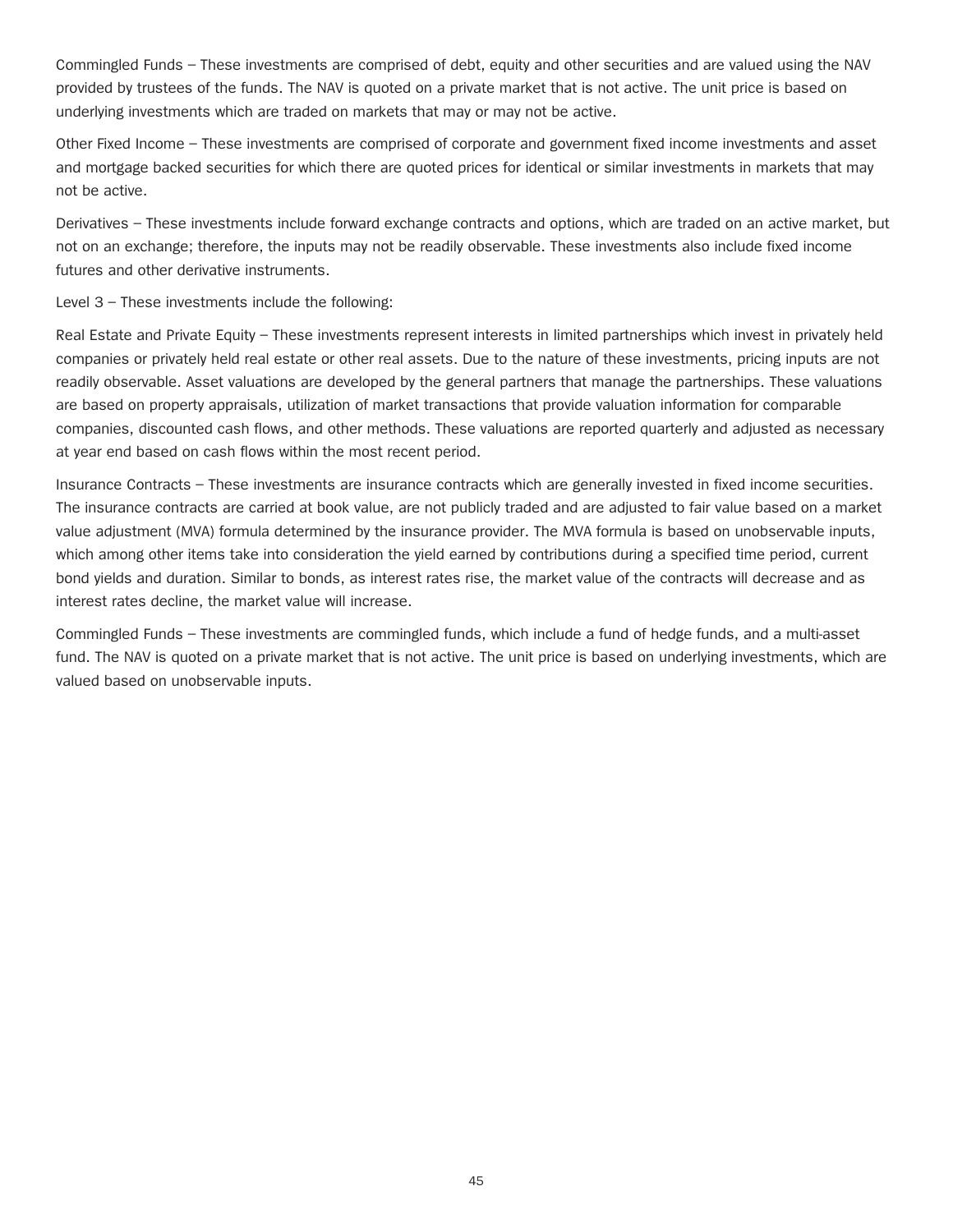The following table sets forth by level, within the fair value hierarchy, the plans' assets (liabilities) at fair value at December 31, 2015.

|                               | U.S. Plans |           |           |                    |         |    | <b>International Plans</b> |        |    |    |           |         |  |  |  |  |         |  |         |         |
|-------------------------------|------------|-----------|-----------|--------------------|---------|----|----------------------------|--------|----|----|-----------|---------|--|--|--|--|---------|--|---------|---------|
| December 31, 2015 (millions)  | Fair Value | Level 1   |           | Level <sub>2</sub> | Level 3 |    | Fair Value                 |        |    |    |           |         |  |  |  |  | Level 1 |  | Level 2 | Level 3 |
| Pension plans                 |            |           |           |                    |         |    |                            |        |    |    |           |         |  |  |  |  |         |  |         |         |
| <b>Equity Securities</b>      |            |           |           |                    |         |    |                            |        |    |    |           |         |  |  |  |  |         |  |         |         |
| <b>Common Stocks</b>          | \$1,686.4  | \$1,680.6 | \$.       | 5.8                |         | \$ | .6                         | \$     | .6 |    |           |         |  |  |  |  |         |  |         |         |
| Commingled Funds              | 411.9      |           |           | 411.9              |         |    | 956.1                      |        |    | \$ | 956.1     |         |  |  |  |  |         |  |         |         |
| <b>Debt Securities</b>        |            |           |           |                    |         |    |                            |        |    |    |           |         |  |  |  |  |         |  |         |         |
| U.S. Govt. Securities         | 162.2      | 162.2     |           |                    |         |    |                            |        |    |    |           |         |  |  |  |  |         |  |         |         |
| Other Fixed Income            | 974.7      |           |           | 974.7              |         |    | 248.5                      |        |    |    | 248.5     |         |  |  |  |  |         |  |         |         |
| Insurance Contracts           |            |           |           |                    |         |    | 120.6                      |        |    |    |           | \$120.6 |  |  |  |  |         |  |         |         |
| Commingled Funds              |            |           |           |                    |         |    | 905.4                      |        |    |    | 905.4     |         |  |  |  |  |         |  |         |         |
| <b>Real Estate</b>            |            |           |           |                    |         |    |                            |        |    |    |           |         |  |  |  |  |         |  |         |         |
| Real Estate Investment Trusts | 170.7      | 170.7     |           |                    |         |    | .7                         |        | .7 |    |           |         |  |  |  |  |         |  |         |         |
| Real Estate                   | 37.6       |           |           |                    | \$37.6  |    | 41.8                       |        |    |    |           | 41.8    |  |  |  |  |         |  |         |         |
| Other                         |            |           |           |                    |         |    |                            |        |    |    |           |         |  |  |  |  |         |  |         |         |
| <b>Derivatives</b>            | .8         | .3        |           | .5                 |         |    | 7.0                        |        |    |    | 7.0       |         |  |  |  |  |         |  |         |         |
| Private Equity                | 7.6        |           |           |                    | 7.6     |    |                            |        |    |    |           |         |  |  |  |  |         |  |         |         |
| Commingled Funds              | 105.3      |           |           | 105.3              |         |    | 188.7                      |        |    |    | 118.4     | 70.3    |  |  |  |  |         |  |         |         |
| Pooled Funds                  | 263.1      |           |           | 263.1              |         |    |                            |        |    |    |           |         |  |  |  |  |         |  |         |         |
| Cash                          | 1.9        | 1.9       |           |                    |         |    | 27.4                       | 27.4   |    |    |           |         |  |  |  |  |         |  |         |         |
| Receivables                   | 77.1       | 77.1      |           |                    |         |    |                            |        |    |    |           |         |  |  |  |  |         |  |         |         |
| Payables                      | (139.9)    | (139.9)   |           |                    |         |    |                            |        |    |    |           |         |  |  |  |  |         |  |         |         |
| Total                         | \$3,759.4  | \$1,952.9 | \$1,761.3 |                    | \$45.2  |    | \$2,496.8                  | \$28.7 |    |    | \$2,235.4 | \$232.7 |  |  |  |  |         |  |         |         |
| Other postretirement plans    |            |           |           |                    |         |    |                            |        |    |    |           |         |  |  |  |  |         |  |         |         |
| <b>Insurance Contracts</b>    | \$<br>7.7  |           |           |                    | \$7.7   |    |                            |        |    |    |           |         |  |  |  |  |         |  |         |         |

The following table sets forth by level, within the fair value hierarchy, the plans' assets (liabilities) at fair value at December 31, 2014.

|                               |            | U.S. Plans    |           | <b>International Plans</b> |            |         |           |                    |
|-------------------------------|------------|---------------|-----------|----------------------------|------------|---------|-----------|--------------------|
| December 31, 2014 (millions)  | Fair Value | Level 1       | Level 2   | Level 3                    | Fair Value | Level 1 | Level 2   | Level <sub>3</sub> |
| Pension plans                 |            |               |           |                            |            |         |           |                    |
| <b>Equity Securities</b>      |            |               |           |                            |            |         |           |                    |
| <b>Common Stocks</b>          | \$1,837.4  | $$1,831.6$ \$ | 5.8       |                            | Ŝ.<br>1.6  | \$1.6   |           |                    |
| Commingled Funds              | 461.6      |               | 461.6     |                            | 1,054.8    |         | \$1,054.8 |                    |
| <b>Debt Securities</b>        |            |               |           |                            |            |         |           |                    |
| U.S. and UK Govt. Securities  | 176.9      | 176.9         |           |                            |            |         |           |                    |
| Other Fixed Income            | 1,025.3    |               | 1,025.3   |                            | 330.4      |         | 330.4     |                    |
| Insurance Contracts           | 17.4       |               |           | \$17.4                     | 135.5      |         |           | \$135.5            |
| Commingled Funds              |            |               |           |                            | 991.1      |         | 991.1     |                    |
| <b>Real Estate</b>            |            |               |           |                            |            |         |           |                    |
| Real Estate Investment Trusts | 169.1      | 169.1         |           |                            | 1.3        | 1.3     |           |                    |
| <b>Real Estate</b>            | 34.2       |               |           | 34.2                       | 40.8       |         |           | 40.8               |
| Other                         |            |               |           |                            |            |         |           |                    |
| Derivatives                   | 18.2       | 5.9           | 12.3      |                            | 7.2        |         | 7.2       |                    |
| Private Equity                | 12.8       |               |           | 12.8                       |            |         |           |                    |
| Commingled Funds              | 102.1      |               | 102.1     |                            | 136.5      |         | 85.8      | 50.7               |
| Pooled Funds                  | 297.2      |               | 297.2     |                            | 1.2        |         | 1.2       |                    |
| Cash                          | (1.3)      | (1.3)         |           |                            | 18.6       | 18.6    |           |                    |
| Receivables                   | 77.4       | 77.4          |           |                            |            |         |           |                    |
| Payables                      | (158.6)    | (158.6)       |           |                            | (.1)       | (.1)    |           |                    |
| Total                         | \$4,069.7  | \$2,101.0     | \$1,904.3 | \$64.4                     | \$2,718.9  | \$21.4  | \$2,470.5 | \$227.0            |
| Other postretirement plans    |            |               |           |                            |            |         |           |                    |
| Insurance Contracts           | \$<br>7.3  |               |           | \$7.3                      |            |         |           |                    |
| Pooled Funds                  | 1.8        |               | \$<br>1.8 |                            |            |         |           |                    |
| Total                         | \$<br>9.1  |               | \$<br>1.8 | \$7.3                      |            |         |           |                    |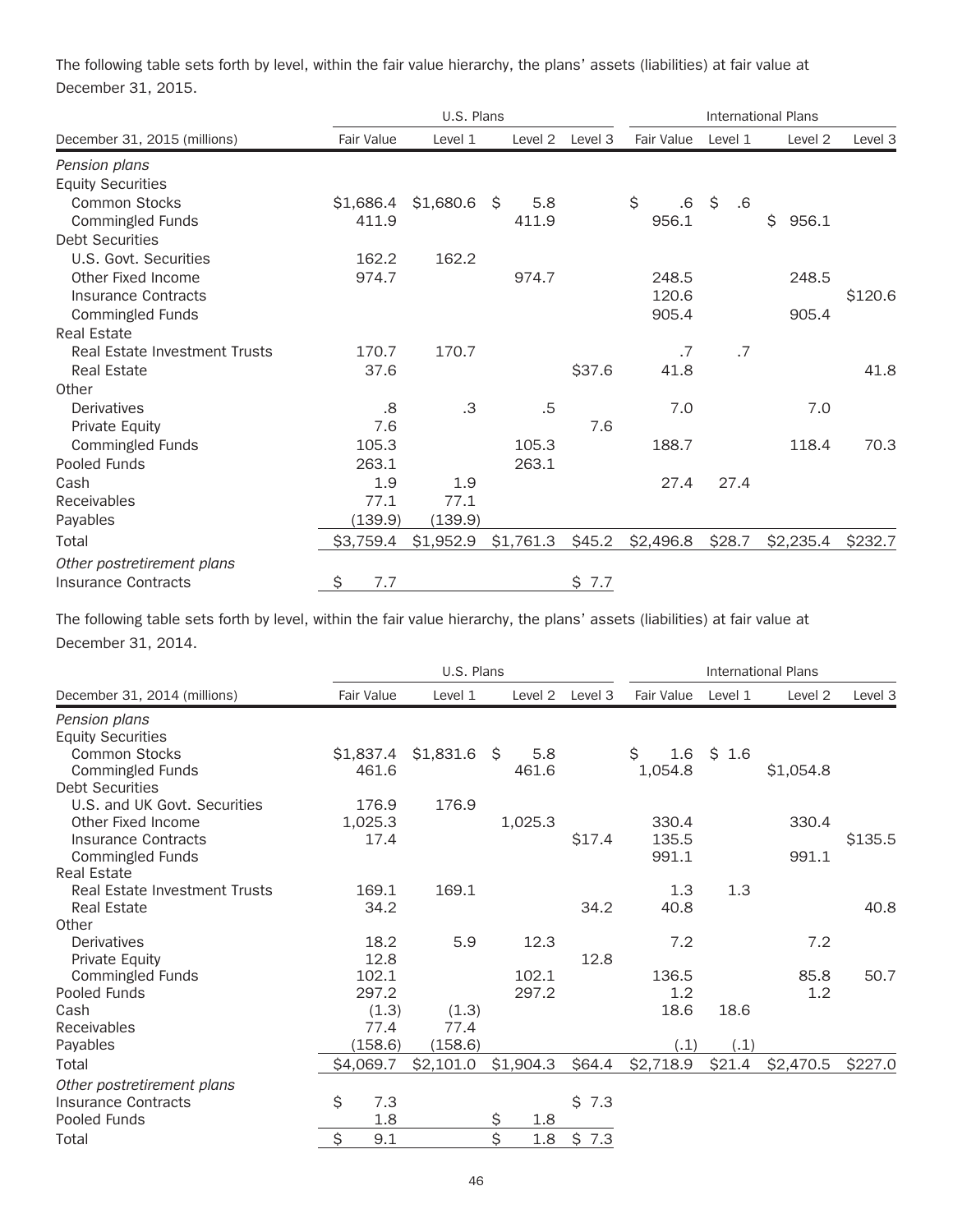The following table sets forth a summary of changes in the fair value of the plans' Level 3 assets for the year ended December 31, 2015.

| (millions)                  | January 1,<br>2015 | Realized<br>gains<br>(losses) | Purchases<br>or<br>acquisitions | Sales<br>or<br>dispositions | Currency and<br>unrealized<br>gains (losses)<br>relating to<br>instruments<br>still held at<br>December 31,<br>2015 | December 31,<br>2015 |
|-----------------------------|--------------------|-------------------------------|---------------------------------|-----------------------------|---------------------------------------------------------------------------------------------------------------------|----------------------|
| U.S. plans                  |                    |                               |                                 |                             |                                                                                                                     |                      |
| Pension plan                |                    |                               |                                 |                             |                                                                                                                     |                      |
| <b>Real Estate</b>          | \$34.2             | $\sim$ .1                     |                                 | \$<br>(.1)                  | \$<br>3.4                                                                                                           | \$37.6               |
| Private Equity              | 12.8               | (8.2)                         | \$<br>$\cdot$ .2                | (6.6)                       | 9.4                                                                                                                 | 7.6                  |
| Insurance Contracts         | 17.4               | (.4)                          |                                 | (16.6)                      | (.4)                                                                                                                |                      |
| Total                       | \$64.4             | \$(8.5)                       | \$<br>$.2\phantom{0}$           | $$^{(23.3)}$$               | \$12.4                                                                                                              | \$45.2               |
| Other postretirement plans  |                    |                               |                                 |                             |                                                                                                                     |                      |
| Insurance Contracts         | \$<br>7.3          | \$(.1)                        | \$<br>.5                        |                             |                                                                                                                     | \$<br>7.7            |
| International pension plans |                    |                               |                                 |                             |                                                                                                                     |                      |
| Insurance Contracts         | \$135.5            |                               | \$9.4                           | \$(10.9)                    | \$(13.4)                                                                                                            | \$120.6              |
| <b>Real Estate</b>          | 40.8               | \$<br>$\cdot$ .2              | 6.1                             | (5.9)                       | .6                                                                                                                  | 41.8                 |
| Commingled Funds            | 50.7               |                               | 23.0                            | (.4)                        | (3.0)                                                                                                               | 70.3                 |
| Total                       | \$227.0            | \$<br>.2                      | \$38.5                          | \$(17.2)                    | \$(15.8)                                                                                                            | \$232.7              |

The following table sets forth a summary of changes in the fair value of the plans' Level 3 assets for the year ended December 31, 2014.

| (millions)                                                                                   | January 1,<br>2014      | Realized<br>gains<br>(losses) | Purchases<br>or<br>acquisitions | Sales<br>or<br>dispositions | Currency and<br>unrealized<br>gains (losses)<br>relating to<br>instruments<br>still held at<br>December 31,<br>2014 | December 31,<br>2014    |
|----------------------------------------------------------------------------------------------|-------------------------|-------------------------------|---------------------------------|-----------------------------|---------------------------------------------------------------------------------------------------------------------|-------------------------|
| U.S. plans                                                                                   |                         |                               |                                 |                             |                                                                                                                     |                         |
| Pension plan<br><b>Real Estate</b><br>Private Equity<br>Insurance Contracts                  | \$34.7<br>16.5<br>79.5  | \$4.7<br>(24.4)<br>.1         |                                 | \$ (4.9)<br>(6.7)<br>(63.0) | \$<br>(.3)<br>27.4<br>.8                                                                                            | \$34.2<br>12.8<br>17.4  |
| Total                                                                                        | \$130.7                 | \$(19.6)                      |                                 | \$(74.6)                    | \$27.9                                                                                                              | \$64.4                  |
| Other postretirement plans<br>Insurance Contracts                                            | \$<br>7.5               |                               | \$<br>$.2\phantom{0}$           | \$<br>(.4)                  |                                                                                                                     | \$<br>7.3               |
| International pension plans<br>Insurance Contracts<br><b>Real Estate</b><br>Commingled Funds | \$151.3<br>42.8<br>50.2 | \$<br>(.2)<br>.1              | \$7.0<br>15.3<br>1.0            | \$(13.0)<br>(15.5)<br>(.3)  | \$ (9.8)<br>(1.6)<br>(.3)                                                                                           | \$135.5<br>40.8<br>50.7 |
| Total                                                                                        | \$244.3                 | \$<br>(.1)                    | \$23.3                          | $$^{(28.8)}$                | \$(11.7)                                                                                                            | \$227.0                 |

#### **17. Stockholders' equity**

The company has 100 million authorized shares of common stock, par value \$.01 per share, and 40 million shares of authorized preferred stock, par value \$1 per share, issuable in series.

At December 31, 2015, 6.0 million shares of unissued common stock of the company were reserved for stock-based incentive plans.

On March 1, 2014, all of the outstanding shares of 6.25% mandatory convertible preferred stock (2,587,400 shares) were automatically converted (in accordance with its terms) into 6,912,756 shares of the company's common stock. Because March 1, 2014 was not a business day, the mandatory conversion was effected on Monday, March 3, 2014.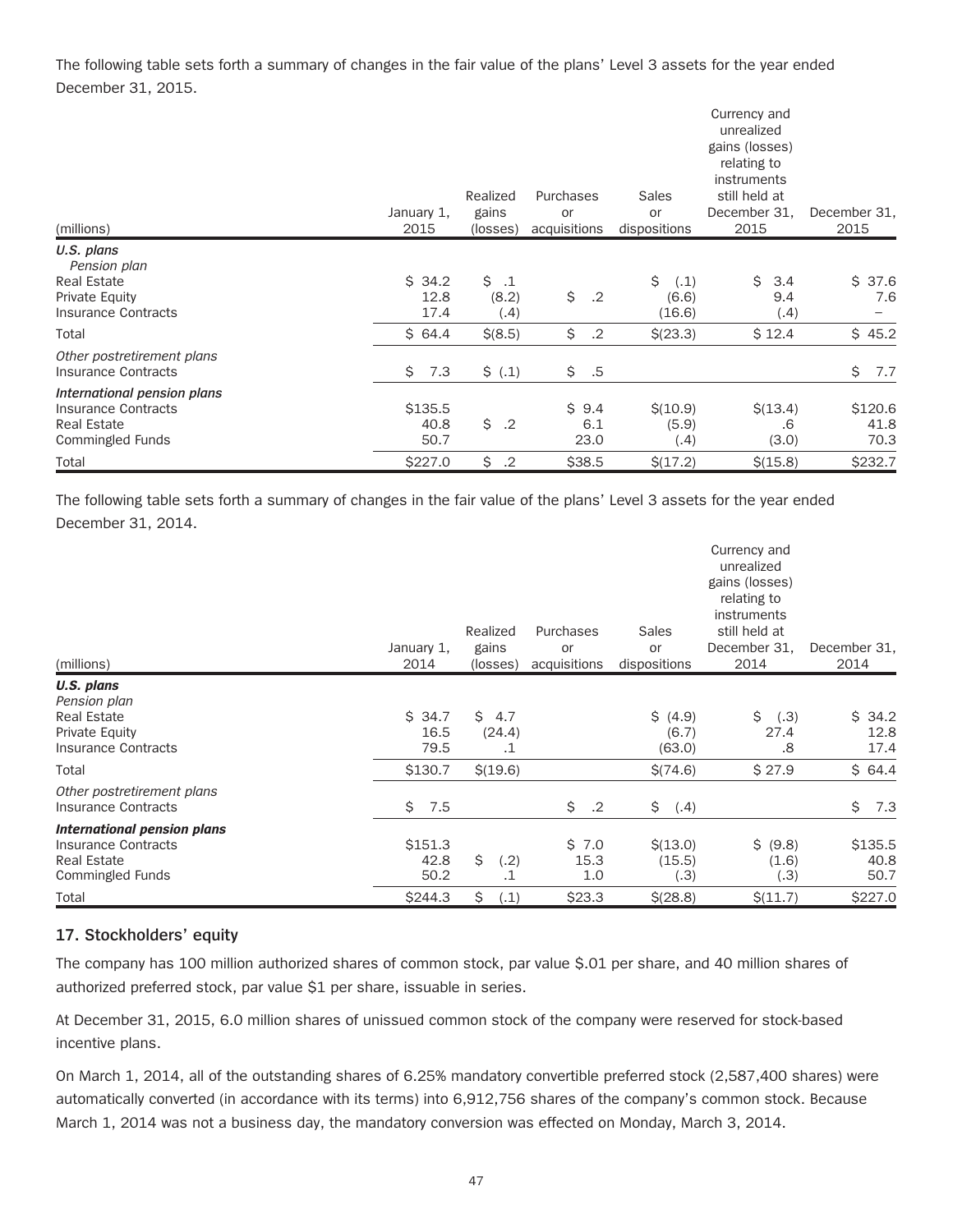Accumulated other comprehensive income (loss) as of December 31, 2015, 2014 and 2013, is as follows:

|                                                                                                                                                         |                                         | Translation            | Postretirement                   |
|---------------------------------------------------------------------------------------------------------------------------------------------------------|-----------------------------------------|------------------------|----------------------------------|
| (millions)                                                                                                                                              | Total                                   | Adjustments            | Plans                            |
| Balance at December 31, 2012<br>Other comprehensive income before reclassifications<br>Amounts reclassified from accumulated other comprehensive income | $$(4,133.6)$ \$<br>985.1<br>(184.9)     | $(634.3)$ \$<br>(42.5) | (3, 499.3)<br>1,027.6<br>(184.9) |
| Current period other comprehensive income                                                                                                               | 800.2                                   | (42.5)                 | 842.7                            |
| Balance at December 31, 2013                                                                                                                            | (3,333.4)                               | (676.8)                | (2,656.6)                        |
| Other comprehensive income before reclassifications<br>Amounts reclassified from accumulated other comprehensive income                                 | (638.8)<br>(141.2)                      | (61.0)                 | (577.8)<br>(141.2)               |
| Current period other comprehensive income                                                                                                               | (780.0)                                 | (61.0)                 | (719.0)                          |
| Balance at December 31, 2014                                                                                                                            | (4, 113.4)                              | (737.8)                | (3,375.6)                        |
| Other comprehensive income before reclassifications<br>Amounts reclassified from accumulated other comprehensive income                                 | 346.2<br>(178.1)                        | (96.0)                 | 442.2<br>(178.1)                 |
| Current period other comprehensive income                                                                                                               | 168.1                                   | (96.0)                 | 264.1                            |
| Balance at December 31, 2015                                                                                                                            | $\frac{\binom{6}{3}}{\binom{945.3}{5}}$ | $(833.8)$ \$           | (3, 111.5)                       |

Amounts related to postretirement plans not reclassified in their entirety out of accumulated other comprehensive income were as follows:

| Year ended December 31 (millions)   | 2015        | 2014              |
|-------------------------------------|-------------|-------------------|
| Amortization of prior service cost* | \$ (3.1) \$ | (.7)              |
| Amortization of actuarial losses*   | 189.7       | 148.3             |
| Curtailment gain*                   | -           | (.6)              |
| Total before tax                    | 186.6       | 147.0             |
| Income tax benefit                  | (8.5)       | (5.8)             |
| Net of tax                          |             | $$178.1$ $$141.2$ |

*\* These items are included in net periodic postretirement cost (see note 16).*

The following table summarizes the changes in preferred stock, common stock and treasury stock during the three years ended December 31, 2015:

|                                                                                                                    | Preferred    | Common            | Treasury       |
|--------------------------------------------------------------------------------------------------------------------|--------------|-------------------|----------------|
| (millions)                                                                                                         | <b>Stock</b> | Stock             | <b>Stock</b>   |
| Balance at December 31, 2012<br>Common stock repurchases<br>Stock-based compensation                               | 2.6          | 44.3<br>.8        | .4<br>.6<br>.1 |
| Balance at December 31, 2013<br>Common stock repurchases<br>Stock-based compensation<br>Preferred stock conversion | 2.6<br>(2.6) | 45.1<br>.4<br>6.9 | 1.1<br>1.6     |
| Balance at December 31, 2014<br>Stock-based compensation                                                           |              | 52.4              | 2.7            |
| Balance at December 31, 2015                                                                                       |              | 52.6              | 2.7            |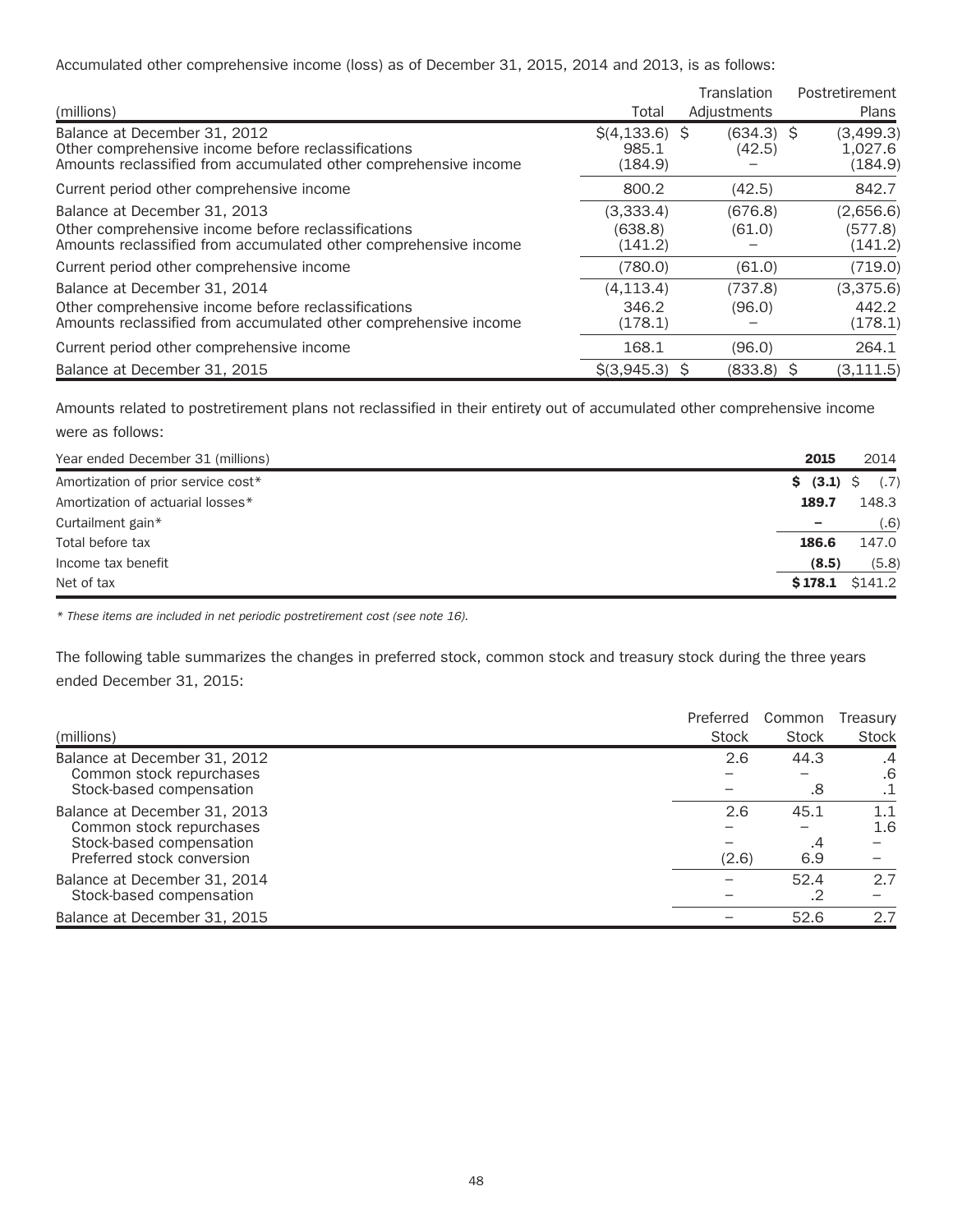### **Report of Management on the Financial Statements**

The management of the company is responsible for the integrity of its financial statements. These statements have been prepared in conformity with U.S. generally accepted accounting principles and include amounts based on the best estimates and judgments of management. Financial information included elsewhere in this report is consistent with that in the financial statements.

KPMG LLP, an independent registered public accounting firm, has audited the company's financial statements. Its accompanying report is based on an audit conducted in accordance with the standards of the Public Company Accounting Oversight Board (United States).

The Board of Directors, through its Audit and Finance Committee, which is composed entirely of independent directors, oversees management's responsibilities in the preparation of the financial statements and selects the independent registered public accounting firm, subject to stockholder ratification. The Audit and Finance Committee meets regularly with the independent registered public accounting firm, representatives of management, and the internal auditors to review the activities of each and to assure that each is properly discharging its responsibilities. To ensure complete independence, the internal auditors and representatives of KPMG LLP have full access to meet with the Audit and Finance Committee, with or without management representatives present, to discuss the results of their audits and their observations on the adequacy of internal controls and the quality of financial reporting.

Peter Altabef Janet Brutschea Haugen

Spret Brutschea Haugen

President and Chief Executive Officer Senior Vice President and Chief Financial Officer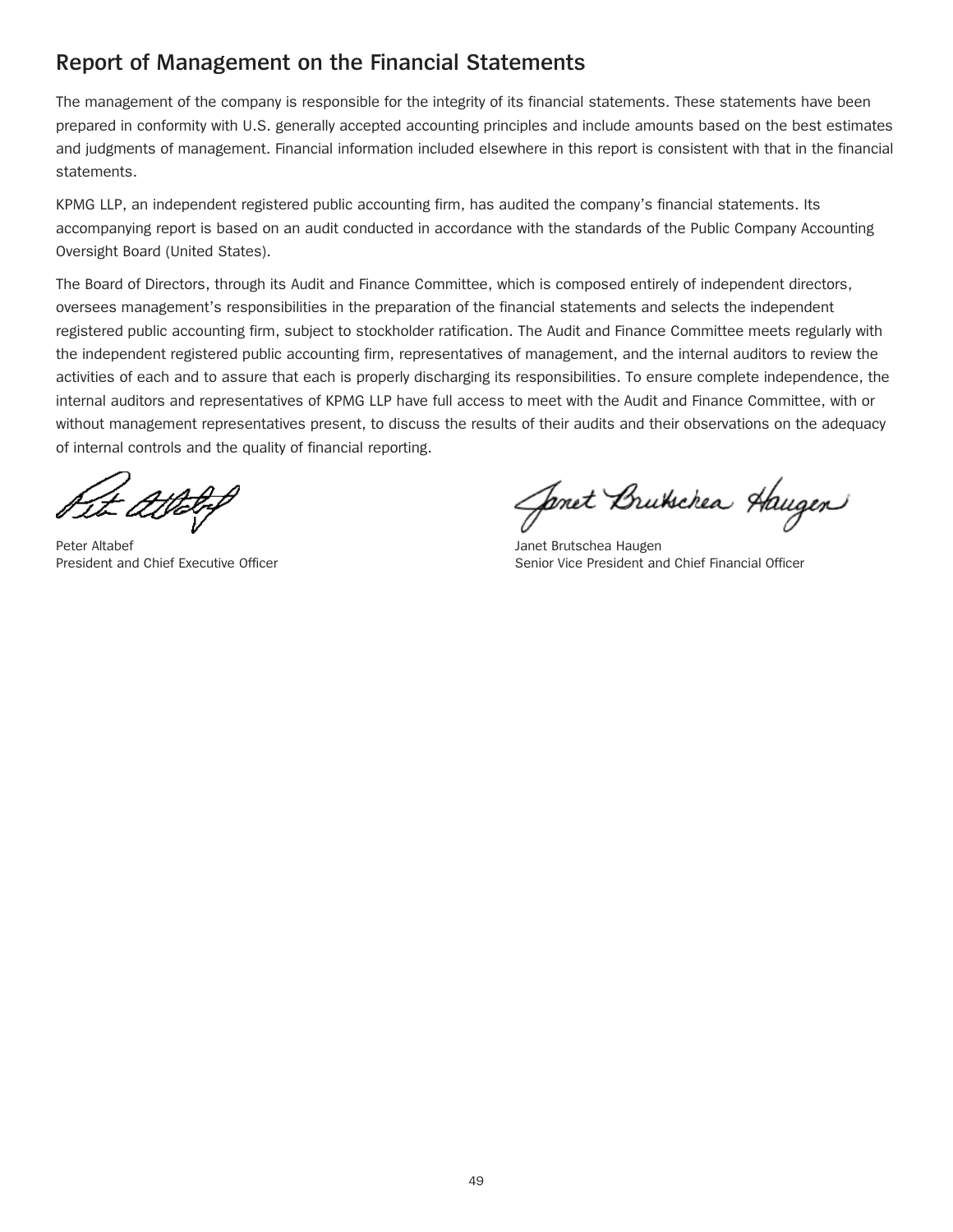### **Report of Independent Registered Public Accounting Firm**

The Board of Directors and Stockholders Unisys Corporation:

We have audited the accompanying consolidated balance sheets of Unisys Corporation and subsidiaries as of December 31, 2015 and 2014, and the related consolidated statements of income, comprehensive income, deficit and cash flows for each of the years in the three-year period ended December 31, 2015. We also have audited Unisys Corporation's internal control over financial reporting as of December 31, 2015, based on criteria established in *Internal Control – Integrated Framework (2013)* issued by the Committee of Sponsoring Organizations of the Treadway Commission (COSO). Unisys Corporation's management is responsible for these consolidated financial statements, for maintaining effective internal control over financial reporting, and for its assessment of the effectiveness of internal control over financial reporting, included in the accompanying Report of Management on Internal Control Over Financial Reporting. Our responsibility is to express an opinion on these consolidated financial statements and an opinion on the Company's internal control over financial reporting based on our audits.

We conducted our audits in accordance with the standards of the Public Company Accounting Oversight Board (United States). Those standards require that we plan and perform the audits to obtain reasonable assurance about whether the financial statements are free of material misstatement and whether effective internal control over financial reporting was maintained in all material respects. Our audits of the consolidated financial statements included examining, on a test basis, evidence supporting the amounts and disclosures in the financial statements, assessing the accounting principles used and significant estimates made by management, and evaluating the overall financial statement presentation. Our audit of internal control over financial reporting included obtaining an understanding of internal control over financial reporting, assessing the risk that a material weakness exists, and testing and evaluating the design and operating effectiveness of internal control based on the assessed risk. Our audits also included performing such other procedures as we considered necessary in the circumstances. We believe that our audits provide a reasonable basis for our opinions.

A company's internal control over financial reporting is a process designed to provide reasonable assurance regarding the reliability of financial reporting and the preparation of financial statements for external purposes in accordance with generally accepted accounting principles. A company's internal control over financial reporting includes those policies and procedures that (1) pertain to the maintenance of records that, in reasonable detail, accurately and fairly reflect the transactions and dispositions of the assets of the company; (2) provide reasonable assurance that transactions are recorded as necessary to permit preparation of financial statements in accordance with generally accepted accounting principles, and that receipts and expenditures of the company are being made only in accordance with authorizations of management and directors of the company; and (3) provide reasonable assurance regarding prevention or timely detection of unauthorized acquisition, use, or disposition of the company's assets that could have a material effect on the financial statements.

Because of its inherent limitations, internal control over financial reporting may not prevent or detect misstatements. Also, projections of any evaluation of effectiveness to future periods are subject to the risk that controls may become inadequate because of changes in conditions, or that the degree of compliance with the policies or procedures may deteriorate.

In our opinion, the consolidated financial statements referred to above present fairly, in all material respects, the financial position of Unisys Corporation and subsidiaries as of December 31, 2015 and 2014, and the results of their operations and their cash flows for each of the years in the three-year period ended December 31, 2015, in conformity with U.S. generally accepted accounting principles. Also in our opinion, Unisys Corporation maintained, in all material respects, effective internal control over financial reporting as of December 31, 2015, based on criteria established in *Internal Control – Integrated Framework (2013)* issued by the Committee of Sponsoring Organizations of the Treadway Commission.

PMG LLP

Philadelphia, Pennsylvania February 29, 2016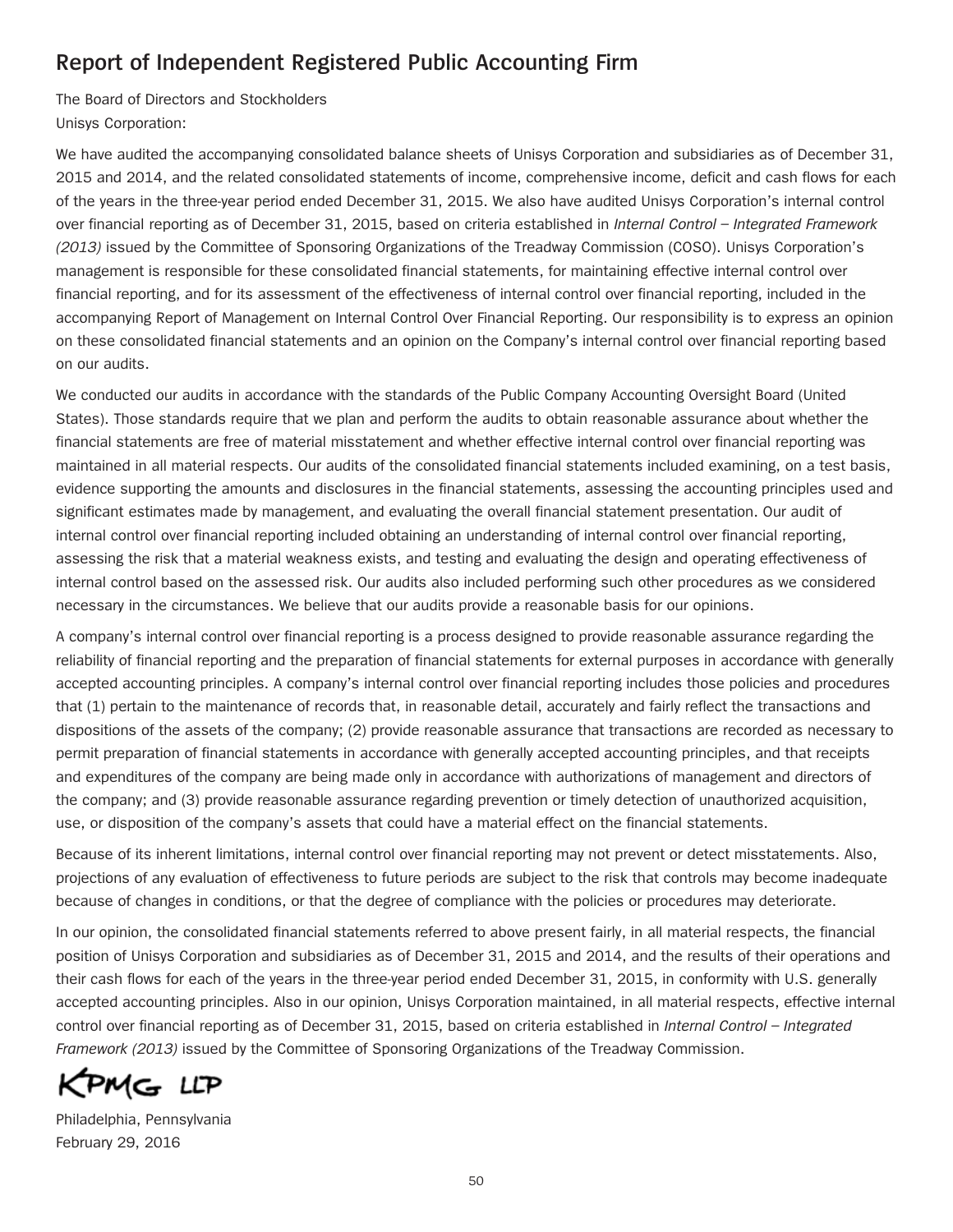### **Report of Management on Internal Control Over Financial Reporting**

The management of the company is responsible for establishing and maintaining adequate internal control over financial reporting, as defined in Rules 13a-15(f) and 15d-15(f) under the Exchange Act. The company's internal control over financial reporting is a process designed to provide reasonable assurance regarding the reliability of financial reporting and the preparation of financial statements for external purposes in accordance with U.S. generally accepted accounting principles. Internal control over financial reporting includes those policies and procedures that (1) pertain to the maintenance of records that in reasonable detail accurately and fairly reflect the transactions and dispositions of the assets of the company; (2) provide reasonable assurance that transactions are recorded as necessary to permit preparation of the financial statements in accordance with U.S. generally accepted accounting principles, and that receipts and expenditures of the company are being made only in accordance with authorizations of management and directors of the company; and (3) provide reasonable assurance regarding prevention or timely detection of unauthorized acquisition, use or disposition of the company's assets that could have a material effect on the financial statements.

Because of its inherent limitations, internal control over financial reporting may not prevent or detect misstatements. Also, projections of any evaluation of effectiveness to future periods are subject to the risk that controls may become inadequate because of changes in conditions, or that the degree of compliance with the policies and procedures may deteriorate.

Management assessed the effectiveness of the company's internal control over financial reporting as of December 31, 2015, based on criteria established in *Internal Control – Integrated Framework (2013)* issued by the Committee of Sponsoring Organizations of the Treadway Commission. Based on this assessment, we concluded that the company maintained effective internal control over financial reporting as of December 31, 2015, based on the specified criteria.

KPMG LLP, an independent registered public accounting firm, has audited the company's internal control over financial reporting as of December 31, 2015, as stated in their report that appears on the preceding page.

Peter Altabef **Value 2018 Janet Brutschea Haugen** 

Spret Brutschea Haugen

President and Chief Executive Officer Senior Vice President and Chief Financial Officer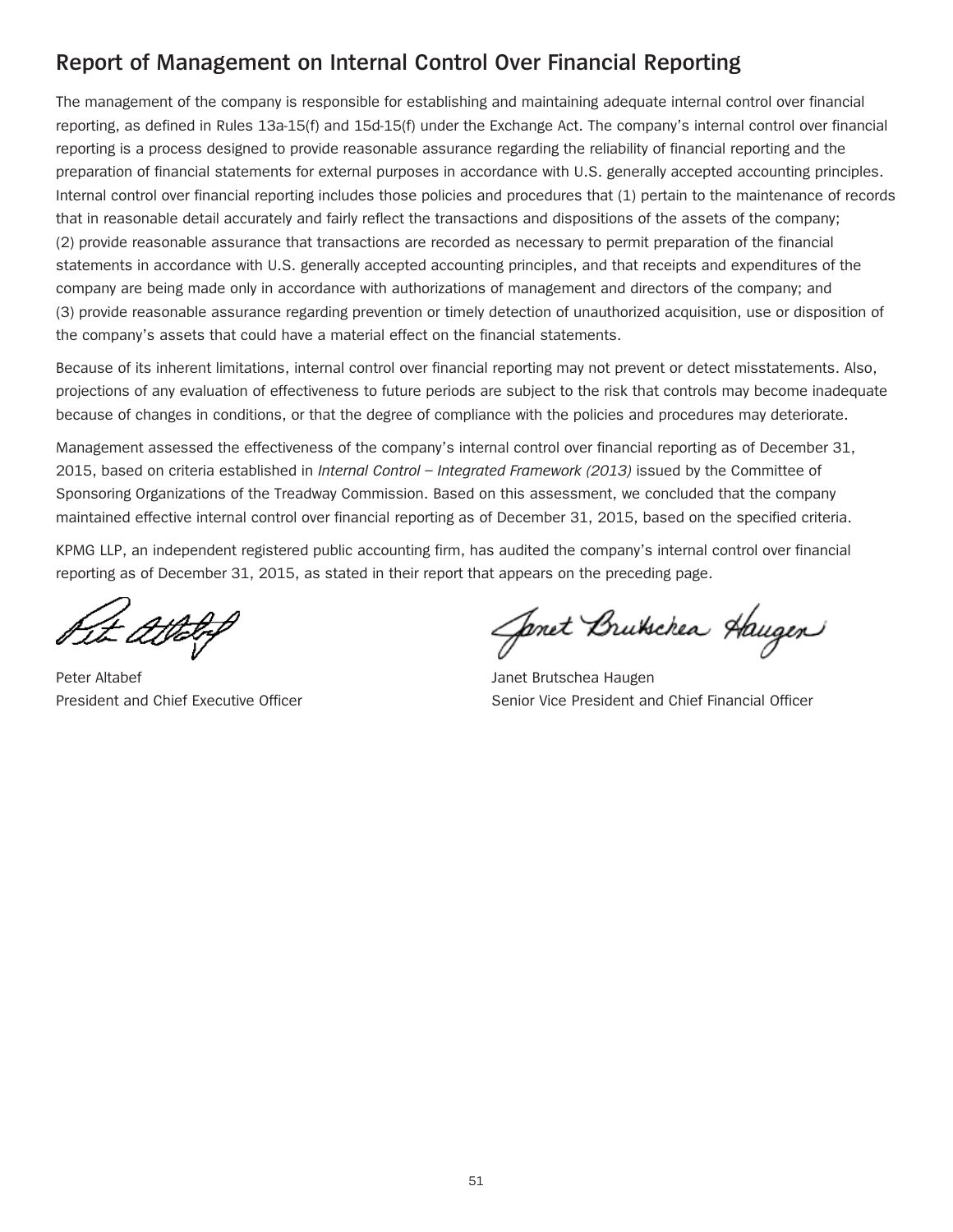### **Supplemental Financial Data (Unaudited)**

#### **Quarterly financial information**

|                                                                             | First   | Second  | Third   | Fourth  |           |
|-----------------------------------------------------------------------------|---------|---------|---------|---------|-----------|
| (millions, except per share data)                                           | Quarter | Quarter | Quarter | Quarter | Year      |
| 2015                                                                        |         |         |         |         |           |
| Revenue                                                                     | \$721.2 | \$764.8 | \$739.2 | \$789.9 | \$3,015.1 |
| Gross profit                                                                | 117.0   | 124.3   | 140.6   | 159.0   | 540.9     |
| Income (loss) before income taxes                                           | (27.7)  | (50.8)  | 7.3     | 12.4    | (58.8)    |
| Net income (loss)                                                           | (43.2)  | (58.2)  | (9.6)   | 1.1     | (109.9)   |
| Earnings (loss) per common share                                            |         |         |         |         |           |
| <b>Basic</b>                                                                | (.87)   | (1.17)  | (.19)   | .02     | (2.20)    |
| Diluted                                                                     | (.87)   | (1.17)  | (.19)   | .02     | (2.20)    |
| Market price per share<br>– high                                            | 29.80   | 23.97   | 21.20   | 14.96   | 29.80     |
| $-$ low                                                                     | 21.53   | 19.77   | 11.49   | 10.34   | 10.34     |
| 2014                                                                        |         |         |         |         |           |
| Revenue                                                                     | \$761.7 | \$806.4 | \$882.5 | \$905.8 | \$3,356.4 |
| Gross profit                                                                | 133.0   | 165.2   | 234.9   | 244.7   | 777.8     |
| Income (loss) before income taxes                                           | (31.7)  | 11.0    | 77.6    | 88.6    | 145.5     |
| Net income (loss) attributable to Unisys Corporation common<br>shareholders | (53.5)  | (12.1)  | 47.8    | 61.8    | 44.0      |
| Earnings (loss) per common share attributable to Unisys Corporation         |         |         |         |         |           |
| <b>Basic</b>                                                                | (1.15)  | (.24)   | .95     | 1.24    | .89       |
| Diluted                                                                     | (1.15)  | (.24)   | .95     | 1.24    | .89       |
| Market price per share<br>– high                                            | 36.05   | 31.71   | 25.65   | 30.65   | 36.05     |
| $-$ low                                                                     | 28.46   | 21.97   | 19.96   | 18.72   | 18.72     |

*In the second, third and fourth quarters of 2015, the company recorded pretax cost-reduction and other charges of \$52.6 million, \$17.4 million and \$48.5 million, respectively. See Note 3 of the Notes to Consolidated Financial Statements.*

*The individual quarterly per-share amounts may not total to the per-share amount for the full year because of accounting rules governing the computation of earnings per share.*

*Market prices per share are as quoted on the New York Stock Exchange composite listing.*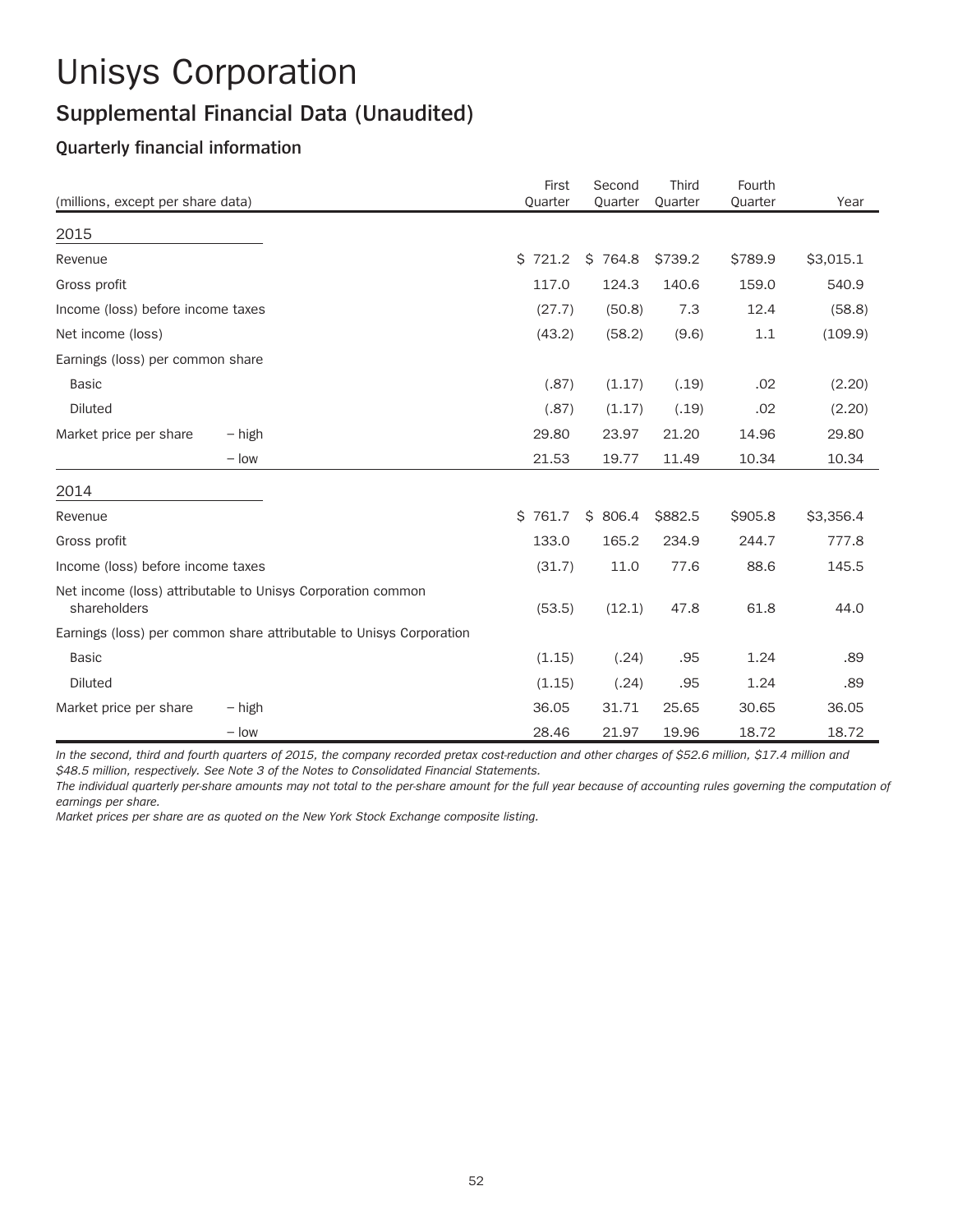#### **Five-year summary of selected financial data**

| (dollars in millions, except per share data)                             | $2015^{(1)}$ | 2014       | 2013       | 2012(2)    | $2011^{(2)}$ |
|--------------------------------------------------------------------------|--------------|------------|------------|------------|--------------|
| Results of operations                                                    |              |            |            |            |              |
| Revenue                                                                  | \$3,015.1    | \$3,356.4  | \$3,456.5  | \$3,706.4  | \$3,853.8    |
| Operating income (loss)                                                  | (55.1)       | 154.9      | 219.5      | 319.2      | 324.6        |
| Income (loss) before income taxes                                        | (58.8)       | 145.5      | 219.4      | 254.1      | 206.0        |
| Net income (loss) attributable to noncontrolling interests               | 6.7          | 12.6       | 11.6       | 11.2       | 7.2          |
| Net income (loss) attributable to Unisys Corporation common shareholders | (109.9)      | 44.0       | 92.3       | 129.4      | 120.5        |
| Earnings (loss) per common share                                         |              |            |            |            |              |
| <b>Basic</b>                                                             | (2.20)       | .89        | 2.10       | 2.95       | 2.79         |
| <b>Diluted</b>                                                           | (2.20)       | .89        | 2.08       | 2.84       | 2.71         |
| <b>Financial position</b>                                                |              |            |            |            |              |
| Total assets                                                             | \$2,143.2    | \$2,348.7  | \$2,510.0  | \$2,420.4  | \$2,612.2    |
| Long-term debt                                                           | 235.5        | 222.2      | 210.0      | 210.0      | 358.8        |
| Deficit                                                                  | (1,378.6)    | (1,452.4)  | (663.9)    | (1,588.7)  | (1,311.0)    |
| Other data                                                               |              |            |            |            |              |
| Capital additions of properties                                          | \$<br>49.6   | 53.3<br>Ŝ. | Ŝ.<br>47.2 | 40.1<br>Ŝ. | Ŝ.<br>42.2   |
| Capital additions of outsourcing assets                                  | 102.0        | 85.9       | 39.9       | 36.1       | 40.5         |
| Investment in marketable software                                        | 62.1         | 73.6       | 64.3       | 56.4       | 51.7         |
| Depreciation and amortization                                            |              |            |            |            |              |
| Properties                                                               | 57.5         | 52.0       | 46.7       | 54.7       | 66.4         |
| Outsourcing assets                                                       | 55.7         | 58.1       | 53.5       | 57.9       | 62.7         |
| Amortization of marketable software                                      | 66.9         | 58.5       | 59.4       | 62.0       | 65.7         |
| Common shares outstanding (millions)                                     | 49.9         | 49.7       | 44.0       | 44.0       | 43.4         |
| Stockholders of record (thousands)                                       | 6.2          | 11.1       | 11.8       | 17.0       | 18.6         |
| Employees (thousands)                                                    | 23.0         | 23.2       | 22.8       | 22.8       | 22.7         |

(*1) Includes pretax cost- reduction and other charges of \$118.5 million. See Note 3 of the Notes to Consolidated Financial Statements.*

*(2) Includes pretax losses on debt extinguishment of \$30.6 million and \$85.2 million for the years ended December 31, 2012 and 2011, respectively.*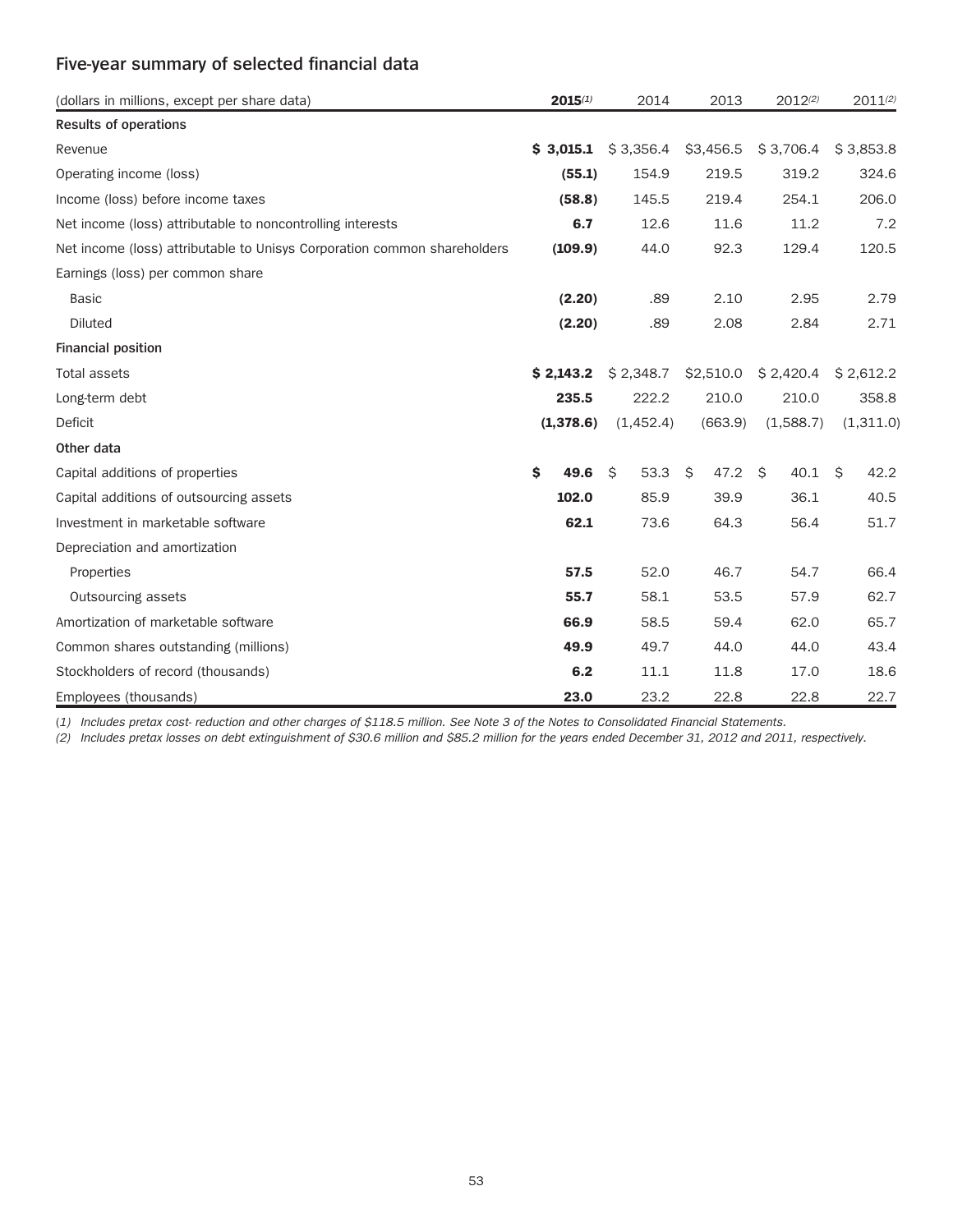# **Stock Performance Graph**

The following graph compares the yearly percentage change in the cumulative total stockholder return on Unisys common stock during the five fiscal years ended December 31, 2015, with the cumulative total return on the Standard & Poor's 500 Stock Index and the Standard & Poor's 500 IT Services Index. The comparison assumes \$100 was invested on December 31, 2010, in Unisys common stock and in each of such indices and assumes reinvestment of any dividends.



|                                | 2010 | 2011 | 2012 | 2013 | 2014 | 2015 |
|--------------------------------|------|------|------|------|------|------|
| Unisys Corporation             | 100  | 76   | 67   | 130  | 114  | 43   |
| <b>S&amp;P 500</b>             | 100  | 102  | 118  | 157  | 178  | 181  |
| <b>S&amp;P 500 IT Services</b> | 100  | 121  | 142  | 180  | 189  | 202  |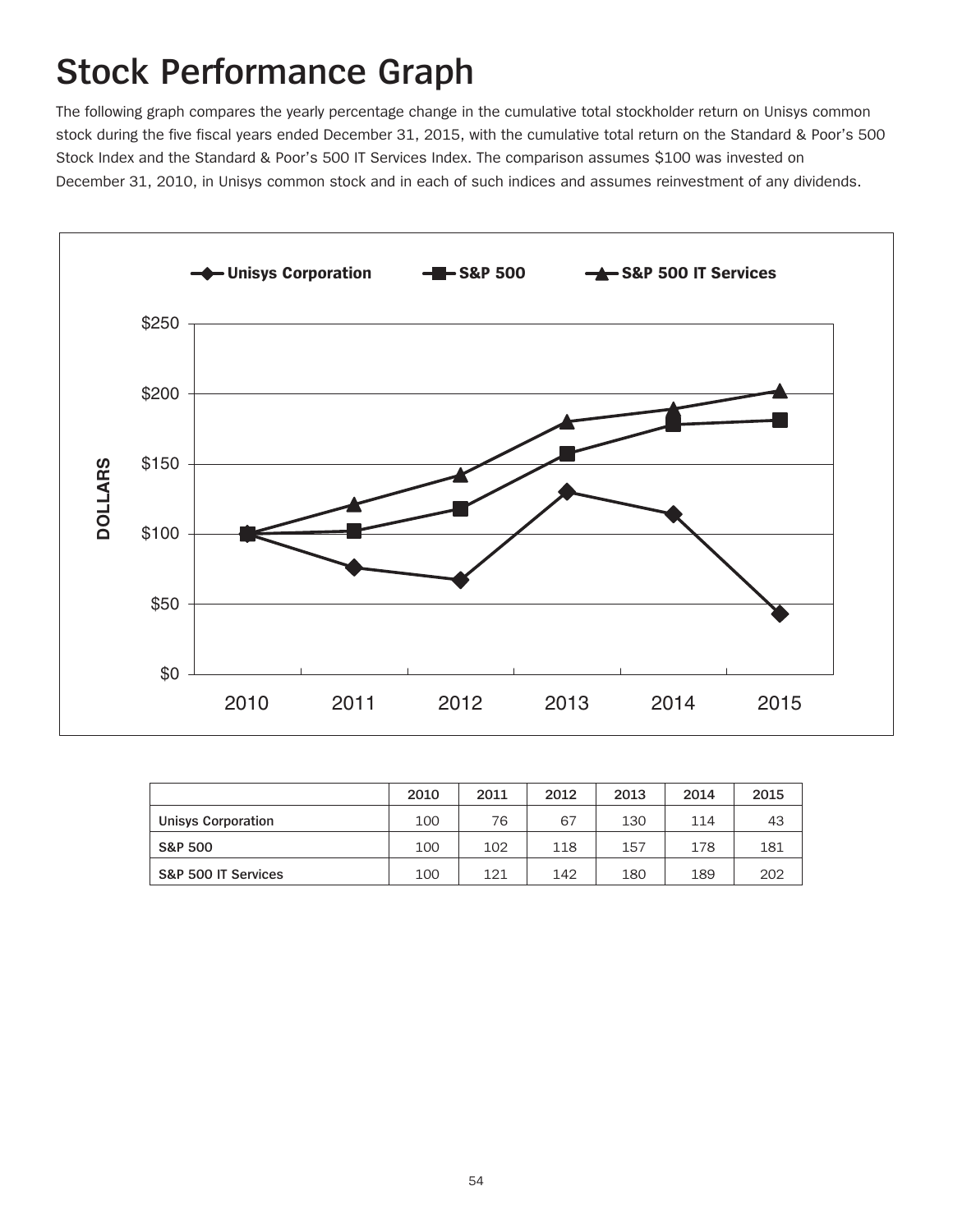#### **Stock Information**

- **Common Stock:** The company has the authority to issue 100 million shares of common stock, par value \$0.01 per share. At December 31, 2015, there were approximately 49.9 million shares outstanding and approximately 6,200 stockholders of record. Unisys common stock is listed for trading on the New York Stock Exchange (trading symbol "UIS") and the London Stock Exchange (code "USY").
- **Preferred Stock:** The company has the authority to issue 40 million shares of preferred stock, par value \$1 per share, issuable in series. At December 31, 2015, there were no shares of preferred stock outstanding.
- **Voting Rights:** Each share of Unisys common stock outstanding on the record date for the annual meeting is entitled to one vote on each matter to be voted upon at the meeting.

#### **Annual Meeting**

Stockholders are invited to attend the Unisys 2016 Annual Meeting of Stockholders, which will be held at the Philadelphia Marriott Downtown at 1201 Market Street, Philadelphia, Pennsylvania, on April 28, 2016, at 8:00 a.m. Eastern Time. Formal notice of the meeting, along with the proxy statement and proxy materials, was mailed or otherwise made available on or about March 18, 2016, to stockholders of record as of February 29, 2016.

#### **Independent Auditors**

KPMG LLP Philadelphia, Pennsylvania

#### **Stockholder Services**

Computershare Inc. is the company's stock transfer agent and registrar.

*Note: Effective October 23, 2009, Unisys declared a one-for-ten reverse split of its common stock. Pre-split stock certificates must be submitted for exchange into post-split shares. If you are holding pre-split stock certificates, please contact Computershare.*

Administrative inquiries relating to stockholder records, lost stock certificates, change of ownership or change of address should be directed to: Unisys Corporation, c/o Computershare, P.O. Box 30170, College Station, TX 77842-3170.

**Account Access & Share Selling Program:** www.computershare.com/investor

**Telephone within the U.S. and Canada:**

- Telephone toll free: 866-405-6564
- TDD for hearing impaired: 800-231-5469

**Telephone outside the U.S.:**

- Telephone: 201-680-6578
- TDD for hearing impaired: 201-680-6610

#### **Investor Relations**

- **Web Site:** The Unisys Investor Web site at www.unisys.com/investor provides news and events as well as quarterly earnings releases and financial data, Unisys stock price and tools, officer and board biographies, corporate governance materials, annual reports and more. We invite you to visit www.unisys.com/investor to learn more about Unisys.
- **Email:** Unisys provides investor-related news releases, SEC filings, webcast and event details, and daily/weekly stock information via email. To sign up for email or to amend your current investor e-mail selection, visit www.unisys.com/ investor.
- **Printed Materials:** Visit www.unisys.com/investor to select from the current list of printed materials offered. Printed materials also may be requested by calling 215-986-5777.
- **General Investor Inquiries and Correspondence:** Investors with general questions about the company are invited to contact Unisys Investor Relations by calling 215-986-6999, emailing us at investor@unisys.com, or writing to us at: Investor Relations, Unisys Corporation, 801 Lakeview Drive STE 100, Blue Bell, PA 19422.

**For more information, visit www.unisys.com/investor.**